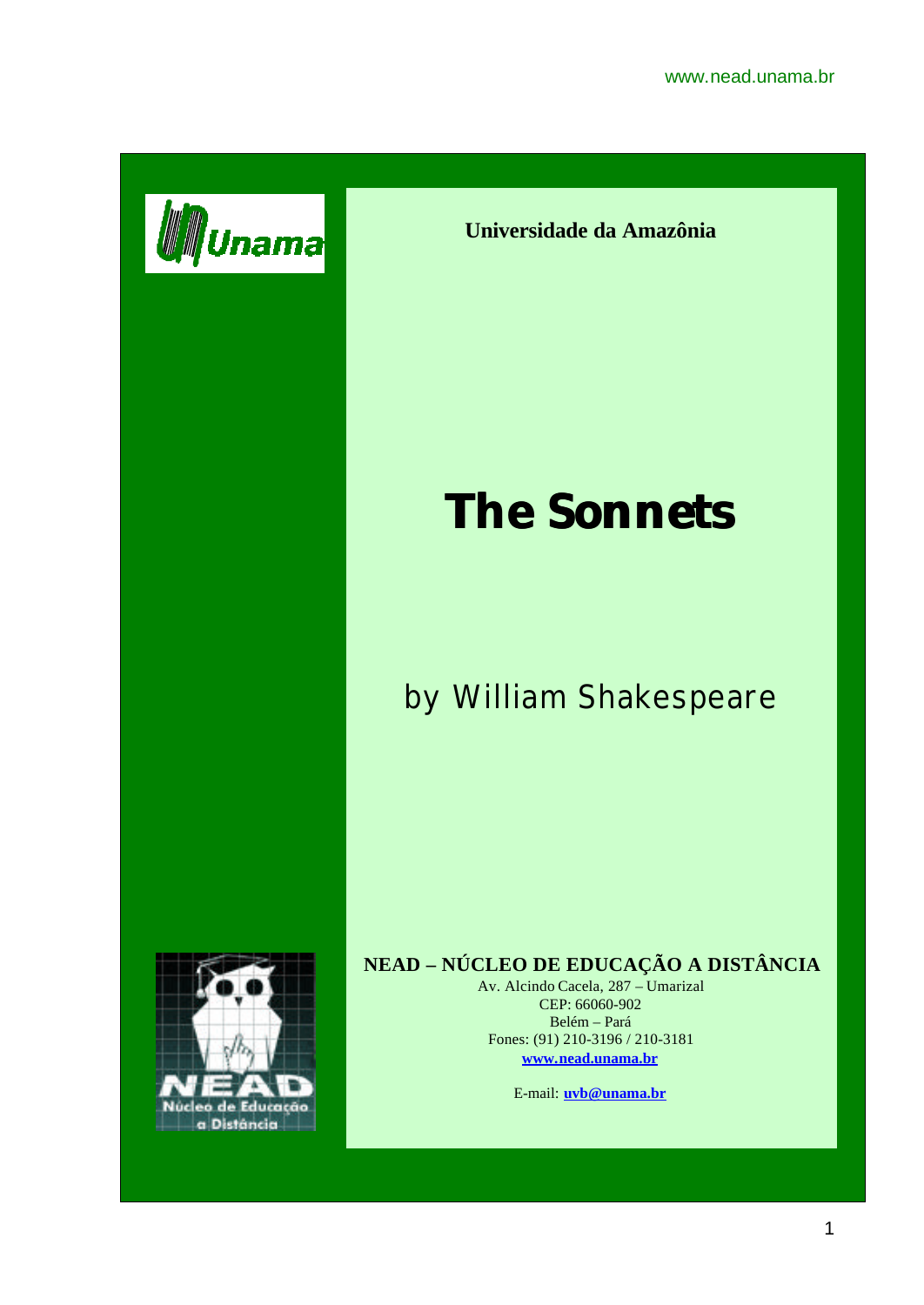## **The Sonnets**

by William Shakespeare 1609

1

From fairest creatures we desire increase, That thereby beauty's rose might never die, But as the riper should by time decease, His tender heir might bear his memory: But thou contracted to thine own bright eyes, Feed'st thy light's flame with self-substantial fuel, Making a famine where abundance lies, Thy self thy foe, to thy sweet self too cruel: Thou that art now the world's fresh ornament, And only herald to the gaudy spring, Within thine own bud buriest thy content, And tender churl mak'st waste in niggarding: Pity the world, or else this glutton be, To eat the world's due, by the grave and thee.

## 2

When forty winters shall besiege thy brow, And dig deep trenches in thy beauty's field, Thy youth's proud livery so gazed on now, Will be a tattered weed of small worth held: Then being asked, where all thy beauty lies, Where all the treasure of thy lusty days; To say within thine own deep sunken eyes,

Were an all-eating shame, and thriftless praise. How much more praise deserved thy beauty's use, If thou couldst answer 'This fair child of mine Shall sum my count, and make my old excuse' Proving his beauty by succession thine. This were to be new made when thou art old, And see thy blood warm when thou feel'st it cold.

3

Look in thy glass and tell the face thou viewest, Now is the time that face should form another, Whose fresh repair if now thou not renewest, Thou dost beguile the world, unbless some mother. For where is she so fair whose uneared womb Disdains the tillage of thy husbandry? Or who is he so fond will be the tomb, Of his self-love to stop posterity? Thou art thy mother's glass and she in thee Calls back the lovely April of her prime, So thou through windows of thine age shalt see,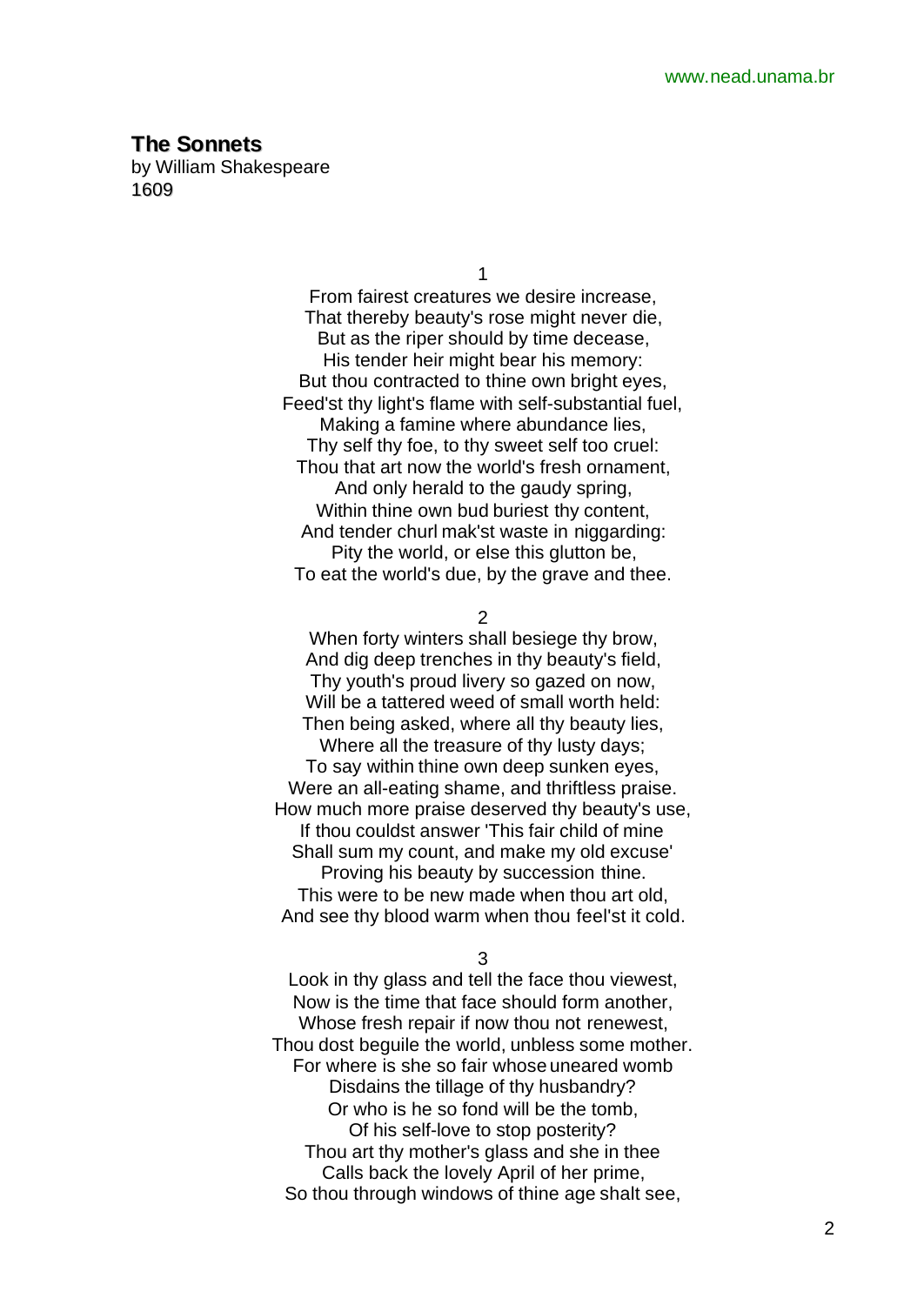Despite of wrinkles this thy golden time. But if thou live remembered not to be, Die single and thine image dies with thee.

4

Unthrifty loveliness why dost thou spend, Upon thy self thy beauty's legacy? Nature's bequest gives nothing but doth lend, And being frank she lends to those are free: Then beauteous niggard why dost thou abuse, The bounteous largess given thee to give? Profitless usurer why dost thou use So great a sum of sums yet canst not live? For having traffic with thy self alone, Thou of thy self thy sweet self dost deceive, Then how when nature calls thee to be gone, What acceptable audit canst thou leave? Thy unused beauty must be tombed with thee, Which used lives th' executor to be.

5

Those hours that with gentle work did frame The lovely gaze where every eye doth dwell Will play the tyrants to the very same, And that unfair which fairly doth excel: For never-resting time leads summer on To hideous winter and confounds him there, Sap checked with frost and lusty leaves quite gone, Beauty o'er-snowed and bareness every where: Then were not summer's distillation left A liquid prisoner pent in walls of glass, Beauty's effect with beauty were bereft, Nor it nor no remembrance what it was. But flowers distilled though they with winter meet, Leese but their show, their substance still lives sweet.

6

Then let not winter's ragged hand deface, In thee thy summer ere thou be distilled: Make sweet some vial; treasure thou some place, With beauty's treasure ere it be self-killed: That use is not forbidden usury, Which happies those that pay the willing loan; That's for thy self to breed another thee, Or ten times happier be it ten for one, Ten times thy self were happier than thou art, If ten of thine ten times refigured thee: Then what could death do if thou shouldst depart, Leaving thee living in posterity? Be not self-willed for thou art much too fair,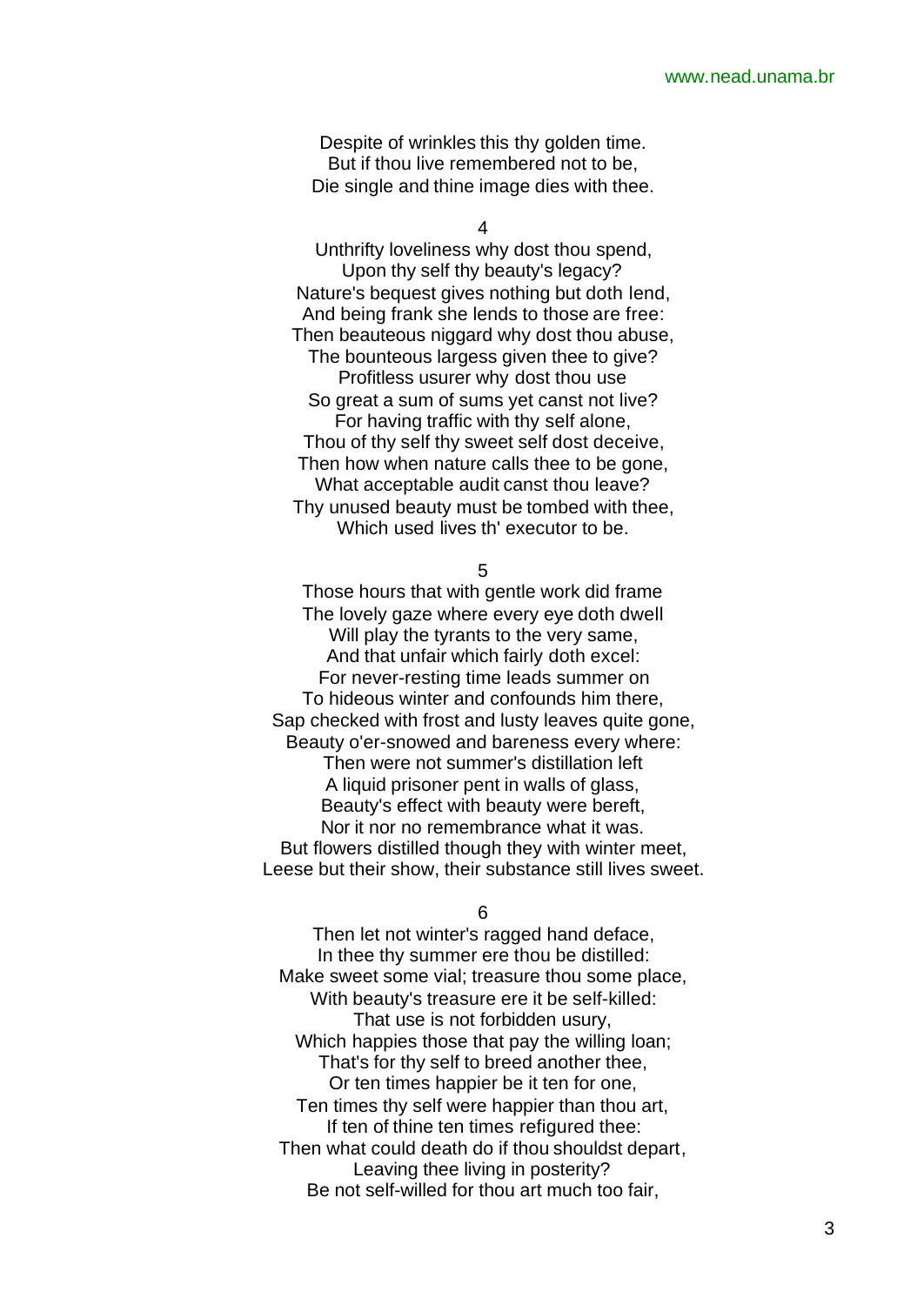To be death's conquest and make worms thine heir.

## 7

Lo in the orient when the gracious light Lifts up his burning head, each under eye Doth homage to his new-appearing sight, Serving with looks his sacred majesty, And having climbed the steep-up heavenly hill, Resembling strong youth in his middle age, Yet mortal looks adore his beauty still, Attending on his golden pilgrimage: But when from highmost pitch with weary car, Like feeble age he reeleth from the day, The eyes (fore duteous) now converted are From his low tract and look another way: So thou, thy self out-going in thy noon: Unlooked on diest unless thou get a son.

8

Music to hear, why hear'st thou music sadly? Sweets with sweets war not, joy delights in joy: Why lov'st thou that which thou receiv'st not gladly, Or else receiv'st with pleasure thine annoy? If the true concord of well-tuned sounds, By unions married do offend thine ear, They do but sweetly chide thee, who confounds In singleness the parts that thou shouldst bear: Mark how one string sweet husband to another, Strikes each in each by mutual ordering; Resembling sire, and child, and happy mother, Who all in one, one pleasing note do sing: Whose speechless song being many, seeming one, Sings this to thee, 'Thou single wilt prove none'.

9

Is it for fear to wet a widow's eye, That thou consum'st thy self in single life? Ah, if thou issueless shalt hap to die, The world will wail thee like a makeless wife, The world will be thy widow and still weep, That thou no form of thee hast left behind, When every private widow well may keep, By children's eyes, her husband's shape in mind: Look what an unthrift in the world doth spend Shifts but his place, for still the world enjoys it; But beauty's waste hath in the world an end, And kept unused the user so destroys it: No love toward others in that bosom sits That on himself such murd'rous shame commits.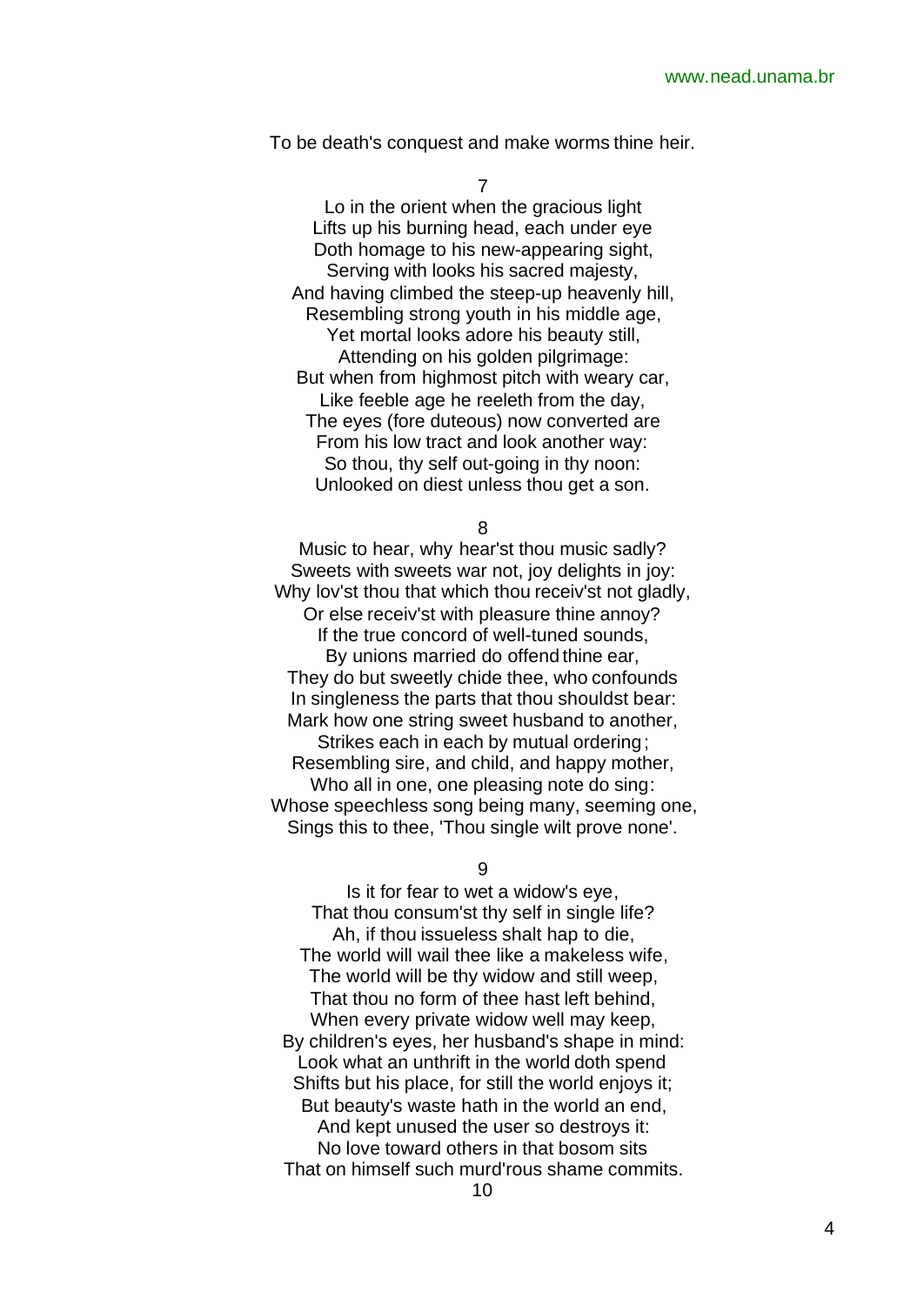For shame deny that thou bear'st love to any Who for thy self art so unprovident. Grant if thou wilt, thou art beloved of many, But that thou none lov'st is most evident: For thou art so possessed with murd'rous hate, That 'gainst thy self thou stick'st not to conspire, Seeking that beauteous roof to ruinate Which to repair should be thy chief desire: O change thy thought, that I may change my mind, Shall hate be fairer lodged than gentle love? Be as thy presence is gracious and kind, Or to thy self at least kind-hearted prove, Make thee another self for love of me, That beauty still may live in thine or thee.

11

As fast as thou shalt wane so fast thou grow'st, In one of thine, from that which thou departest, And that fresh blood which youngly thou bestow'st, Thou mayst call thine, when thou from youth convertest, Herein lives wisdom, beauty, and increase, Without this folly, age, and cold decay, If all were minded so, the times should cease, And threescore year would make the world away: Let those whom nature hath not made for store, Harsh, featureless, and rude, barrenly perish: Look whom she best endowed, she gave thee more; Which bounteous gift thou shouldst in bounty cherish: She carved thee for her seal, and meant thereby, Thou shouldst print more, not let that copy die.

12

When I do count the clock that tells the time, And see the brave day sunk in hideous night, When I behold the violet past prime, And sable curls all silvered o'er with white: When lofty trees I see barren of leaves, Which erst from heat did canopy the herd And summer's green all girded up in sheaves Borne on the bier with white and bristly beard: Then of thy beauty do I question make

That thou among the wastes of time must go, Since sweets and beauties do themselves forsake,

And die as fast as they see others grow, And nothing 'gainst Time's scythe can make defence Save breed to brave him, when he takes thee hence.

13

O that you were your self, but love you are No longer yours, than you your self here live,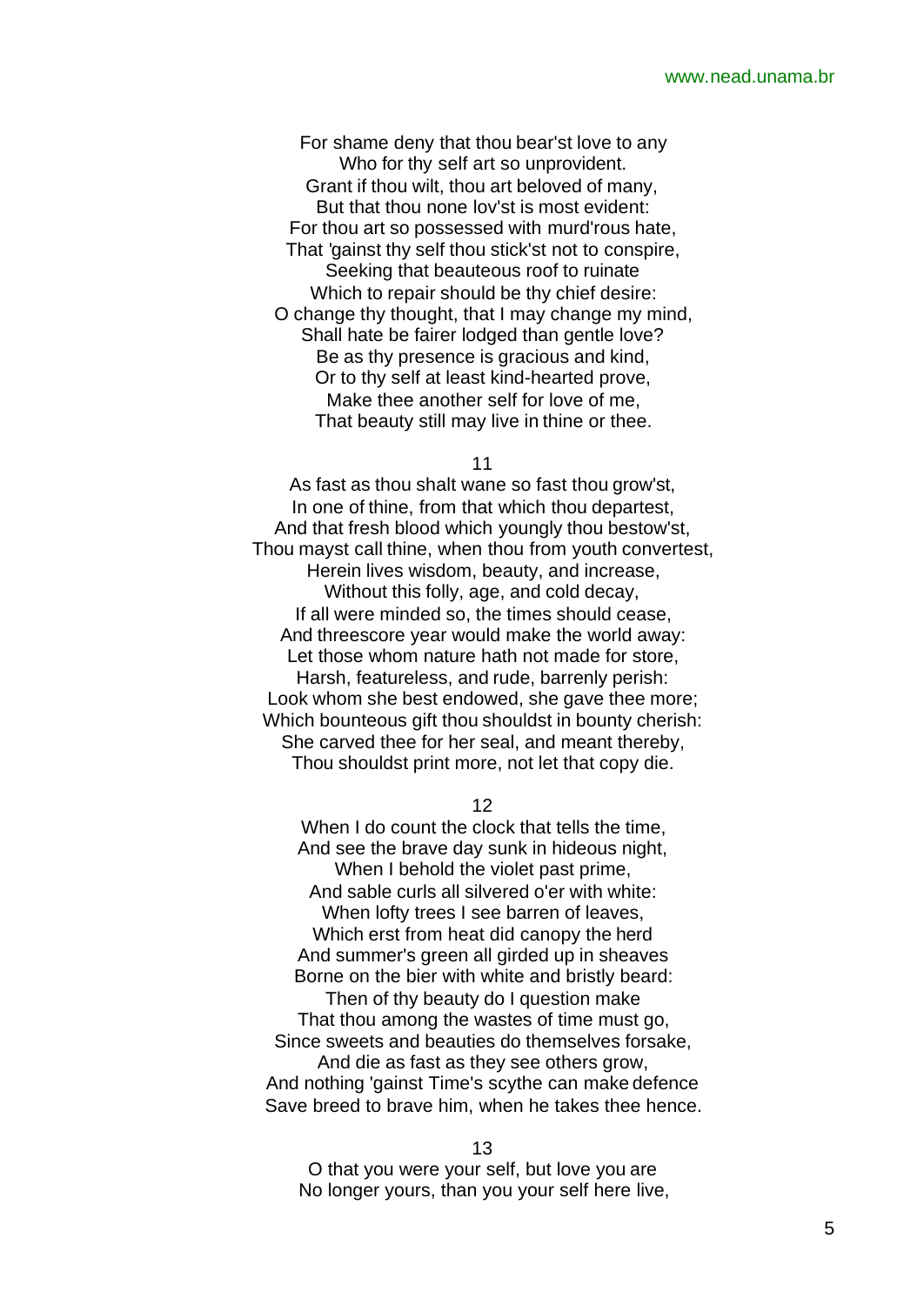Against this coming end you should prepare, And your sweet semblance to some other give. So should that beauty which you hold in lease Find no determination, then you were Your self again after your self's decease, When your sweet issue your sweet form should bear. Who lets so fair a house fall to decay, Which husbandry in honour might uphold, Against the stormy gusts of winter's day And barren rage of death's eternal cold? O none but unthrifts, dear my love you know, You had a father, let your son say so.

## 14

Not from the stars do I my judgement pluck, And yet methinks I have astronomy, But not to tell of good, or evil luck, Of plagues, of dearths, or seasons' quality, Nor can I fortune to brief minutes tell; Pointing to each his thunder, rain and wind, Or say with princes if it shall go well By oft predict that I in heaven find. But from thine eyes my knowledge I derive, And constant stars in them I read such art As truth and beauty shall together thrive If from thy self, to store thou wouldst convert: Or else of thee this I prognosticate, Thy end is truth's and beauty's doom and date.

15

When I consider every thing that grows Holds in perfection but a little moment. That this huge stage presenteth nought but shows Whereon the stars in secret influence comment. When I perceive that men as plants increase, Cheered and checked even by the self-same sky: Vaunt in their youthful sap, at height decrease, And wear their brave state out of memory. Then the conceit of this inconstant stay, Sets you most rich in youth before my sight, Where wasteful time debateth with decay To change your day of youth to sullied night, And all in war with Time for love of you, As he takes from you, I engraft you new.

## 16

But wherefore do not you a mightier way Make war upon this bloody tyrant Time? And fortify your self in your decay With means more blessed than my barren rhyme?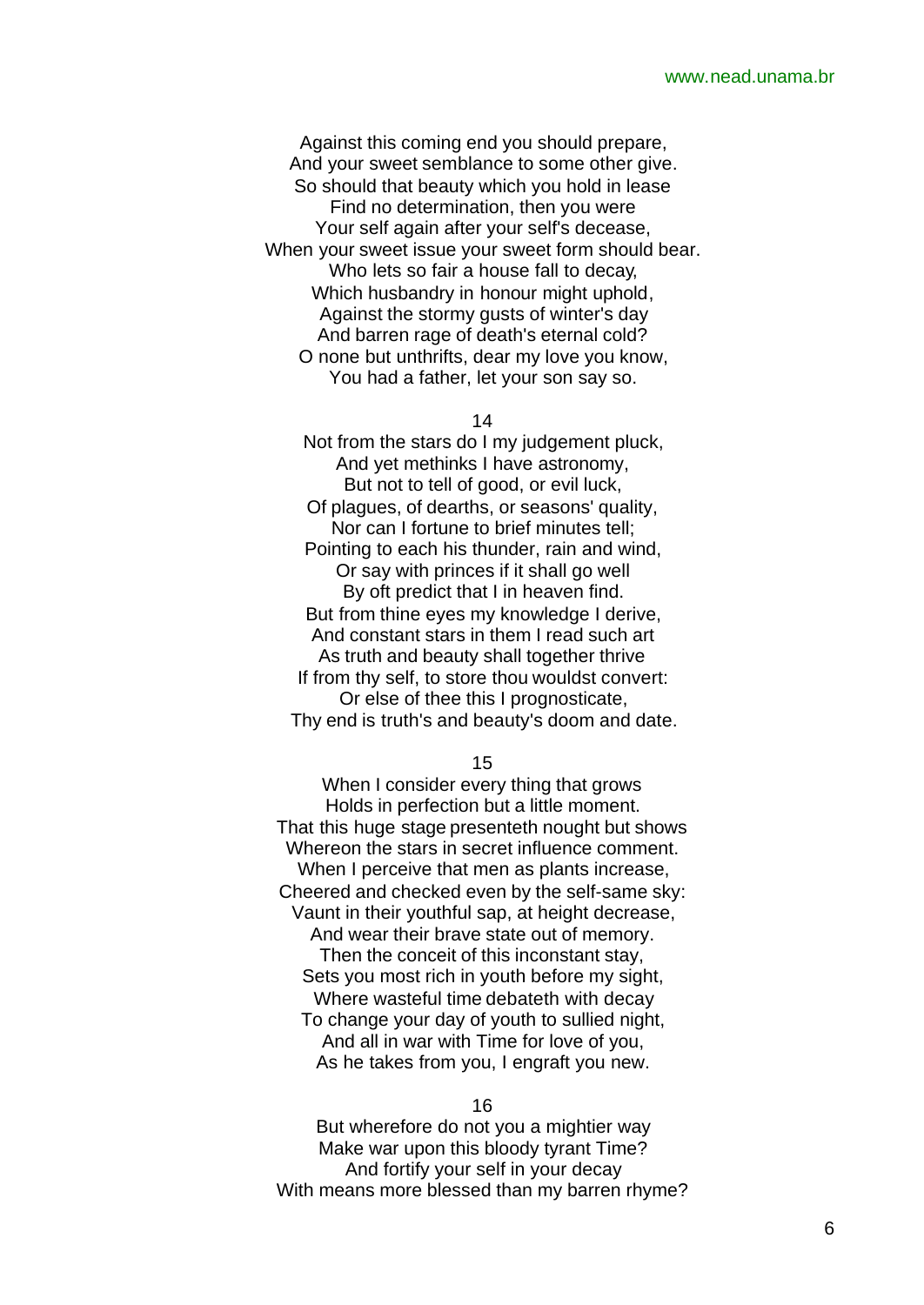Now stand you on the top of happy hours, And many maiden gardens yet unset, With virtuous wish would bear you living flowers. Much liker than your painted counterfeit: So should the lines of life that life repair Which this (Time's pencil) or my pupil pen Neither in inward worth nor outward fair Can make you live your self in eyes of men. To give away your self, keeps your self still, And you must live drawn by your own sweet skill.

17

Who will believe my verse in time to come If it were filled with your most high deserts? Though yet heaven knows it is but as a tomb Which hides your life, and shows not half your parts: If I could write the beauty of your eyes, And in fresh numbers number all your graces, The age to come would say this poet lies, Such heavenly touches ne'er touched earthly faces. So should my papers (yellowed with their age) Be scorned, like old men of less truth than tongue, And your true rights be termed a poet's rage, And stretched metre of an antique song. But were some child of yours alive that time, You should live twice in it, and in my rhyme.

18

Shall I compare thee to a summer's day? Thou art more lovely and more temperate: Rough winds do shake the darling buds of May, And summer's lease hath all too short a date: Sometime too hot the eye of heaven shines, And often is his gold complexion dimmed, And every fair from fair sometime declines, By chance, or nature's changing course untrimmed: But thy eternal summer shall not fade, Nor lose possession of that fair thou ow'st, Nor shall death brag thou wand'rest in his shade, When in eternal lines to time thou grow'st, So long as men can breathe or eyes can see, So long lives this, and this gives life to thee.

## 19

Devouring Time blunt thou the lion's paws, And make the earth devour her own sweet brood, Pluck the keen teeth from the fierce tiger's jaws, And burn the long-lived phoenix, in her blood, Make glad and sorry seasons as thou fleet'st, And do whate'er thou wilt swift-footed Time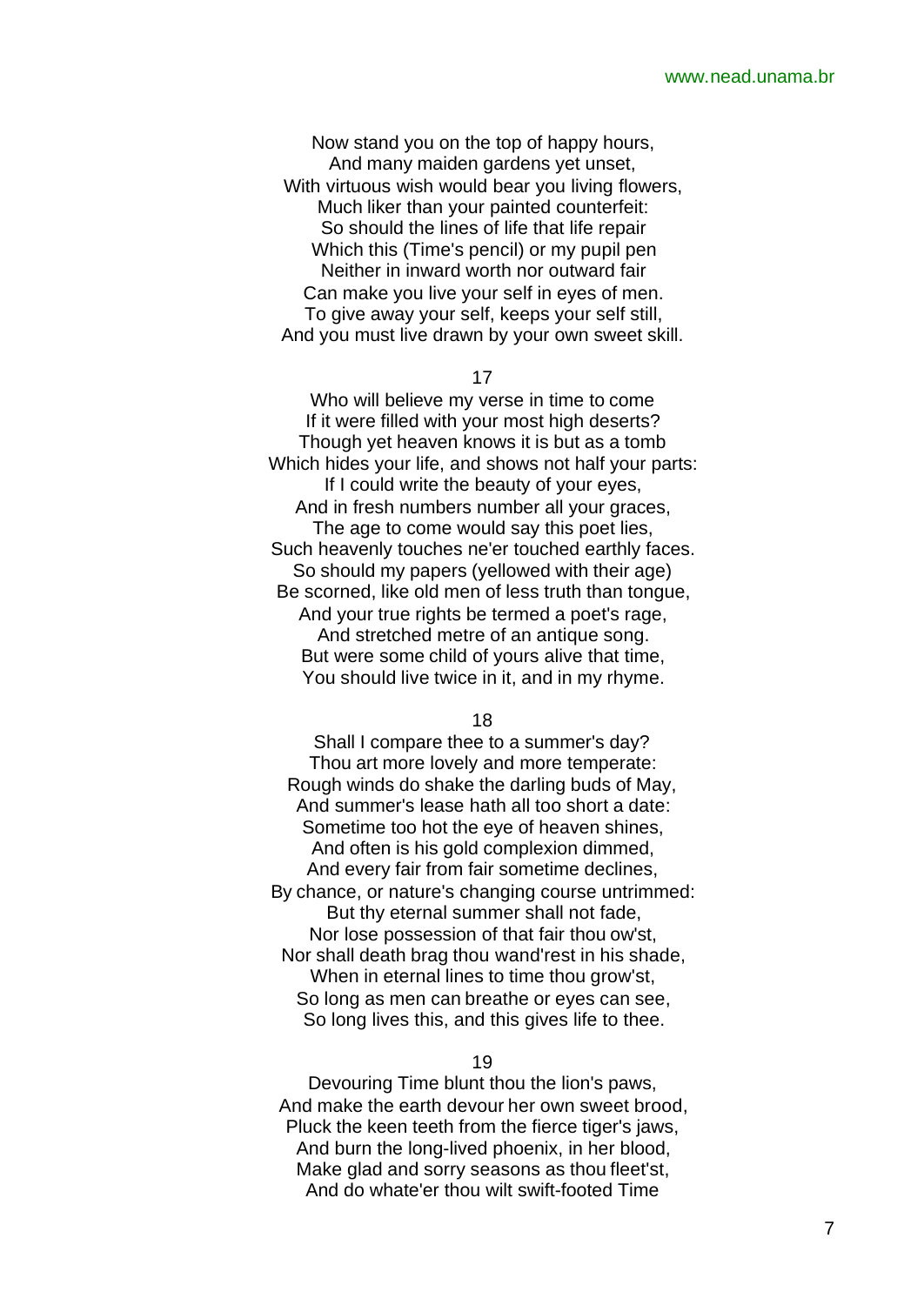To the wide world and all her fading sweets: But I forbid thee one most heinous crime, O carve not with thy hours my love's fair brow, Nor draw no lines there with thine antique pen, Him in thy course untainted do allow, For beauty's pattern to succeeding men. Yet do thy worst old Time: despite thy wrong, My love shall in my verse ever live young.

#### 20

A woman's face with nature's own hand painted, Hast thou the master mistress of my passion, A woman's gentle heart but not acquainted With shifting change as is false women's fashion, An eye more bright than theirs, less false in rolling: Gilding the object whereupon it gazeth, A man in hue all hues in his controlling, Which steals men's eyes and women's souls amazeth. And for a woman wert thou first created, Till nature as she wrought thee fell a-doting, And by addition me of thee defeated, By adding one thing to my purpose nothing. But since she pricked thee out for women's pleasure, Mine be thy love and thy love's use their treasure.

#### 21

So is it not with me as with that muse, Stirred by a painted beauty to his verse, Who heaven it self for ornament doth use, And every fair with his fair doth rehearse, Making a couplement of proud compare With sun and moon, with earth and sea's rich gems: With April's first-born flowers and all things rare, That heaven's air in this huge rondure hems.

O let me true in love but truly write, And then believe me, my love is as fair, As any mother's child, though not so bright As those gold candles fixed in heaven's air: Let them say more that like of hearsay well, I will not praise that purpose not to sell.

## 22

My glass shall not persuade me I am old, So long as youth and thou are of one date, But when in thee time's furrows I behold, Then look I death my days should expiate. For all that beauty that doth cover thee, Is but the seemly raiment of my heart, Which in thy breast doth live, as thine in me. How can I then be elder than thou art?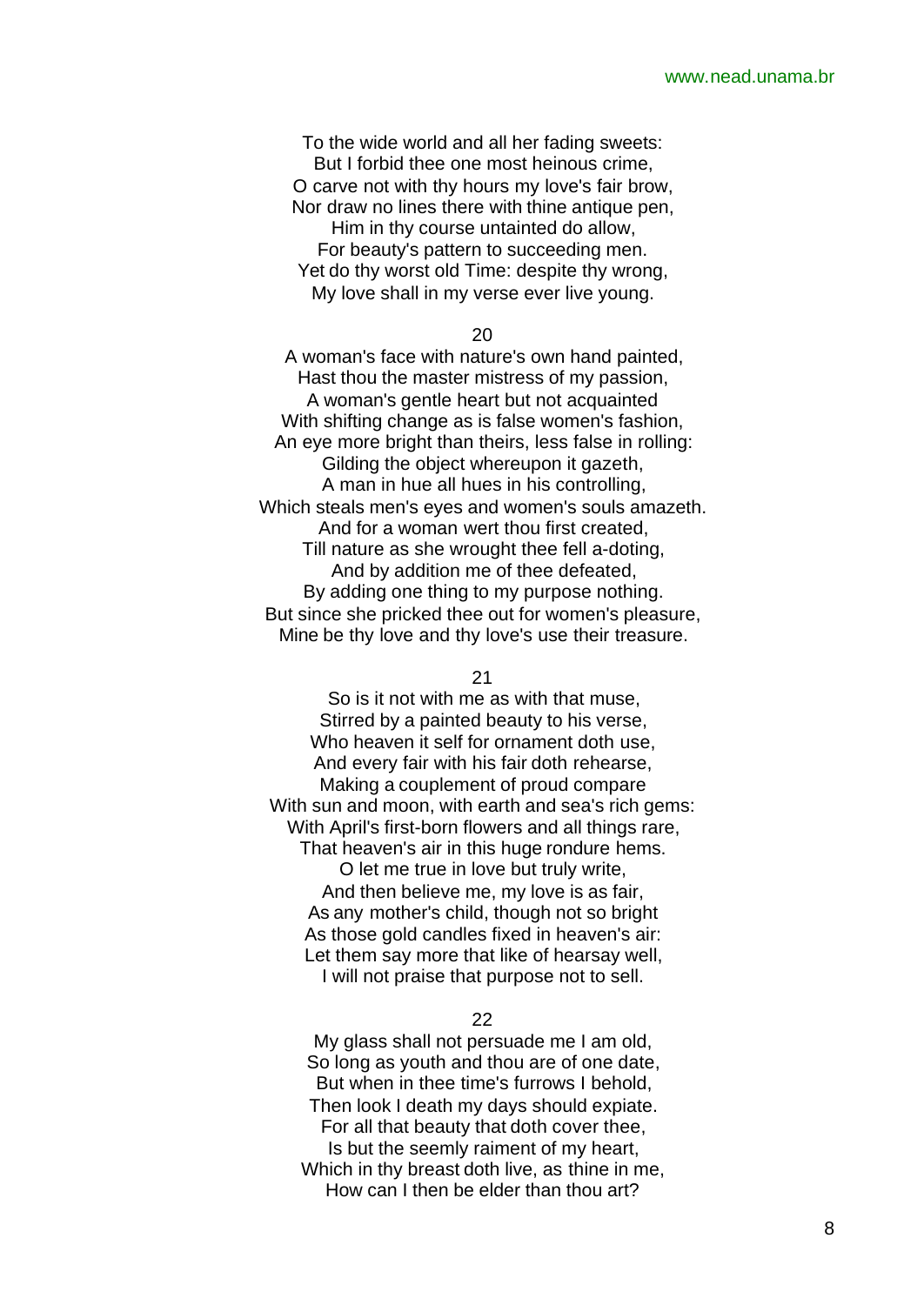O therefore love be of thyself so wary, As I not for my self, but for thee will, Bearing thy heart which I will keep so chary As tender nurse her babe from faring ill. Presume not on thy heart when mine is slain, Thou gav'st me thine not to give back again.

23

As an unperfect actor on the stage, Who with his fear is put beside his part, Or some fierce thing replete with too much rage, Whose strength's abundance weakens his own heart; So I for fear of trust, forget to say. The perfect ceremony of love's rite, And in mine own love's strength seem to decay, O'ercharged with burthen of mine own love's might: O let my looks be then the eloquence, And dumb presagers of my speaking breast, Who plead for love, and look for recompense, More than that tongue that more hath more expressed. O learn to read what silent love hath writ, To hear with eyes belongs to love's fine wit.

24

Mine eye hath played the painter and hath stelled, Thy beauty's form in table of my heart, My body is the frame wherein 'tis held, And perspective it is best painter's art. For through the painter must you see his skill, To find where your true image pictured lies, Which in my bosom's shop is hanging still, That hath his windows glazed with thine eyes: Now see what good turns eyes for eyes have done, Mine eyes have drawn thy shape, and thine for me Are windows to my breast, where-through the sun Delights to peep, to gaze therein on thee;

Yet eyes this cunning want to grace their art, They draw but what they see, know not the heart.

25

Let those who are in favour with their stars, Of public honour and proud titles boast, Whilst I whom fortune of such triumph bars Unlooked for joy in that I honour most; Great princes' favourites their fair leaves spread, But as the marigold at the sun's eye, And in themselves their pride lies buried, For at a frown they in their glory die. The painful warrior famoused for fight, After a thousand victories once foiled,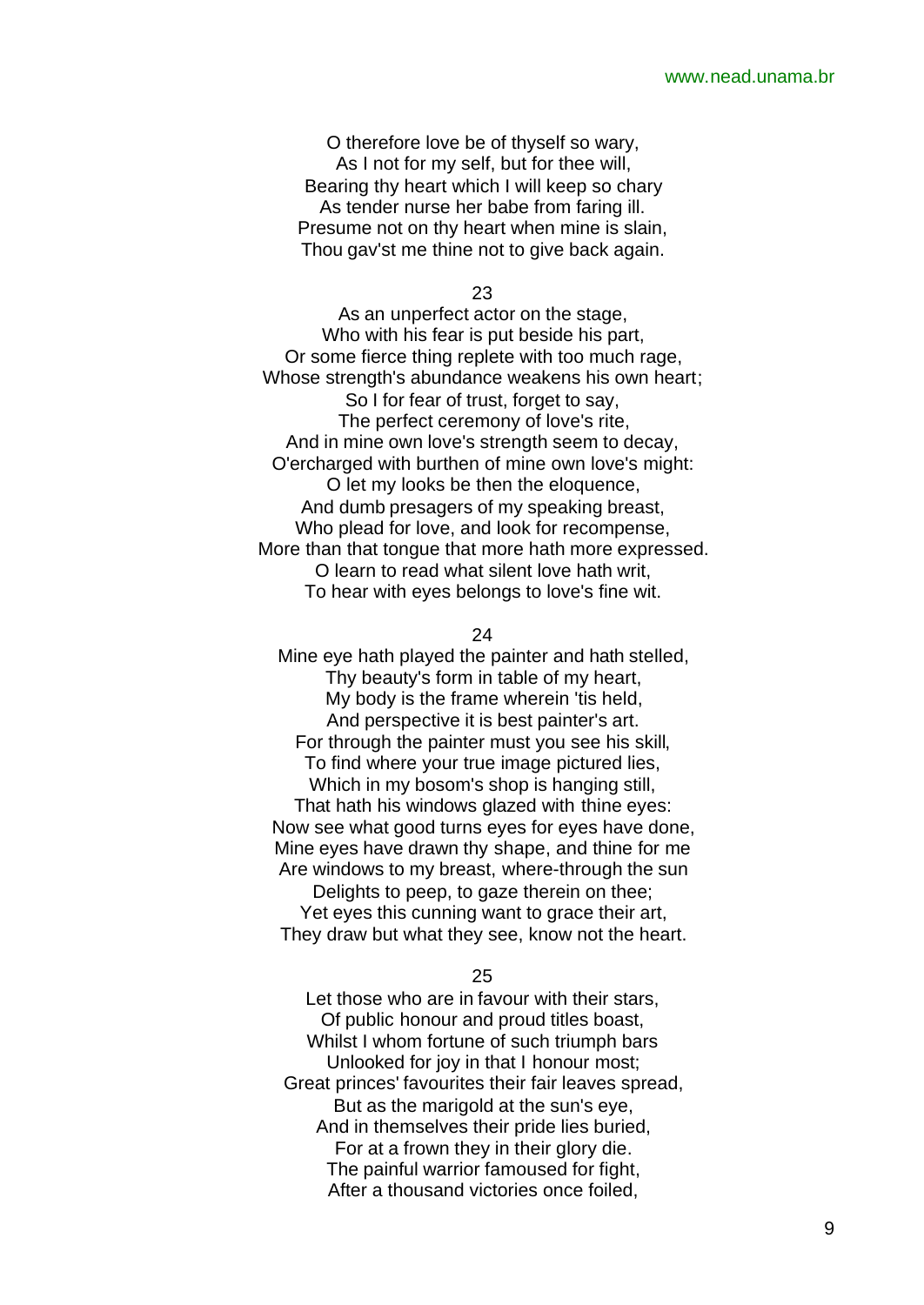Is from the book of honour razed quite, And all the rest forgot for which he toiled: Then happy I that love and am beloved Where I may not remove nor be removed.

26

Lord of my love, to whom in vassalage Thy merit hath my duty strongly knit; To thee I send this written embassage To witness duty, not to show my wit. Duty so great, which wit so poor as mine May make seem bare, in wanting words to show it; But that I hope some good conceit of thine In thy soul's thought (all naked) will bestow it: Till whatsoever star that guides my moving, Points on me graciously with fair aspect, And puts apparel on my tattered loving, To show me worthy of thy sweet respect, Then may I dare to boast how I do love thee, Till then, not show my head where thou mayst prove me.

#### 27

Weary with toil, I haste me to my bed, The dear respose for limbs with travel tired, But then begins a journey in my head To work my mind, when body's work's expired. For then my thoughts (from far where I abide) Intend a zealous pilgrimage to thee, And keep my drooping eyelids open wide, Looking on darkness which the blind do see. Save that my soul's imaginary sight Presents thy shadow to my sightless view, Which like a jewel (hung in ghastly night) Makes black night beauteous, and her old face new. Lo thus by day my limbs, by night my mind, For thee, and for my self, no quiet find.

28

How can I then return in happy plight That am debarred the benefit of rest? When day's oppression is not eased by night, But day by night and night by day oppressed. And each (though enemies to either's reign) Do in consent shake hands to torture me, The one by toil, the other to complain How far I toil, still farther off from thee. I tell the day to please him thou art bright, And dost him grace when clouds do blot the heaven: So flatter I the swart-complexioned night, When sparkling stars twire not thou gild'st the even.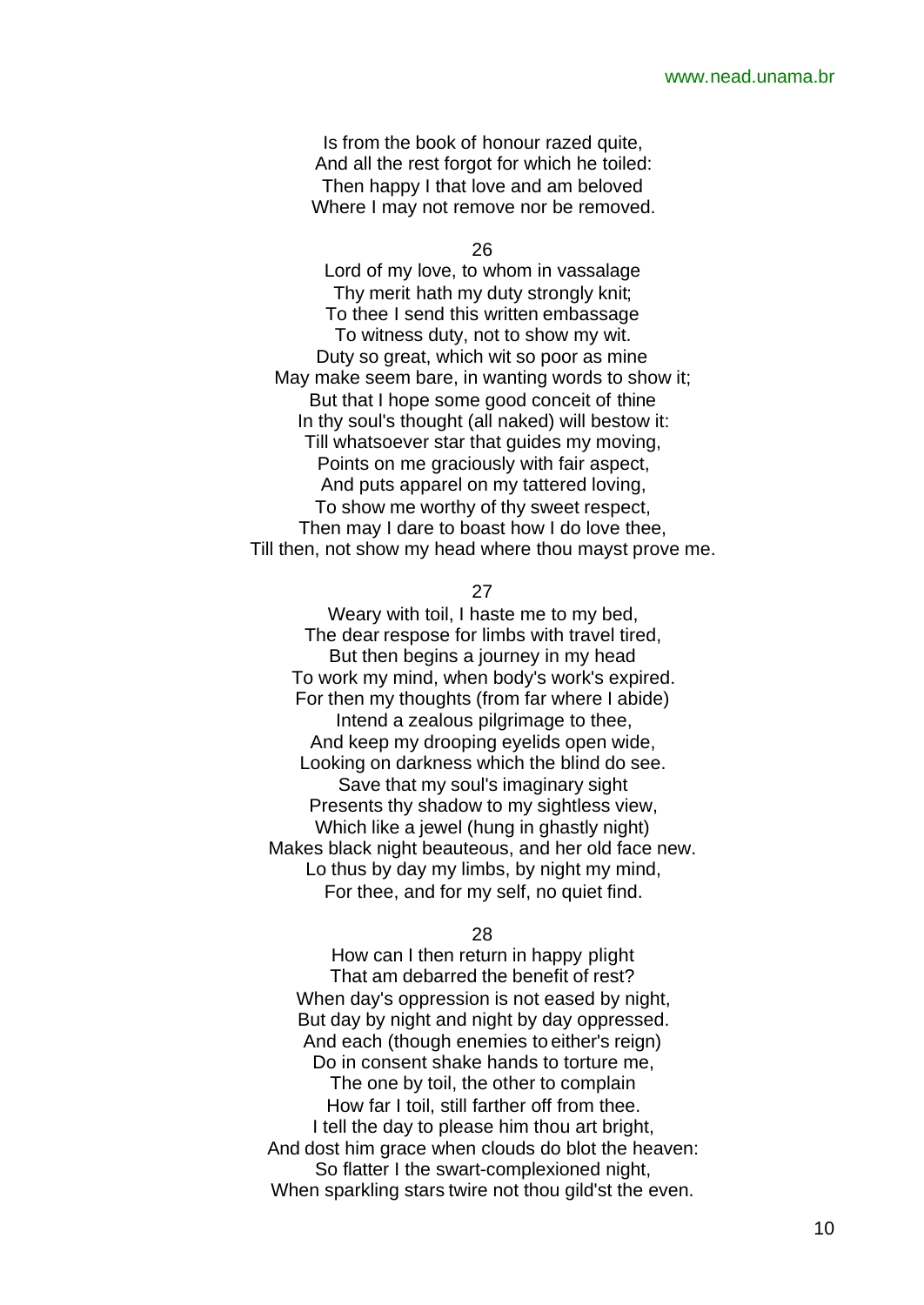But day doth daily draw my sorrows longer, And night doth nightly make grief's length seem stronger

29

When in disgrace with Fortune and men's eyes, I all alone beweep my outcast state, And trouble deaf heaven with my bootless cries, And look upon my self and curse my fate, Wishing me like to one more rich in hope, Featured like him, like him with friends possessed, Desiring this man's art, and that man's scope, With what I most enjoy contented least, Yet in these thoughts my self almost despising, Haply I think on thee, and then my state, (Like to the lark at break of day arising From sullen earth) sings hymns at heaven's gate, For thy sweet love remembered such wealth brings, That then I scorn to change my state with kings.

30

When to the sessions of sweet silent thought, I summon up remembrance of things past, I sigh the lack of many a thing I sought, And with old woes new wail my dear time's waste: Then can I drown an eye (unused to flow) For precious friends hid in death's dateless night, And weep afresh love's long since cancelled woe, And moan th' expense of many a vanished sight. Then can I grieve at grievances foregone,

And heavily from woe to woe tell o'er The sad account of fore-bemoaned moan, Which I new pay as if not paid before. But if the while I think on thee (dear friend) All losses are restored, and sorrows end.

31

Thy bosom is endeared with all hearts, Which I by lacking have supposed dead, And there reigns love and all love's loving parts, And all those friends which I thought buried. How many a holy and obsequious tear Hath dear religious love stol'n from mine eye, As interest of the dead, which now appear, But things removed that hidden in thee lie. Thou art the grave where buried love doth live, Hung with the trophies of my lovers gone, Who all their parts of me to thee did give, That due of many, now is thine alone. Their images I loved, I view in thee, And thou (all they) hast all the all of me.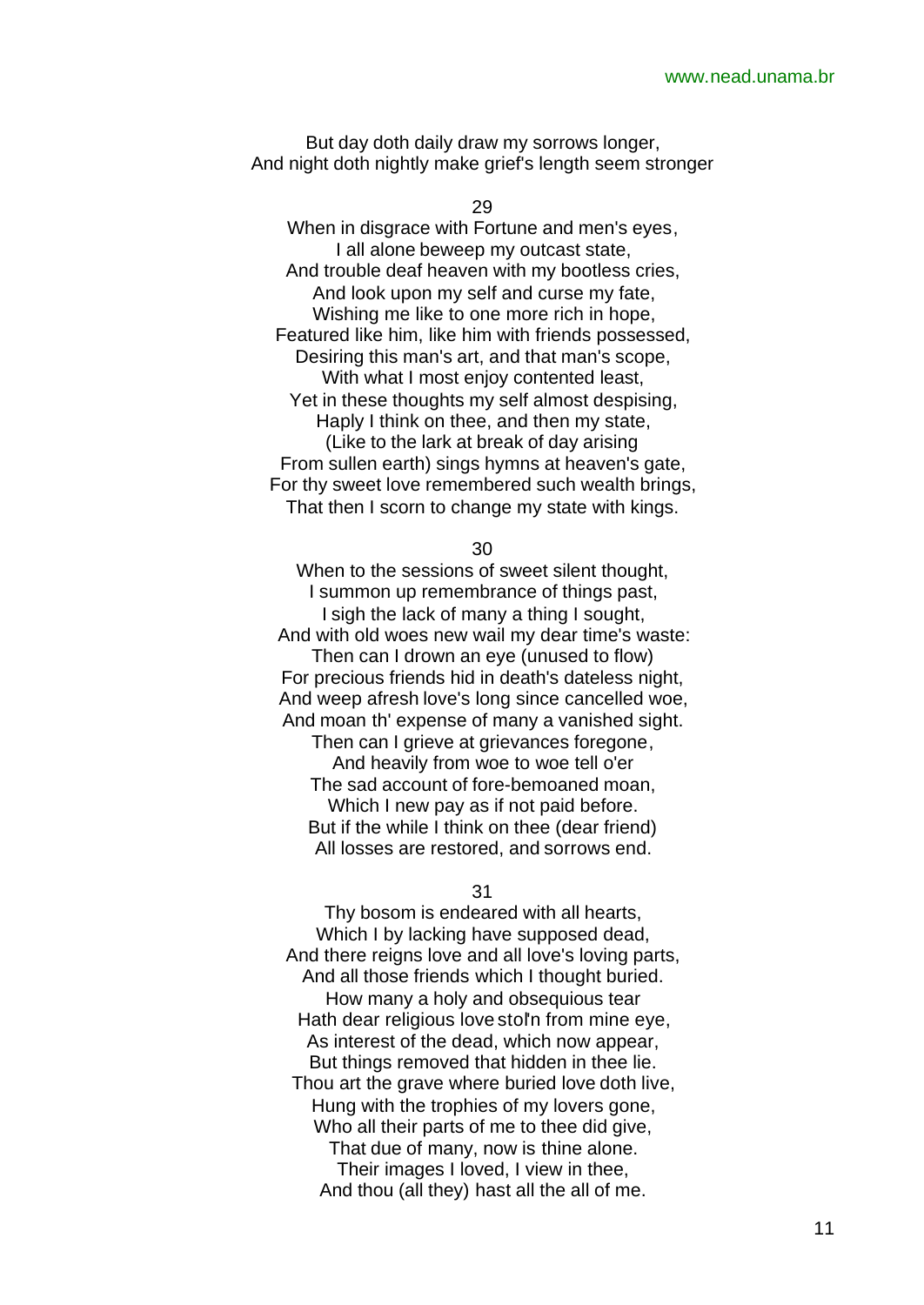32

If thou survive my well-contented day, When that churl death my bones with dust shall cover And shalt by fortune once more re-survey These poor rude lines of thy deceased lover: Compare them with the bett'ring of the time, And though they be outstripped by every pen, Reserve them for my love, not for their rhyme, Exceeded by the height of happier men. O then vouchsafe me but this loving thought, 'Had my friend's Muse grown with this growing age, A dearer birth than this his love had brought To march in ranks of better equipage:

But since he died and poets better prove, Theirs for their style I'll read, his for his love'.

33

Full many a glorious morning have I seen, Flatter the mountain tops with sovereign eye, Kissing with golden face the meadows green; Gilding pale streams with heavenly alchemy:

Anon permit the basest clouds to ride, With ugly rack on his celestial face, And from the forlorn world his visage hide Stealing unseen to west with this disgrace: Even so my sun one early morn did shine, With all triumphant splendour on my brow, But out alack, he was but one hour mine,

The region cloud hath masked him from me now. Yet him for this, my love no whit disdaineth, Suns of the world may stain, when heaven's sun staineth.

34

Why didst thou promise such a beauteous day, And make me travel forth without my cloak, To let base clouds o'ertake me in my way, Hiding thy brav'ry in their rotten smoke? 'Tis not enough that through the cloud thou break, To dry the rain on my storm-beaten face, For no man well of such a salve can speak, That heals the wound, and cures not the disgrace: Nor can thy shame give physic to my grief, Though thou repent, yet I have still the loss, Th' offender's sorrow lends but weak relief To him that bears the strong offence's cross. Ah but those tears are pearl which thy love sheds, And they are rich, and ransom all ill deeds.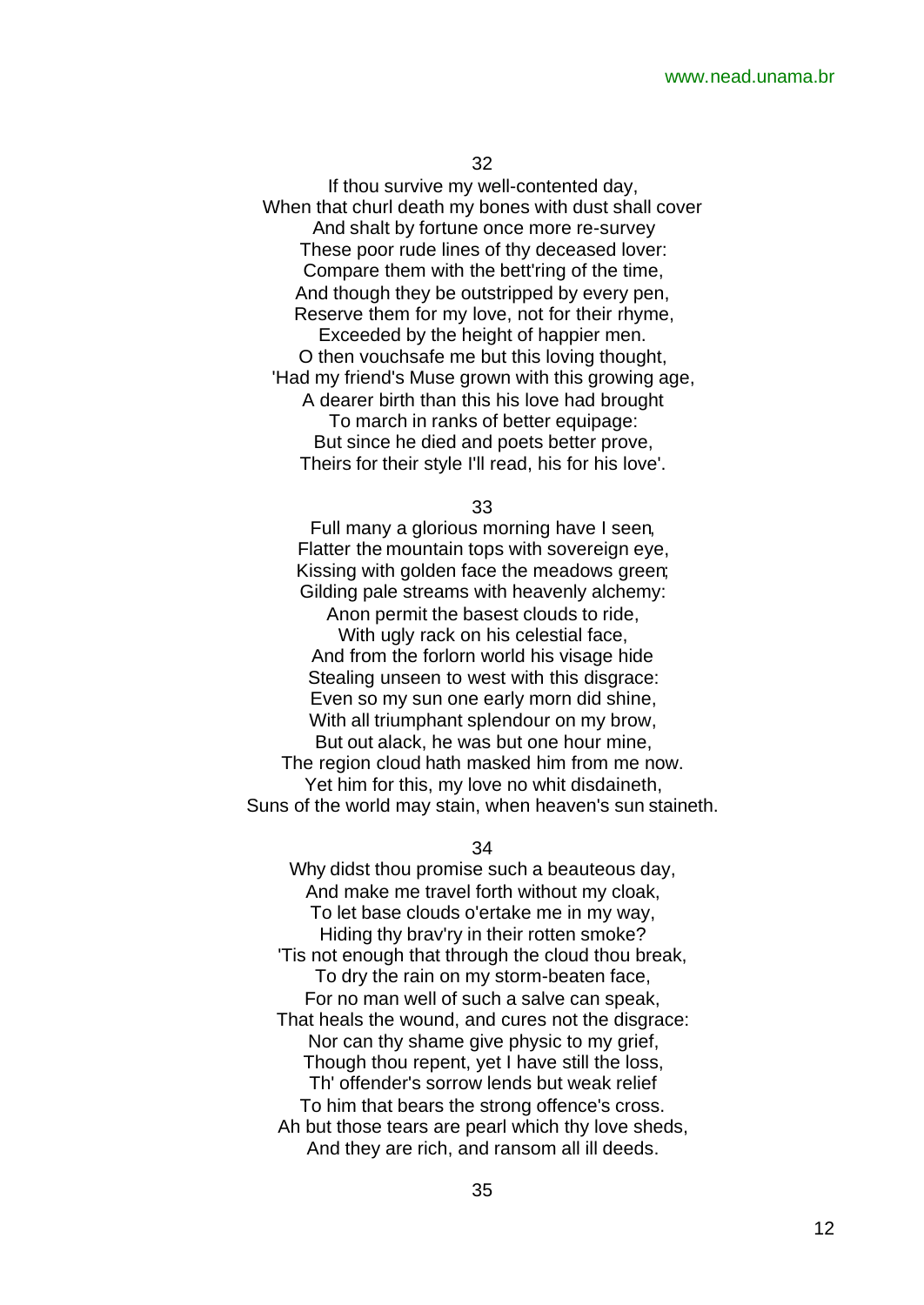No more be grieved at that which thou hast done, Roses have thorns, and silver fountains mud, Clouds and eclipses stain both moon and sun, And loathsome canker lives in sweetest bud. All men make faults, and even I in this, Authorizing thy trespass with compare, My self corrupting salving thy amiss, Excusing thy sins more than thy sins are: For to thy sensual fault I bring in sense, Thy adverse party is thy advocate, And 'gainst my self a lawful plea commence: Such civil war is in my love and hate, That I an accessary needs must be, To that sweet thief which sourly robs from me.

36

Let me confess that we two must be twain, Although our undivided loves are one: So shall those blots that do with me remain, Without thy help, by me be borne alone. In our two loves there is but one respect, Though in our lives a separable spite, Which though it alter not love's sole effect, Yet doth it steal sweet hours from love's delight. I may not evermore acknowledge thee, Lest my bewailed guilt should do thee shame, Nor thou with public kindness honour me, Unless thou take that honour from thy name: But do not so, I love thee in such sort, As thou being mine, mine is thy good report.

37

As a decrepit father takes delight, To see his active child do deeds of youth, So I, made lame by Fortune's dearest spite Take all my comfort of thy worth and truth. For whether beauty, birth, or wealth, or wit,

Or any of these all, or all, or more Entitled in thy parts, do crowned sit, I make my love engrafted to this store: So then I am not lame, poor, nor despised, Whilst that this shadow doth such substance give, That I in thy abundance am sufficed,

And by a part of all thy glory live: Look what is best, that best I wish in thee, This wish I have, then ten times happy me.

38

How can my muse want subject to invent While thou dost breathe that pour'st into my verse,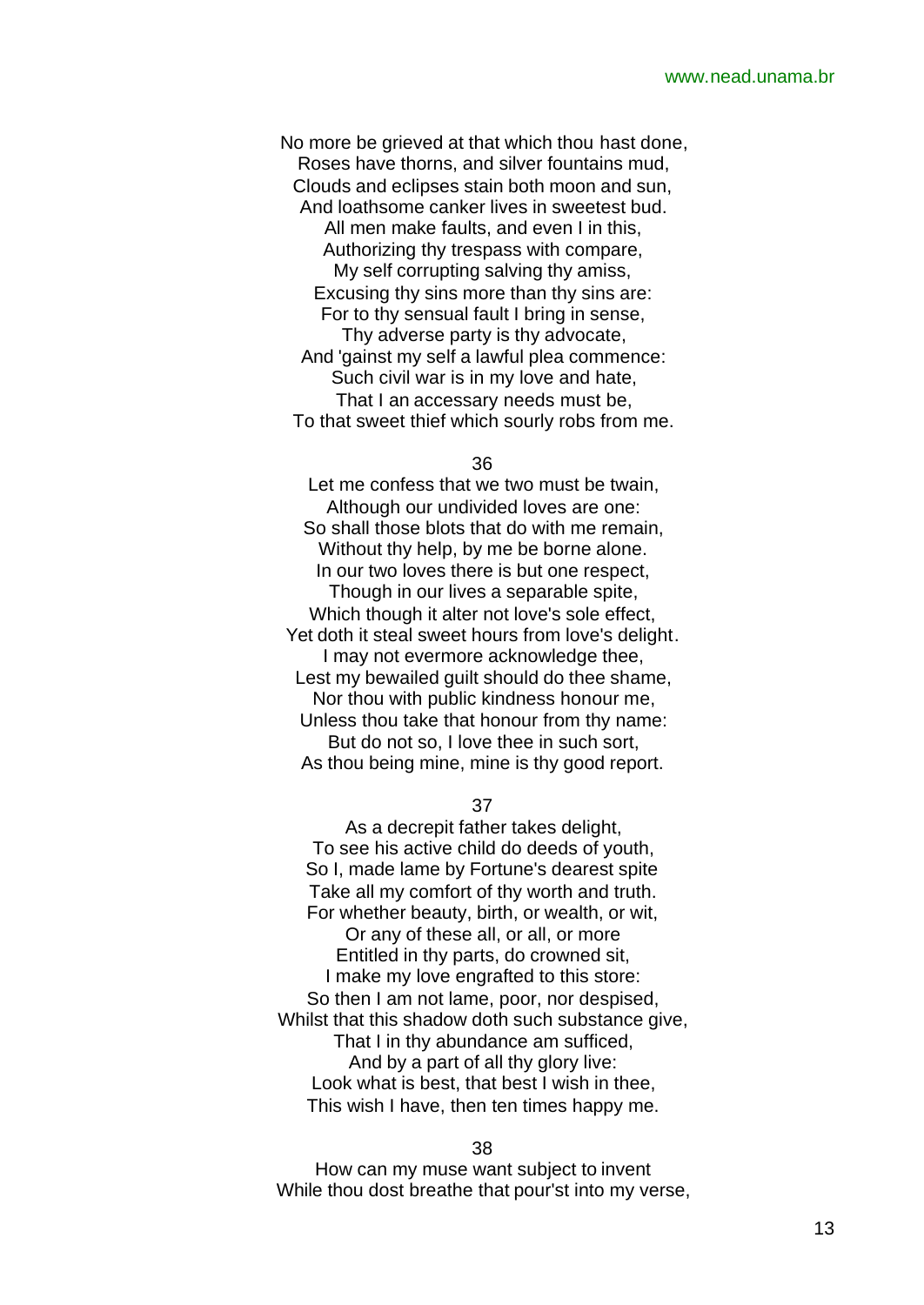Thine own sweet argument, too excellent, For every vulgar paper to rehearse? O give thy self the thanks if aught in me, Worthy perusal stand against thy sight, For who's so dumb that cannot write to thee, When thou thy self dost give invention light? Be thou the tenth Muse, ten times more in worth Than those old nine which rhymers invocate, And he that calls on thee, let him bring forth Eternal numbers to outlive long date. If my slight muse do please these curious days, The pain be mine, but thine shall be the praise.

## 39

O how thy worth with manners may I sing, When thou art all the better part of me? What can mine own praise to mine own self bring: And what is't but mine own when I praise thee? Even for this, let us divided live, And our dear love lose name of single one, That by this separation I may give: That due to thee which thou deserv'st alone: O absence what a torment wouldst thou prove, Were it not thy sour leisure gave sweet leave, To entertain the time with thoughts of love, Which time and thoughts so sweetly doth deceive. And that thou teachest how to make one twain, By praising him here who doth hence remain.

40

Take all my loves, my love, yea take them all, What hast thou then more than thou hadst before? No love, my love, that thou mayst true love call, All mine was thine, before thou hadst this more: Then if for my love, thou my love receivest, I cannot blame thee, for my love thou usest, But yet be blamed, if thou thy self deceivest By wilful taste of what thy self refusest. I do forgive thy robbery gentle thief Although thou steal thee all my poverty: And yet love knows it is a greater grief To bear greater wrong, than hate's known injury. Lascivious grace, in whom all ill well shows, Kill me with spites yet we must not be foes.

### 41

Those pretty wrongs that liberty commits, When I am sometime absent from thy heart. Thy beauty, and thy years full well befits, For still temptation follows where thou art.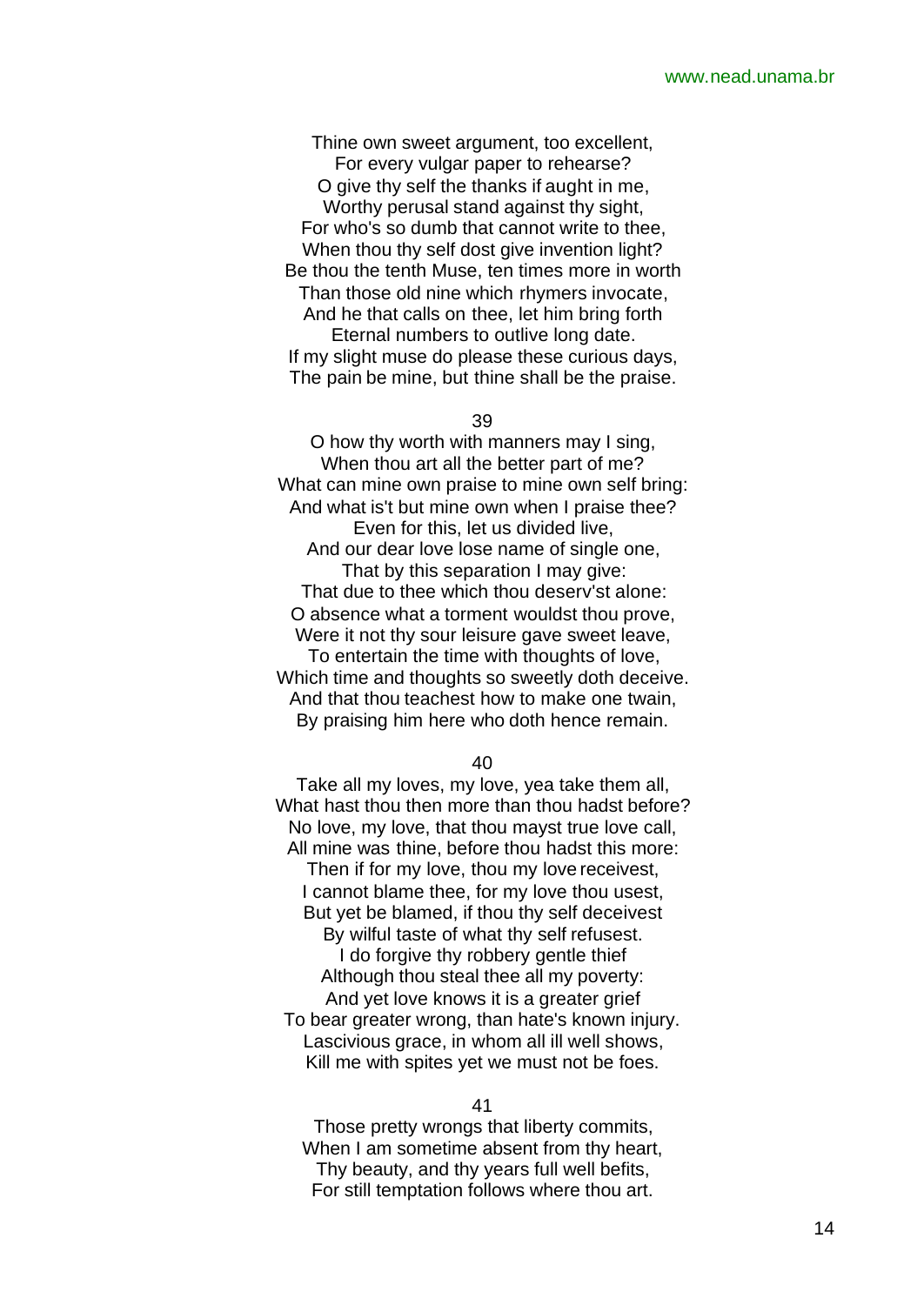Gentle thou art, and therefore to be won, Beauteous thou art, therefore to be assailed. And when a woman woos, what woman's son, Will sourly leave her till he have prevailed? Ay me, but yet thou mightst my seat forbear, And chide thy beauty, and thy straying youth, Who lead thee in their riot even there Where thou art forced to break a twofold truth: Hers by thy beauty tempting her to thee, Thine by thy beauty being false to me.

42

That thou hast her it is not all my grief, And yet it may be said I loved her dearly, That she hath thee is of my wailing chief, A loss in love that touches me more nearly. Loving offenders thus I will excuse ye,

Thou dost love her, because thou know'st I love her, And for my sake even so doth she abuse me, Suff'ring my friend for my sake to approve her.

If I lose thee, my loss is my love's gain, And losing her, my friend hath found that loss, Both find each other, and I lose both twain, And both for my sake lay on me this cross, But here's the joy, my friend and I are one, Sweet flattery, then she loves but me alone.

43

When most I wink then do mine eyes best see, For all the day they view things unrespected, But when I sleep, in dreams they look on thee, And darkly bright, are bright in dark directed. Then thou whose shadow shadows doth make bright How would thy shadow's form, form happy show, To the clear day with thy much clearer light, When to unseeing eyes thy shade shines so! How would (I say) mine eyes be blessed made, By looking on thee in the living day, When in dead night thy fair imperfect shade, Through heavy sleep on sightless eyes doth stay! All days are nights to see till I see thee, And nights bright days when dreams do show thee me.

44

If the dull substance of my flesh were thought, Injurious distance should not stop my way, For then despite of space I would be brought, From limits far remote, where thou dost stay, No matter then although my foot did stand Upon the farthest earth removed from thee,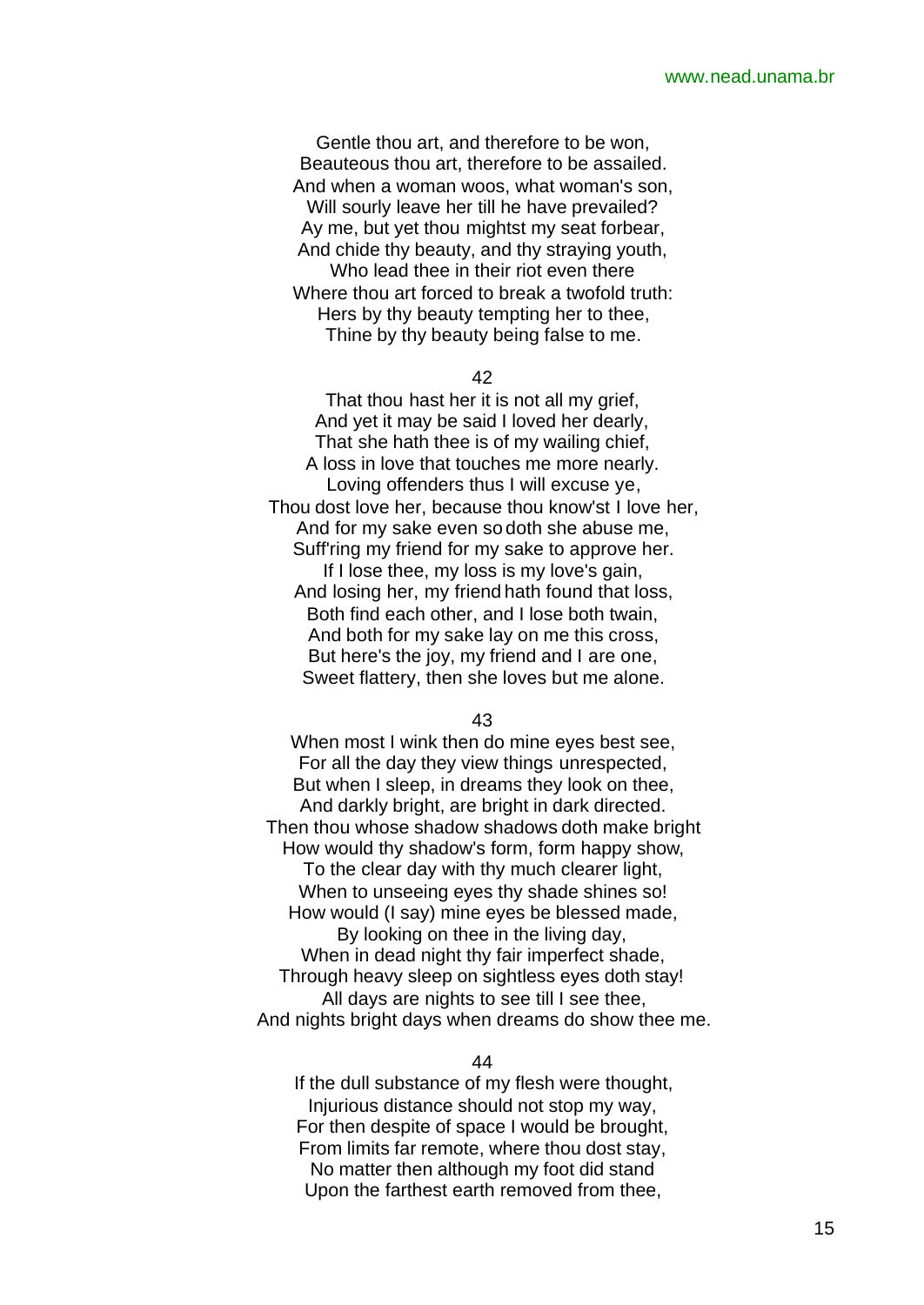For nimble thought can jump both sea and land, As soon as think the place where he would be. But ah, thought kills me that I am not thought To leap large lengths of miles when thou art gone, But that so much of earth and water wrought, I must attend, time's leisure with my moan. Receiving nought by elements so slow, But heavy tears, badges of either's woe.

#### 45

The other two, slight air, and purging fire, Are both with thee, wherever I abide, The first my thought, the other my desire, These present-absent with swift motion slide. For when these quicker elements are gone In tender embassy of love to thee, My life being made of four, with two alone, Sinks down to death, oppressed with melancholy. Until life's composition be recured, By those swift messengers returned from thee, Who even but now come back again assured, Of thy fair health, recounting it to me. This told, I joy, but then no longer glad, I send them back again and straight grow sad.

#### 46

Mine eye and heart are at a mortal war, How to divide the conquest of thy sight, Mine eye, my heart thy picture's sight would bar, My heart, mine eye the freedom of that right, My heart doth plead that thou in him dost lie, (A closet never pierced with crystal eyes) But the defendant doth that plea deny, And says in him thy fair appearance lies. To side this title is impanelled A quest of thoughts, all tenants to the heart, And by their verdict is determined The clear eye's moiety, and the dear heart's part. As thus, mine eye's due is thy outward part, And my heart's right, thy inward love of heart.

## 47

Betwixt mine eye and heart a league is took, And each doth good turns now unto the other, When that mine eye is famished for a look, Or heart in love with sighs himself doth smother; With my love's picture then my eye doth feast, And to the painted banquet bids my heart: Another time mine eye is my heart's guest, And in his thoughts of love doth share a part.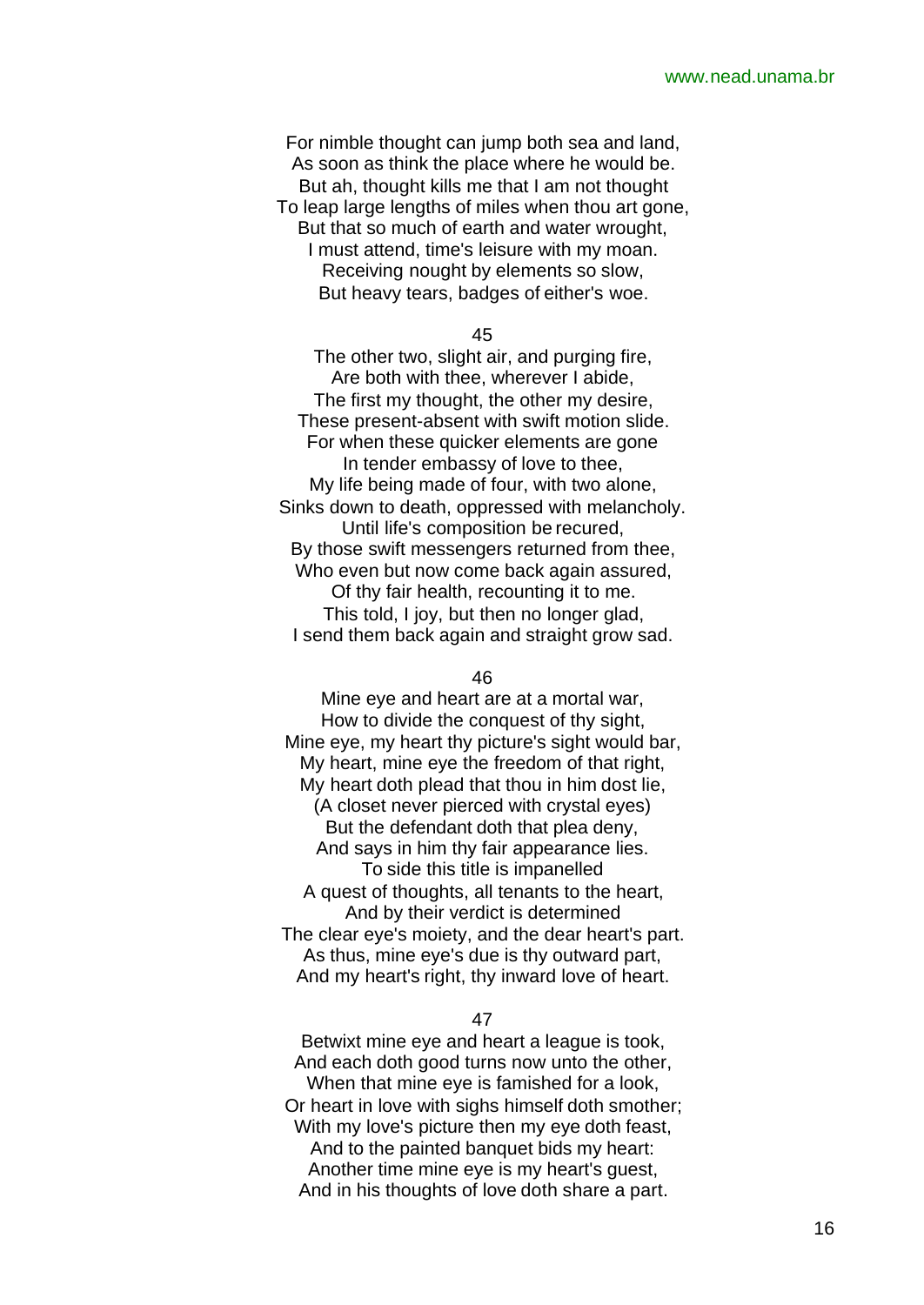So either by thy picture or my love, Thy self away, art present still with me, For thou not farther than my thoughts canst move, And I am still with them, and they with thee. Or if they sleep, thy picture in my sight Awakes my heart, to heart's and eye's delight.

48

How careful was I when I took my way, Each trifle under truest bars to thrust, That to my use it might unused stay From hands of falsehood, in sure wards of trust! But thou, to whom my jewels trifles are, Most worthy comfort, now my greatest grief, Thou best of dearest, and mine only care, Art left the prey of every vulgar thief. Thee have I not locked up in any chest, Save where thou art not, though I feel thou art, Within the gentle closure of my breast, From whence at pleasure thou mayst come and part, And even thence thou wilt be stol'n I fear, For truth proves thievish for a prize so dear.

## 49

Against that time (if ever that time come) When I shall see thee frown on my defects, When as thy love hath cast his utmost sum, Called to that audit by advised respects, Against that time when thou shalt strangely pass, And scarcely greet me with that sun thine eye, When love converted from the thing it was Shall reasons find of settled gravity; Against that time do I ensconce me here Within the knowledge of mine own desert, And this my hand, against my self uprear, To guard the lawful reasons on thy part, To leave poor me, thou hast the strength of laws, Since why to love, I can allege no cause.

50

How heavy do I journey on the way, When what I seek (my weary travel's end) Doth teach that case and that repose to say 'Thus far the miles are measured from thy friend.' The beast that bears me, tired with my woe, Plods dully on, to bear that weight in me, As if by some instinct the wretch did know His rider loved not speed being made from thee: The bloody spur cannot provoke him on, That sometimes anger thrusts into his hide,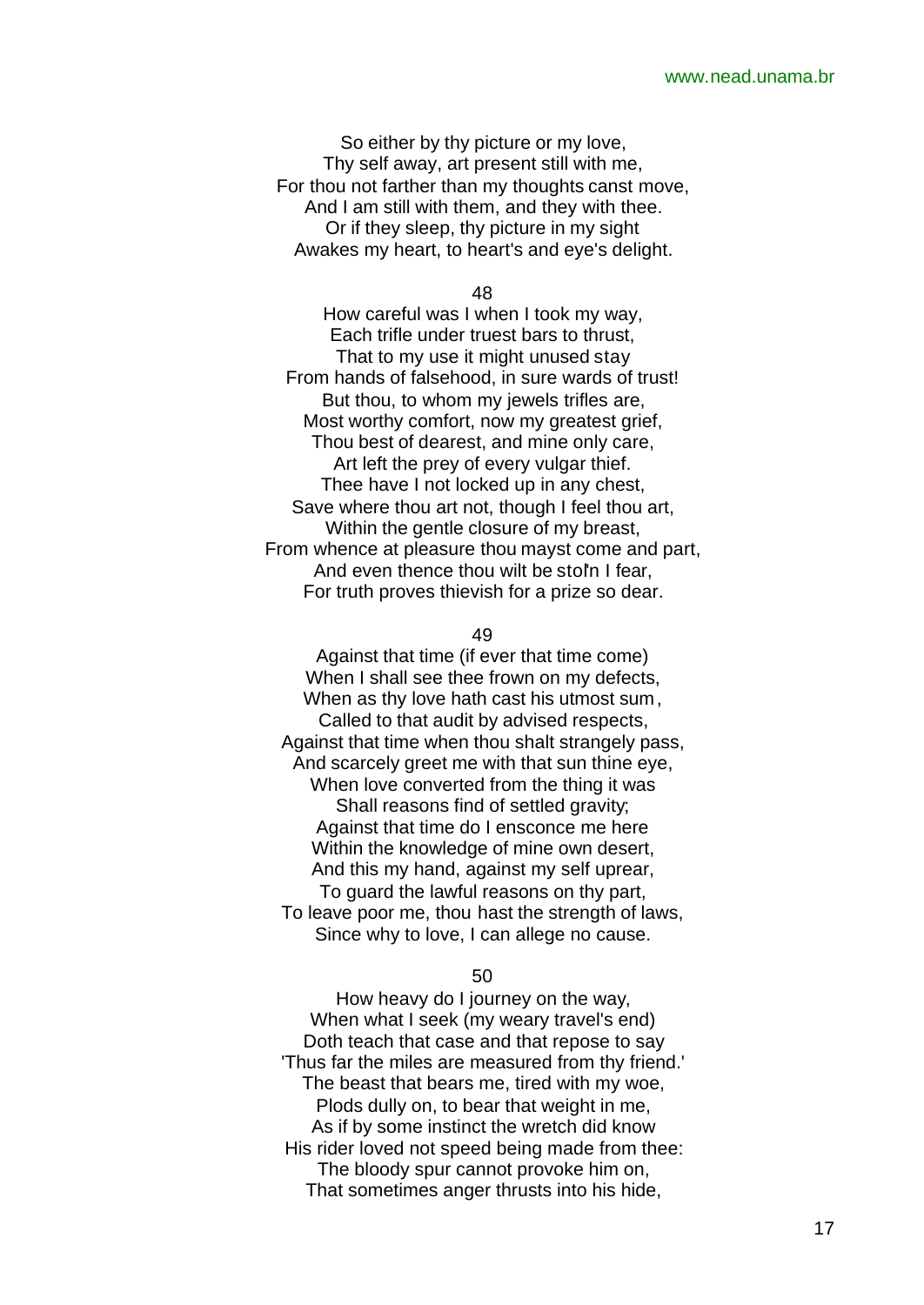Which heavily he answers with a groan, More sharp to me than spurring to his side, For that same groan doth put this in my mind, My grief lies onward and my joy behind.

51

Thus can my love excuse the slow offence, Of my dull bearer, when from thee I speed, From where thou art, why should I haste me thence? Till I return of posting is no need. O what excuse will my poor beast then find, When swift extremity can seem but slow? Then should I spur though mounted on the wind, In winged speed no motion shall I know, Then can no horse with my desire keep pace, Therefore desire (of perfect'st love being made) Shall neigh (no dull flesh) in his fiery race, But love, for love, thus shall excuse my jade, Since from thee going, he went wilful-slow, Towards thee I'll run, and give him leave to go.

## 52

So am I as the rich whose blessed key, Can bring him to his sweet up-locked treasure, The which he will not every hour survey, For blunting the fine point of seldom pleasure. Therefore are feasts so solemn and so rare, Since seldom coming in that long year set, Like stones of worth they thinly placed are, Or captain jewels in the carcanet. So is the time that keeps you as my chest Or as the wardrobe which the robe doth hide, To make some special instant special-blest, By new unfolding his imprisoned pride. Blessed are you whose worthiness gives scope, Being had to triumph, being lacked to hope.

#### 53

What is your substance, whereof are you made, That millions of strange shadows on you tend? Since every one, hath every one, one shade, And you but one, can every shadow lend: Describe Adonis and the counterfeit, Is poorly imitated after you, On Helen's cheek all art of beauty set, And you in Grecian tires are painted new: Speak of the spring, and foison of the year, The one doth shadow of your beauty show, The other as your bounty doth appear,

And you in every blessed shape we know.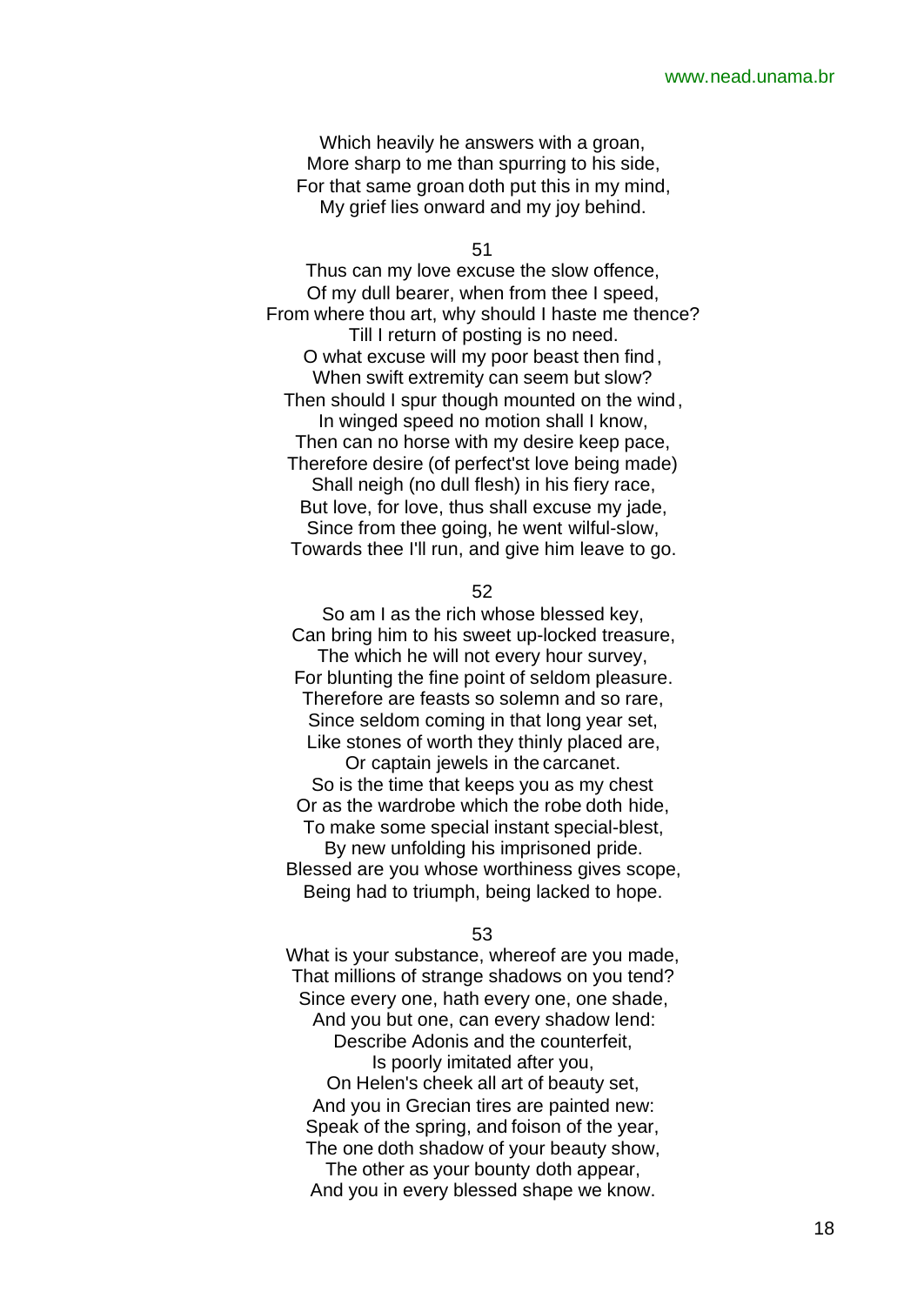In all external grace you have some part, But you like none, none you for constant heart.

54

O how much more doth beauty beauteous seem, By that sweet ornament which truth doth give! The rose looks fair, but fairer we it deem For that sweet odour, which doth in it live: The canker blooms have full as deep a dye, As the perfumed tincture of the roses, Hang on such thorns, and play as wantonly, When summer's breath their masked buds discloses: But for their virtue only is their show, They live unwooed, and unrespected fade, Die to themselves. Sweet roses do not so, Of their sweet deaths, are sweetest odours made: And so of you, beauteous and lovely youth, When that shall vade, by verse distills your truth.

55

Not marble, nor the gilded monuments Of princes shall outlive this powerful rhyme, But you shall shine more bright in these contents Than unswept stone, besmeared with sluttish time. When wasteful war shall statues overturn, And broils root out the work of masonry, Nor Mars his sword, nor war's quick fire shall burn: The living record of your memory. 'Gainst death, and all-oblivious enmity Shall you pace forth, your praise shall still find room, Even in the eyes of all posterity That wear this world out to the ending doom. So till the judgment that your self arise, You live in this, and dwell in lovers' eyes.

56

Sweet love renew thy force, be it not said Thy edge should blunter be than appetite, Which but to-day by feeding is allayed, To-morrow sharpened in his former might. So love be thou, although to-day thou fill Thy hungry eyes, even till they wink with fulness, To-morrow see again, and do not kill The spirit of love, with a perpetual dulness: Let this sad interim like the ocean be Which parts the shore, where two contracted new, Come daily to the banks, that when they see: Return of love, more blest may be the view. Or call it winter, which being full of care, Makes summer's welcome, thrice more wished, more rare.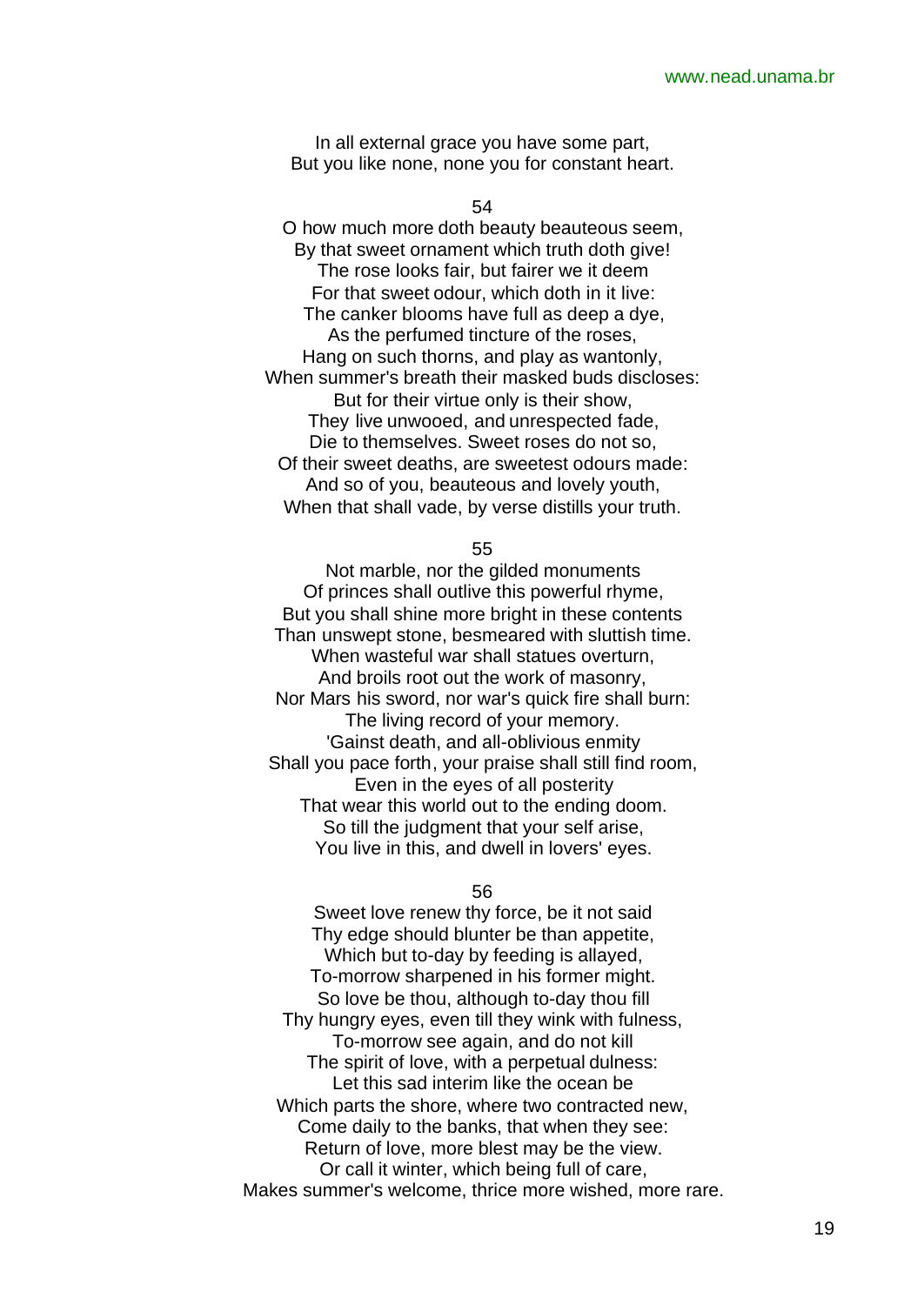57

Being your slave what should I do but tend, Upon the hours, and times of your desire?

I have no precious time at all to spend;

Nor services to do till you require. Nor dare I chide the world-without-end hour, Whilst I (my sovereign) watch the clock for you, Nor think the bitterness of absence sour, When you have bid your servant once adieu. Nor dare I question with my jealous thought, Where you may be, or your affairs suppose, But like a sad slave stay and think of nought Save where you are, how happy you make those. So true a fool is love, that in your will, (Though you do any thing) he thinks no ill.

58

That god forbid, that made me first your slave, I should in thought control your times of pleasure, Or at your hand th' account of hours to crave, Being your vassal bound to stay your leisure. O let me suffer (being at your beck) Th' imprisoned absence of your liberty, And patience tame to sufferance bide each check, Without accusing you of injury. Be where you list, your charter is so strong, That you your self may privilage your time To what you will, to you it doth belong, Your self to pardon of self-doing crime. I am to wait, though waiting so be hell, Not blame your pleasure be it ill or well.

59

If there be nothing new, but that which is, Hath been before, how are our brains beguiled, Which labouring for invention bear amis The second burthen of a former child! O that record could with a backward look, Even of five hundred courses of the sun, Show me your image in some antique book, Since mind at first in character was done. That I might see what the old world could say, To this composed wonder of your frame, Whether we are mended, or whether better they, Or whether revolution be the same. O sure I am the wits of former days,

To subjects worse have given admiring praise.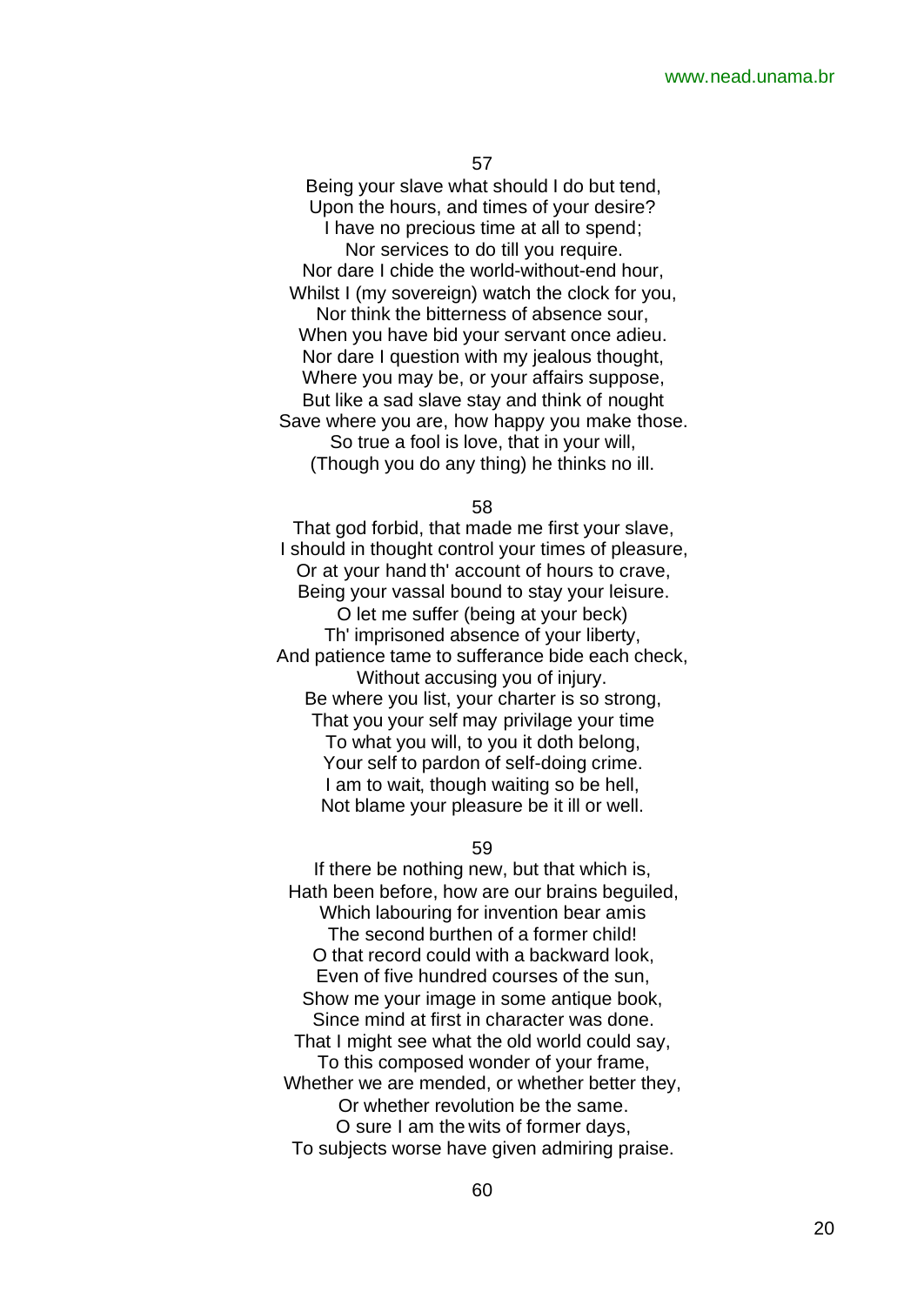Like as the waves make towards the pebbled shore, So do our minutes hasten to their end, Each changing place with that which goes before, In sequent toil all forwards do contend. Nativity once in the main of light, Crawls to maturity, wherewith being crowned, Crooked eclipses 'gainst his glory fight, And Time that gave, doth now his gift confound. Time doth transfix the flourish set on youth, And delves the parallels in beauty's brow, Feeds on the rarities of nature's truth, And nothing stands but for his scythe to mow. And yet to times in hope, my verse shall stand Praising thy worth, despite his cruel hand.

61

Is it thy will, thy image should keep open My heavy eyelids to the weary night? Dost thou desire my slumbers should be broken, While shadows like to thee do mock my sight? Is it thy spirit that thou send'st from thee So far from home into my deeds to pry, To find out shames and idle hours in me, The scope and tenure of thy jealousy? O no, thy love though much, is not so great, It is my love that keeps mine eye awake, Mine own true love that doth my rest defeat, To play the watchman ever for thy sake. For thee watch I, whilst thou dost wake elsewhere, From me far off, with others all too near.

62

Sin of self-love possesseth all mine eye, And all my soul, and all my every part; And for this sin there is no remedy, It is so grounded inward in my heart. Methinks no face so gracious is as mine, No shape so true, no truth of such account, And for my self mine own worth do define, As I all other in all worths surmount. But when my glass shows me my self indeed beated and chopt with tanned antiquity, Mine own self-love quite contrary I read: Self, so self-loving were iniquity. 'Tis thee (my self) that for my self I praise, Painting my age with beauty of thy days.

63

Against my love shall be as I am now With Time's injurious hand crushed and o'erworn,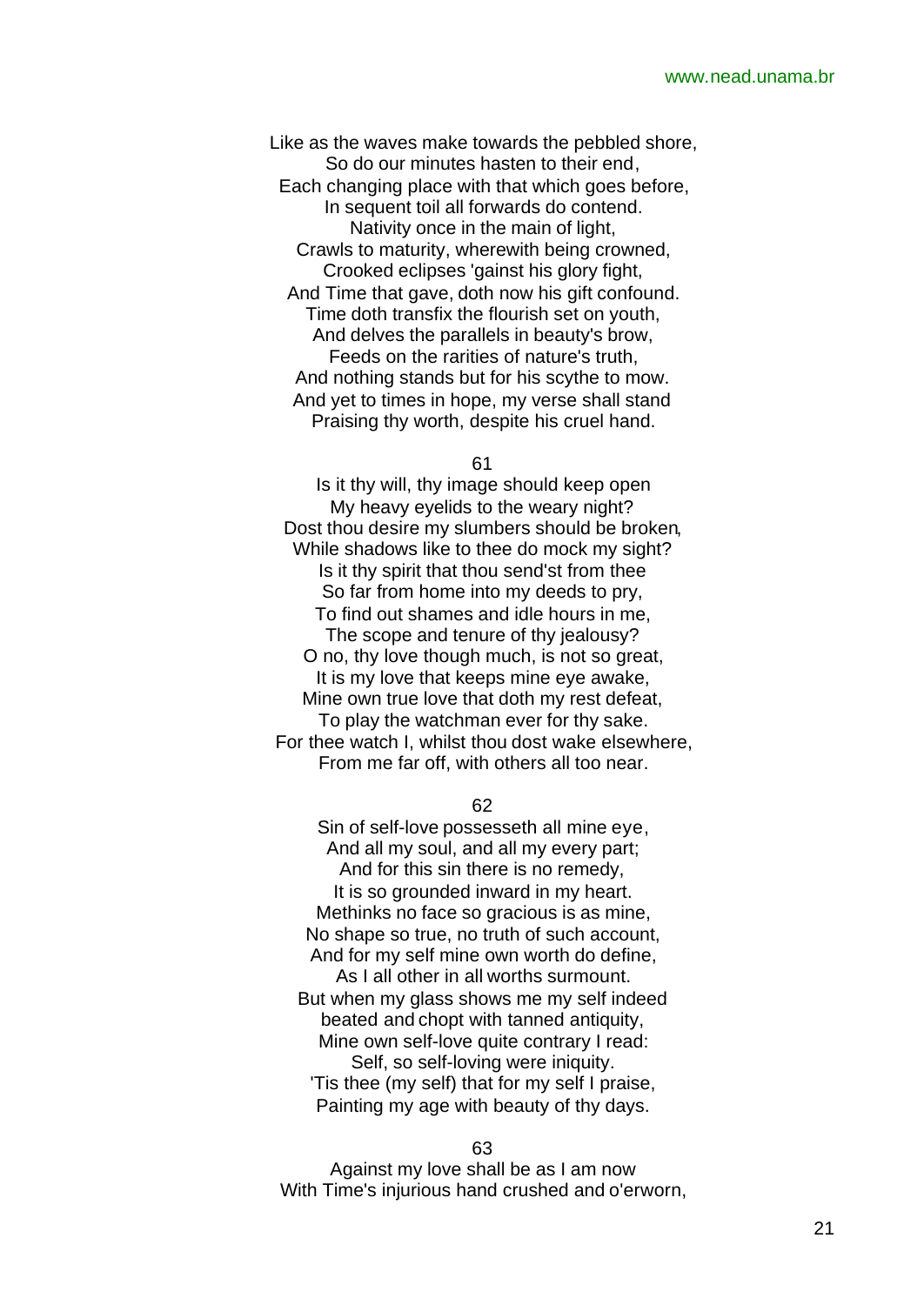When hours have drained his blood and filled his brow With lines and wrinkles, when his youthful morn Hath travelled on to age's steepy night, And all those beauties whereof now he's king Are vanishing, or vanished out of sight, Stealing away the treasure of his spring: For such a time do I now fortify Against confounding age's cruel knife, That he shall never cut from memory My sweet love's beauty, though my lover's life. His beauty shall in these black lines be seen, And they shall live, and he in them still green.

## 64

When I have seen by Time's fell hand defaced The rich-proud cost of outworn buried age, When sometime lofty towers I see down-rased, And brass eternal slave to mortal rage. When I have seen the hungry ocean gain Advantage on the kingdom of the shore, And the firm soil win of the watery main, Increasing store with loss, and loss with store. When I have seen such interchange of State, Or state it self confounded, to decay, Ruin hath taught me thus to ruminate That Time will come and take my love away. This thought is as a death which cannot choose But weep to have, that which it fears to lose.

65

Since brass, nor stone, nor earth, nor boundless sea, But sad mortality o'ersways their power, How with this rage shall beauty hold a plea, Whose action is no stronger than a flower? O how shall summer's honey breath hold out, Against the wrackful siege of batt'ring days, When rocks impregnable are not so stout, Nor gates of steel so strong but time decays? O fearful meditation, where alack, Shall Time's best jewel from Time's chest lie hid? Or what strong hand can hold his swift foot back, Or who his spoil of beauty can forbid? O none, unless this miracle have might, That in black ink my love may still shine bright.

## 66

Tired with all these for restful death I cry, As to behold desert a beggar born, And needy nothing trimmed in jollity, And purest faith unhappily forsworn,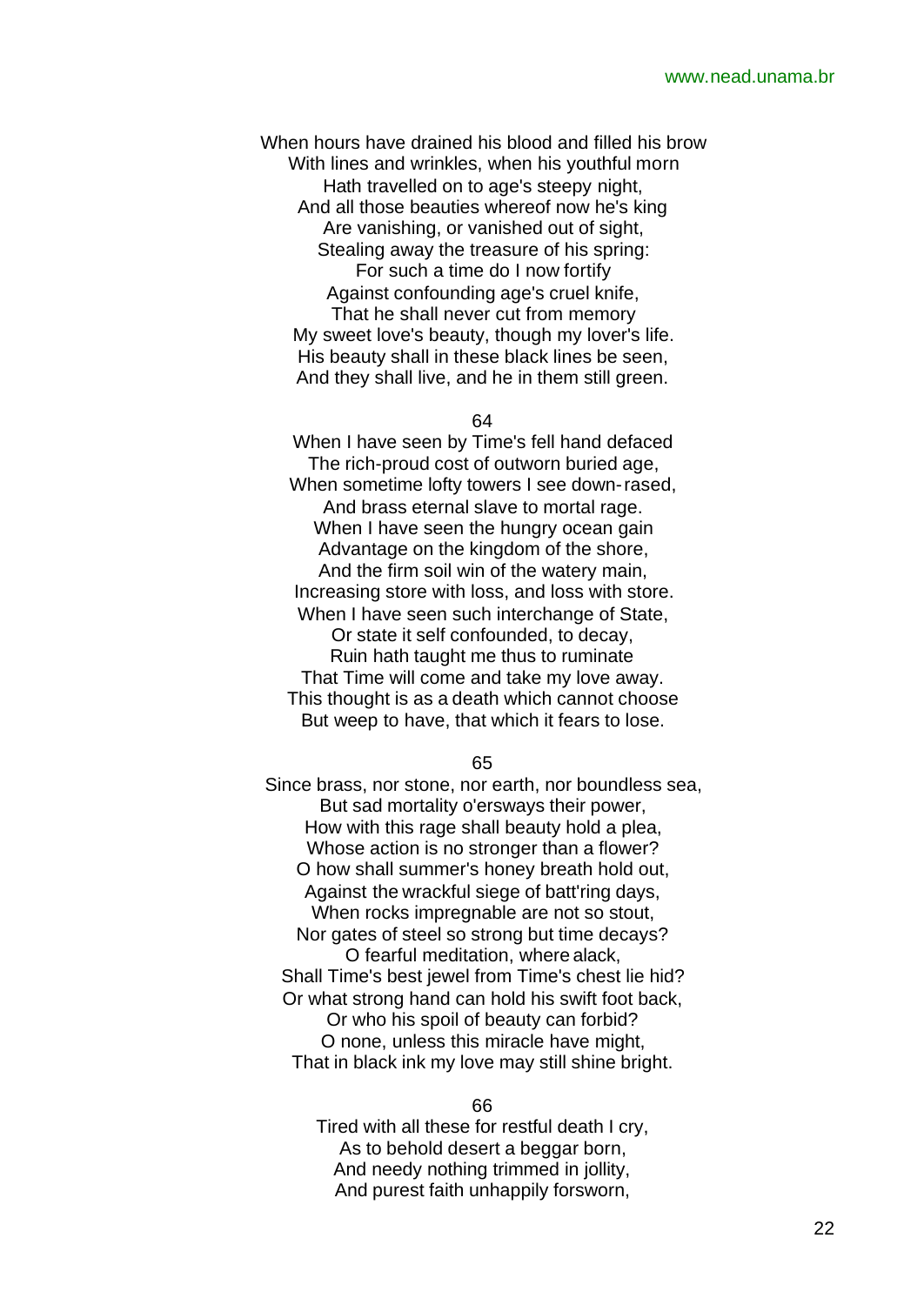And gilded honour shamefully misplaced, And maiden virtue rudely strumpeted, And right perfection wrongfully disgraced, And strength by limping sway disabled And art made tongue-tied by authority, And folly (doctor-like) controlling skill, And simple truth miscalled simplicity, And captive good attending captain ill. Tired with all these, from these would I be gone, Save that to die, I leave my love alone.

#### 67

Ah wherefore with infection should he live, And with his presence grace impiety, That sin by him advantage should achieve, And lace it self with his society? Why should false painting imitate his cheek, And steal dead seeming of his living hue? Why should poor beauty indirectly seek, Roses of shadow, since his rose is true? Why should he live, now nature bankrupt is. Beggared of blood to blush through lively veins, For she hath no exchequer now but his, And proud of many, lives upon his gains? O him she stores, to show what wealth she had, In days long since, before these last so bad.

## 68

Thus is his cheek the map of days outworn, When beauty lived and died as flowers do now, Before these bastard signs of fair were born, Or durst inhabit on a living brow: Before the golden tresses of the dead, The right of sepulchres, were shorn away, To live a second life on second head, Ere beauty's dead fleece made another gay: In him those holy antique hours are seen, Without all ornament, it self and true. Making no summer of another's green, Robbing no old to dress his beauty new, And him as for a map doth Nature store, To show false Art what beauty was of yore.

## 69

Those parts of thee that the world's eye doth view, Want nothing that the thought of hearts can mend: All tongues (the voice of souls) give thee that due,

Uttering bare truth, even so as foes commend. Thy outward thus with outward praise is crowned, But those same tongues that give thee so thine own,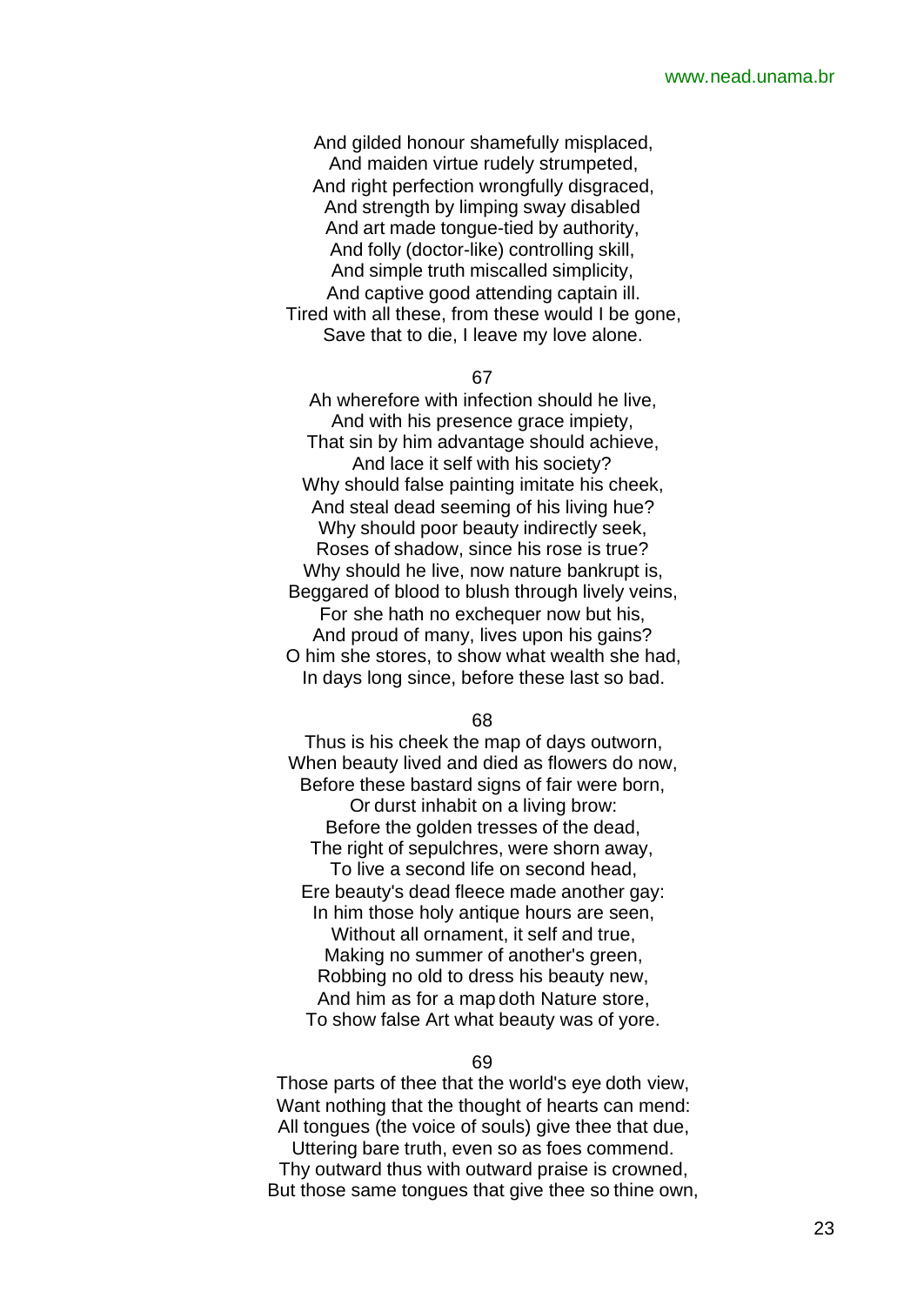In other accents do this praise confound By seeing farther than the eye hath shown. They look into the beauty of thy mind, And that in guess they measure by thy deeds, Then churls their thoughts (although their eyes were kind) To thy fair flower add the rank smell of weeds: But why thy odour matcheth not thy show, The soil is this, that thou dost common grow.

#### 70

That thou art blamed shall not be thy defect, For slander's mark was ever yet the fair, The ornament of beauty is suspect, A crow that flies in heaven's sweetest air. So thou be good, slander doth but approve, Thy worth the greater being wooed of time, For canker vice the sweetest buds doth love, And thou present'st a pure unstained prime. Thou hast passed by the ambush of young days, Either not assailed, or victor being charged, Yet this thy praise cannot be so thy praise, To tie up envy, evermore enlarged, If some suspect of ill masked not thy show, Then thou alone kingdoms of hearts shouldst owe.

## 71

No longer mourn for me when I am dead, Than you shall hear the surly sullen bell Give warning to the world that I am fled From this vile world with vilest worms to dwell: Nay if you read this line, remember not,

The hand that writ it, for I love you so, That I in your sweet thoughts would be forgot, If thinking on me then should make you woe.

O if (I say) you look upon this verse, When I (perhaps) compounded am with clay, Do not so much as my poor name rehearse; But let your love even with my life decay.

Lest the wise world should look into your moan, And mock you with me after I am gone.

## 72

O lest the world should task you to recite, What merit lived in me that you should love After my death (dear love) forget me quite, For you in me can nothing worthy prove. Unless you would devise some virtuous lie, To do more for me than mine own desert, And hang more praise upon deceased I, Than niggard truth would willingly impart: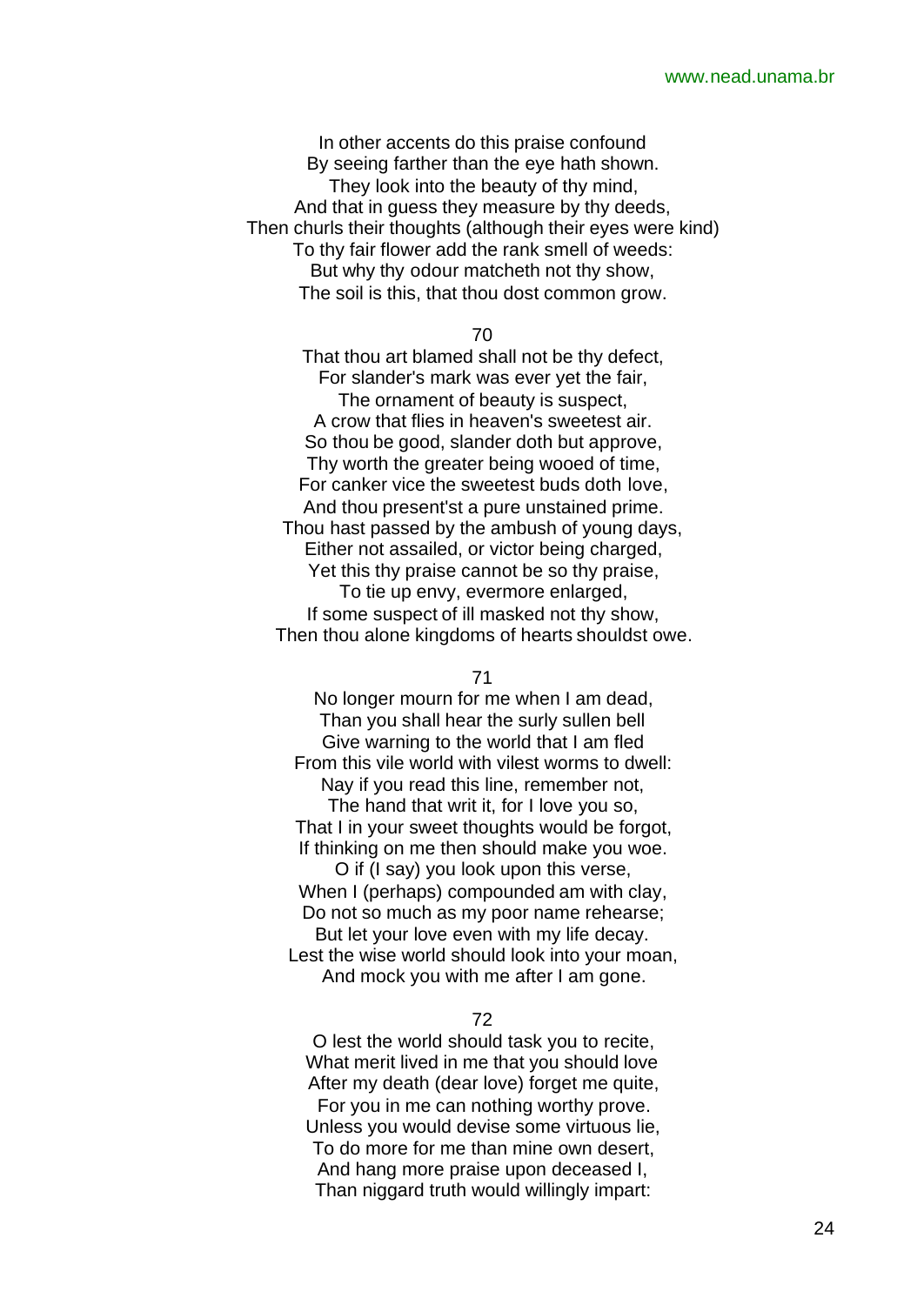O lest your true love may seem false in this, That you for love speak well of me untrue, My name be buried where my body is, And live no more to shame nor me, nor you. For I am shamed by that which I bring forth, And so should you, to love things nothing worth.

73

That time of year thou mayst in me behold, When yellow leaves, or none, or few do hang Upon those boughs which shake against the cold, Bare ruined choirs, where late the sweet birds sang. In me thou seest the twilight of such day, As after sunset fadeth in the west, Which by and by black night doth take away, Death's second self that seals up all in rest. In me thou seest the glowing of such fire, That on the ashes of his youth doth lie, As the death-bed, whereon it must expire, Consumed with that which it was nourished by. This thou perceiv'st, which makes thy love more strong, To love that well, which thou must leave ere long.

## 74

But be contented when that fell arrest, Without all bail shall carry me away, My life hath in this line some interest, Which for memorial still with thee shall stay. When thou reviewest this, thou dost review, The very part was consecrate to thee, The earth can have but earth, which is his due, My spirit is thine the better part of me, So then thou hast but lost the dregs of life, The prey of worms, my body being dead, The coward conquest of a wretch's knife, Too base of thee to be remembered,

The worth of that, is that which it contains, And that is this, and this with thee remains.

## 75

So are you to my thoughts as food to life, Or as sweet-seasoned showers are to the ground; And for the peace of you I hold such strife As 'twixt a miser and his wealth is found. Now proud as an enjoyer, and anon Doubting the filching age will steal his treasure, Now counting best to be with you alone, Then bettered that the world may see my pleasure, Sometime all full with feasting on your sight, And by and by clean starved for a look,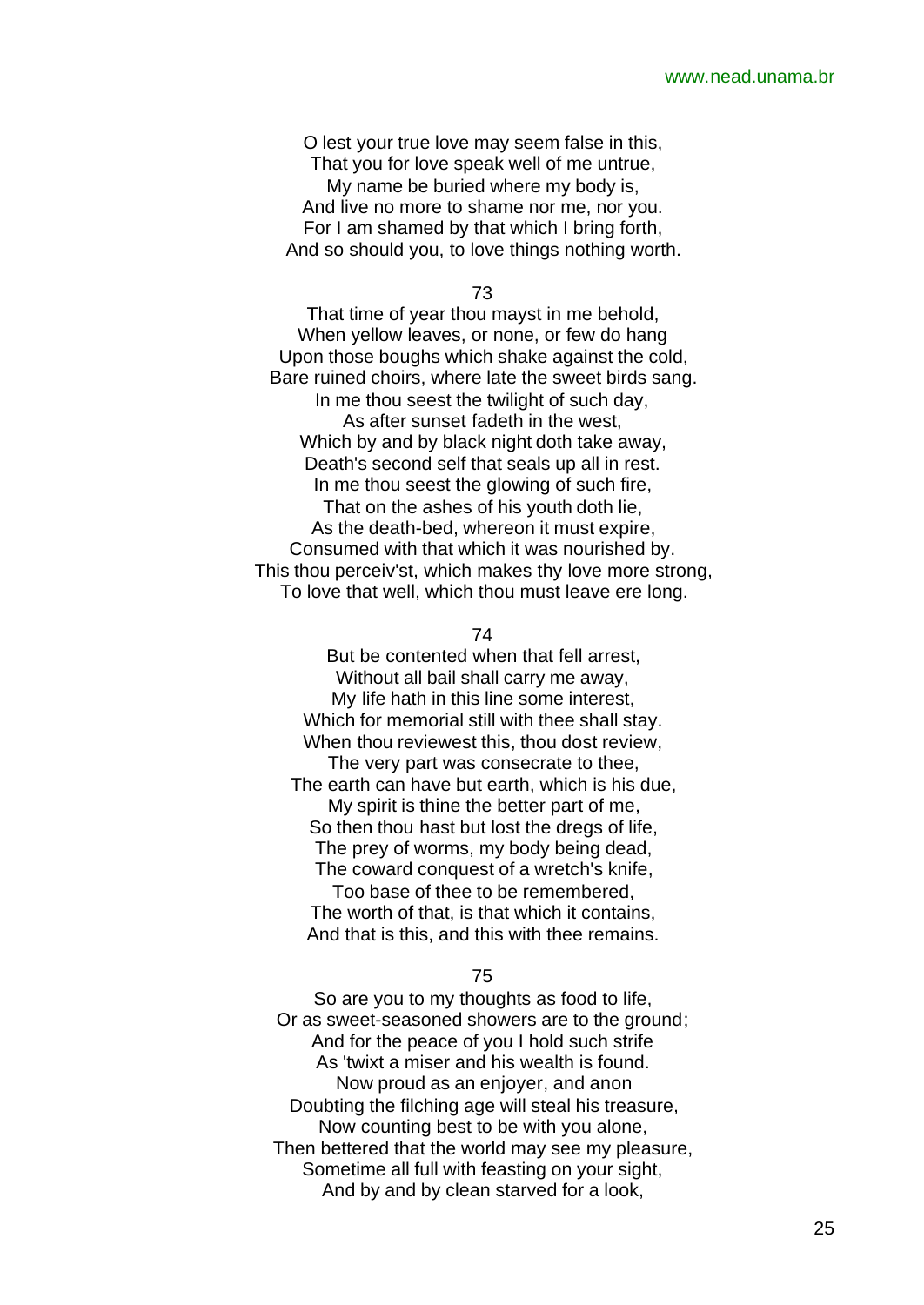Possessing or pursuing no delight Save what is had, or must from you be took. Thus do I pine and surfeit day by day, Or gluttoning on all, or all away.

76

Why is my verse so barren of new pride? So far from variation or quick change? Why with the time do I not glance aside To new-found methods, and to compounds strange? Why write I still all one, ever the same, And keep invention in a noted weed, That every word doth almost tell my name, Showing their birth, and where they did proceed? O know sweet love I always write of you, And you and love are still my argument: So all my best is dressing old words new, Spending again what is already spent: For as the sun is daily new and old, So is my love still telling what is told.

## 77

Thy glass will show thee how thy beauties wear, Thy dial how thy precious minutes waste, These vacant leaves thy mind's imprint will bear, And of this book, this learning mayst thou taste. The wrinkles which thy glass will truly show, Of mouthed graves will give thee memory, Thou by thy dial's shady stealth mayst know, Time's thievish progress to eternity. Look what thy memory cannot contain, Commit to these waste blanks, and thou shalt find Those children nursed, delivered from thy brain, To take a new acquaintance of thy mind.

These offices, so oft as thou wilt look, Shall profit thee, and much enrich thy book.

78

So oft have I invoked thee for my muse, And found such fair assistance in my verse, As every alien pen hath got my use, And under thee their poesy disperse. Thine eyes, that taught the dumb on high to sing, And heavy ignorance aloft to fly, Have added feathers to the learned's wing, And given grace a double majesty. Yet be most proud of that which I compile, Whose influence is thine, and born of thee. In others' works thou dost but mend the style, And arts with thy sweet graces graced be.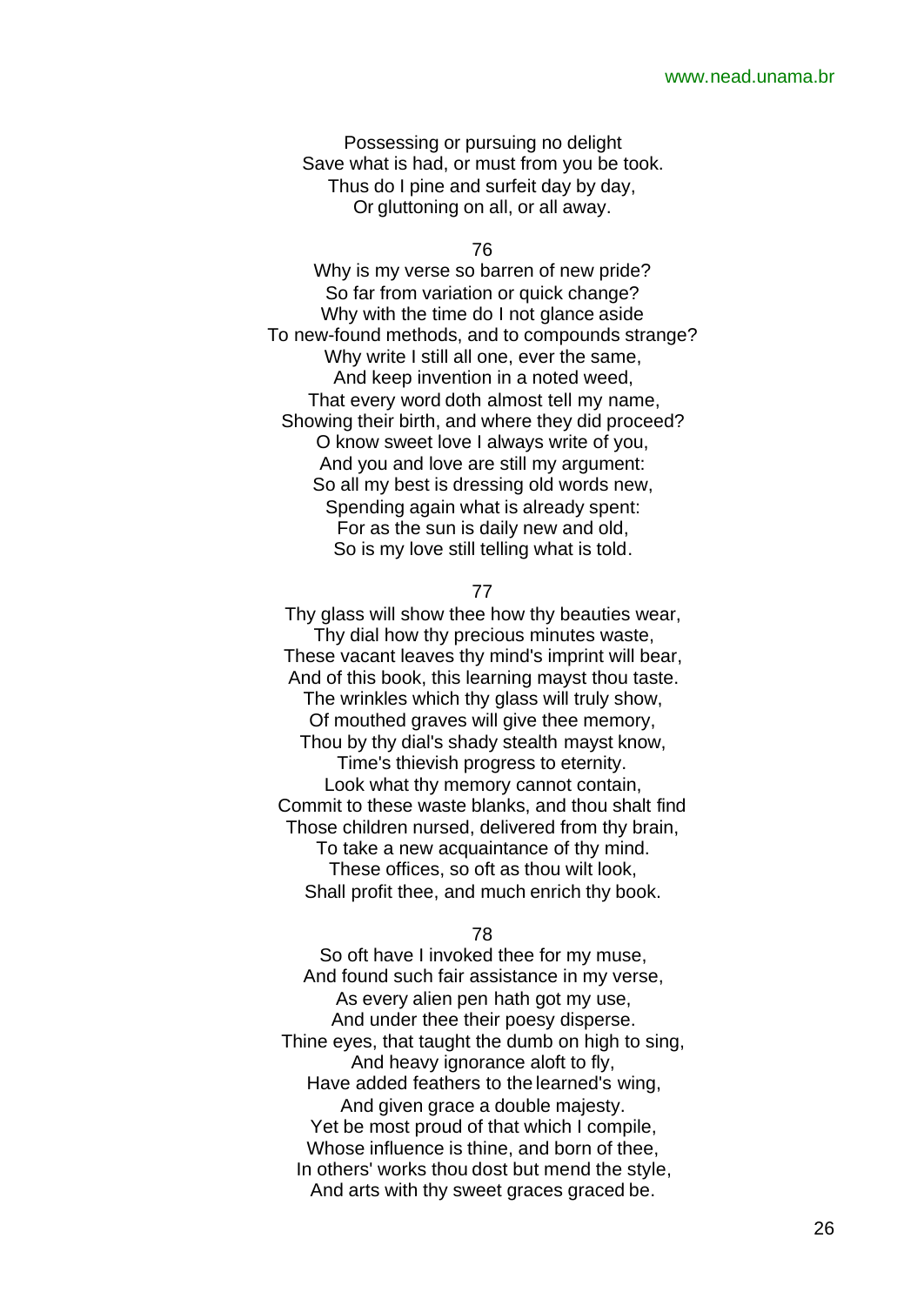But thou art all my art, and dost advance As high as learning, my rude ignorance.

79

Whilst I alone did call upon thy aid, My verse alone had all thy gentle grace, But now my gracious numbers are decayed, And my sick muse doth give an other place. I grant (sweet love) thy lovely argument Deserves the travail of a worthier pen, Yet what of thee thy poet doth invent, He robs thee of, and pays it thee again, He lends thee virtue, and he stole that word, From thy behaviour, beauty doth he give And found it in thy cheek: he can afford No praise to thee, but what in thee doth live. Then thank him not for that which he doth say, Since what he owes thee, thou thy self dost pay.

80

O how I faint when I of you do write, Knowing a better spirit doth use your name, And in the praise thereof spends all his might, To make me tongue-tied speaking of your fame. But since your worth (wide as the ocean is) The humble as the proudest sail doth bear,

My saucy bark (inferior far to his) On your broad main doth wilfully appear. Your shallowest help will hold me up afloat, Whilst he upon your soundless deep doth ride, Or (being wrecked) I am a worthless boat, He of tall building, and of goodly pride. Then if he thrive and I be cast away, The worst was this, my love was my decay.

81

Or I shall live your epitaph to make, Or you survive when I in earth am rotten, From hence your memory death cannot take, Although in me each part will be forgotten. Your name from hence immortal life shall have, Though I (once gone) to all the world must die, The earth can yield me but a common grave, When you entombed in men's eyes shall lie, Your monument shall be my gentle verse, Which eyes not yet created shall o'er-read, And tongues to be, your being shall rehearse, When all the breathers of this world are dead. You still shall live (such virtue hath my pen) Where breath most breathes, even in the mouths of men.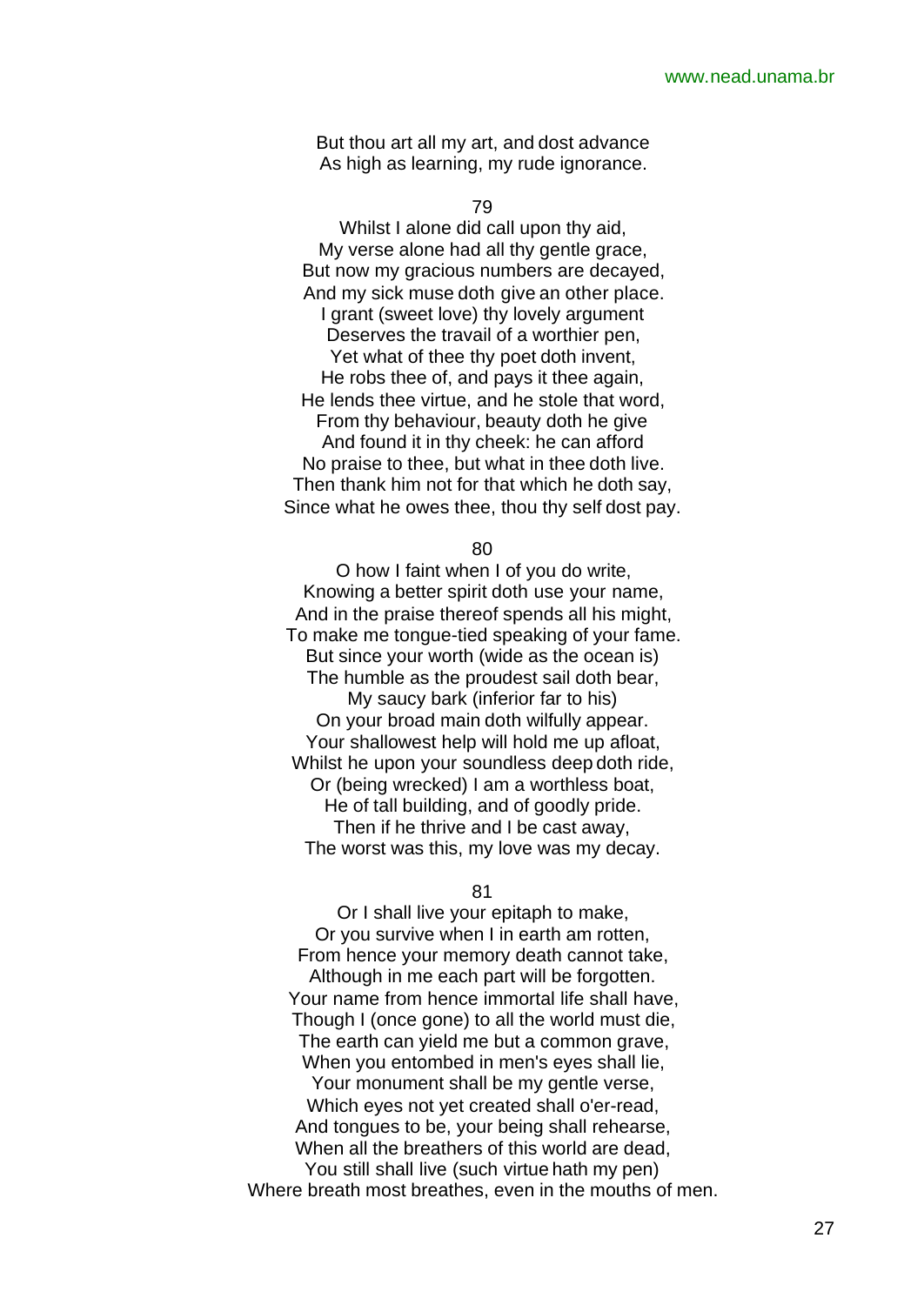82

I grant thou wert not married to my muse, And therefore mayst without attaint o'erlook The dedicated words which writers use Of their fair subject, blessing every book. Thou art as fair in knowledge as in hue, Finding thy worth a limit past my praise, And therefore art enforced to seek anew, Some fresher stamp of the time-bettering days. And do so love, yet when they have devised,

What strained touches rhetoric can lend, Thou truly fair, wert truly sympathized, In true plain words, by thy true-telling friend. And their gross painting might be better used, Where cheeks need blood, in thee it is abused.

83

I never saw that you did painting need, And therefore to your fair no painting set, I found (or thought I found) you did exceed, That barren tender of a poet's debt: And therefore have I slept in your report, That you your self being extant well might show, How far a modern quill doth come too short, Speaking of worth, what worth in you doth grow. This silence for my sin you did impute, Which shall be most my glory being dumb, For I impair not beauty being mute, When others would give life, and bring a tomb. There lives more life in one of your fair eyes, Than both your poets can in praise devise.

#### 84

Who is it that says most, which can say more, Than this rich praise, that you alone, are you? In whose confine immured is the store, Which should example where your equal grew. Lean penury within that pen doth dwell, That to his subject lends not some small glory, But he that writes of you, if he can tell, That you are you, so dignifies his story. Let him but copy what in you is writ, Not making worse what nature made so clear, And such a counterpart shall fame his wit, Making his style admired every where. You to your beauteous blessings add a curse, Being fond on praise, which makes your praises worse.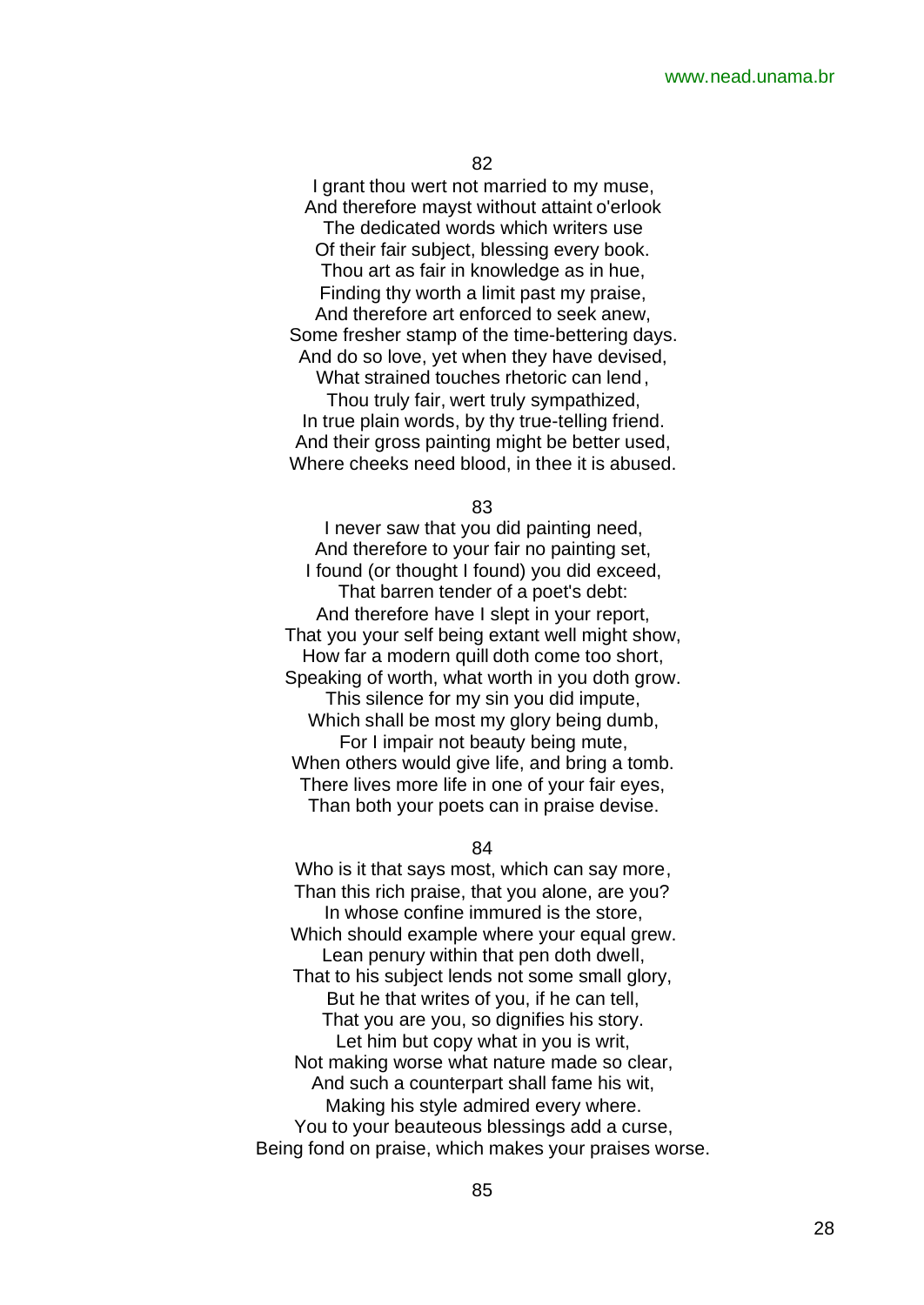My tongue-tied muse in manners holds her still, While comments of your praise richly compiled, Reserve their character with golden quill, And precious phrase by all the Muses filed. I think good thoughts, whilst other write good words, And like unlettered clerk still cry Amen, To every hymn that able spirit affords, In polished form of well refined pen. Hearing you praised, I say 'tis so, 'tis true, And to the most of praise add something more, But that is in my thought, whose love to you (Though words come hindmost) holds his rank before, Then others, for the breath of words respect, Me for my dumb thoughts, speaking in effect.

86

Was it the proud full sail of his great verse, Bound for the prize of (all too precious) you, That did my ripe thoughts in my brain inhearse, Making their tomb the womb wherein they grew? Was it his spirit, by spirits taught to write, Above a mortal pitch, that struck me dead? No, neither he, nor his compeers by night Giving him aid, my verse astonished. He nor that affable familiar ghost Which nightly gulls him with intelligence, As victors of my silence cannot boast, I was not sick of any fear from thence. But when your countenance filled up his line, Then lacked I matter, that enfeebled mine.

## 87

Farewell! thou art too dear for my possessing, And like enough thou know'st thy estimate, The charter of thy worth gives thee releasing: My bonds in thee are all determinate. For how do I hold thee but by thy granting, And for that riches where is my deserving? The cause of this fair gift in me is wanting, And so my patent back again is swerving. Thy self thou gav'st, thy own worth then not knowing, Or me to whom thou gav'st it, else mistaking, So thy great gift upon misprision growing, Comes home again, on better judgement making. Thus have I had thee as a dream doth flatter, In sleep a king, but waking no such matter.

#### 88

When thou shalt be disposed to set me light, And place my merit in the eye of scorn,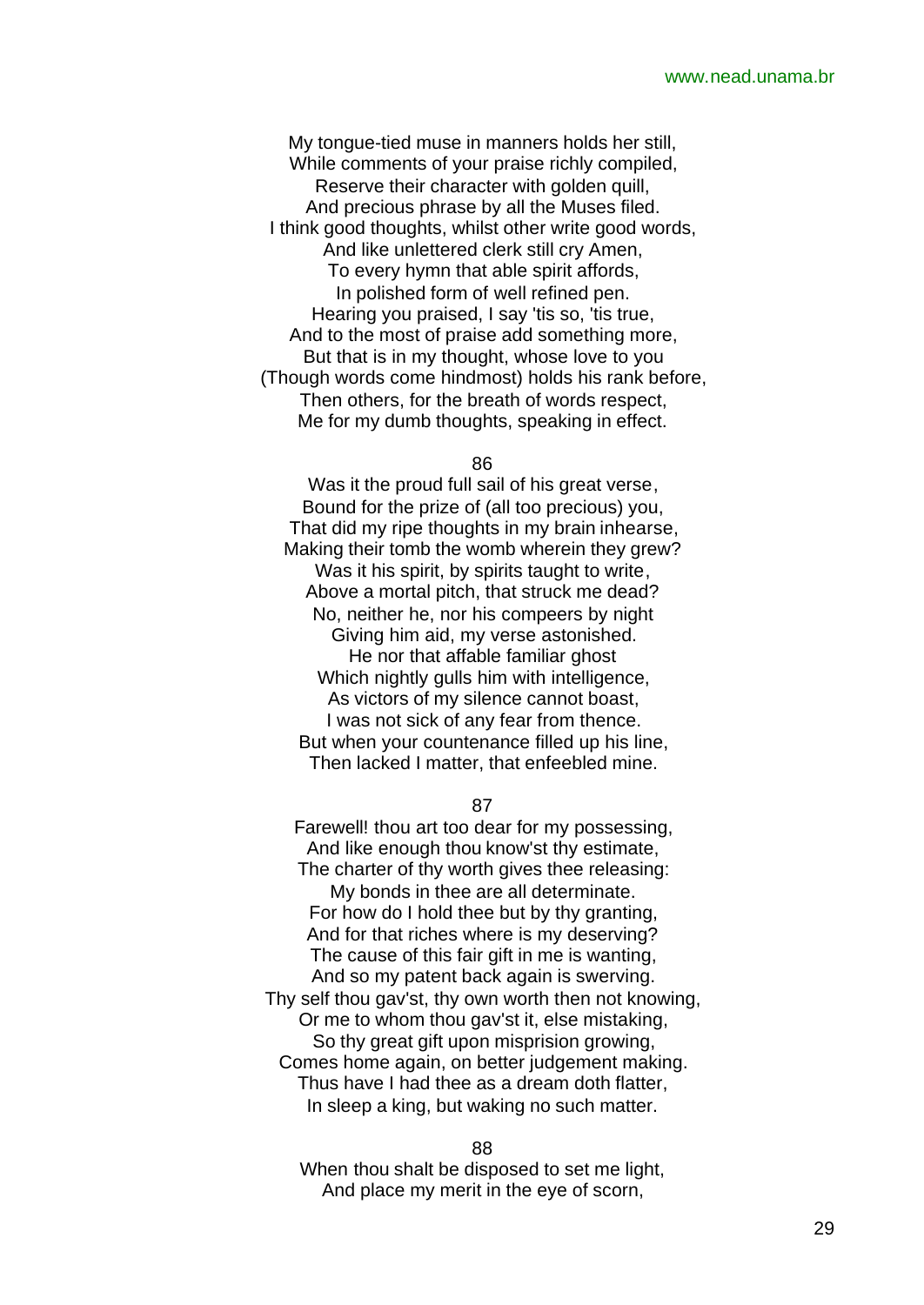Upon thy side, against my self I'll fight, And prove thee virtuous, though thou art forsworn: With mine own weakness being best acquainted,

Upon thy part I can set down a story Of faults concealed, wherein I am attainted: That thou in losing me, shalt win much glory: And I by this will be a gainer too, For bending all my loving thoughts on thee, The injuries that to my self I do, Doing thee vantage, double-vantage me. Such is my love, to thee I so belong, That for thy right, my self will bear all wrong.

## 89

Say that thou didst forsake me for some fault, And I will comment upon that offence, Speak of my lameness, and I straight will halt: Against thy reasons making no defence. Thou canst not (love) disgrace me half so ill, To set a form upon desired change, As I'll my self disgrace, knowing thy will, I will acquaintance strangle and look strange: Be absent from thy walks and in my tongue, Thy sweet beloved name no more shall dwell, Lest I (too much profane) should do it wronk:

And haply of our old acquaintance tell. For thee, against my self I'll vow debate, For I must ne'er love him whom thou dost hate.

 $90$ 

Then hate me when thou wilt, if ever, now, Now while the world is bent my deeds to cross, join with the spite of fortune, make me bow, And do not drop in for an after-loss: Ah do not, when my heart hath 'scaped this sorrow, Come in the rearward of a conquered woe. Give not a windy night a rainy morrow, To linger out a purposed overthrow. If thou wilt leave me, do not leave me last, When other petty griefs have done their spite, But in the onset come, so shall I taste At first the very worst of fortune's might. And other strains of woe, which now seem woe, Compared with loss of thee, will not seem so.

91

Some glory in their birth, some in their skill, Some in their wealth, some in their body's force, Some in their garments though new-fangled ill: Some in their hawks and hounds, some in their horse.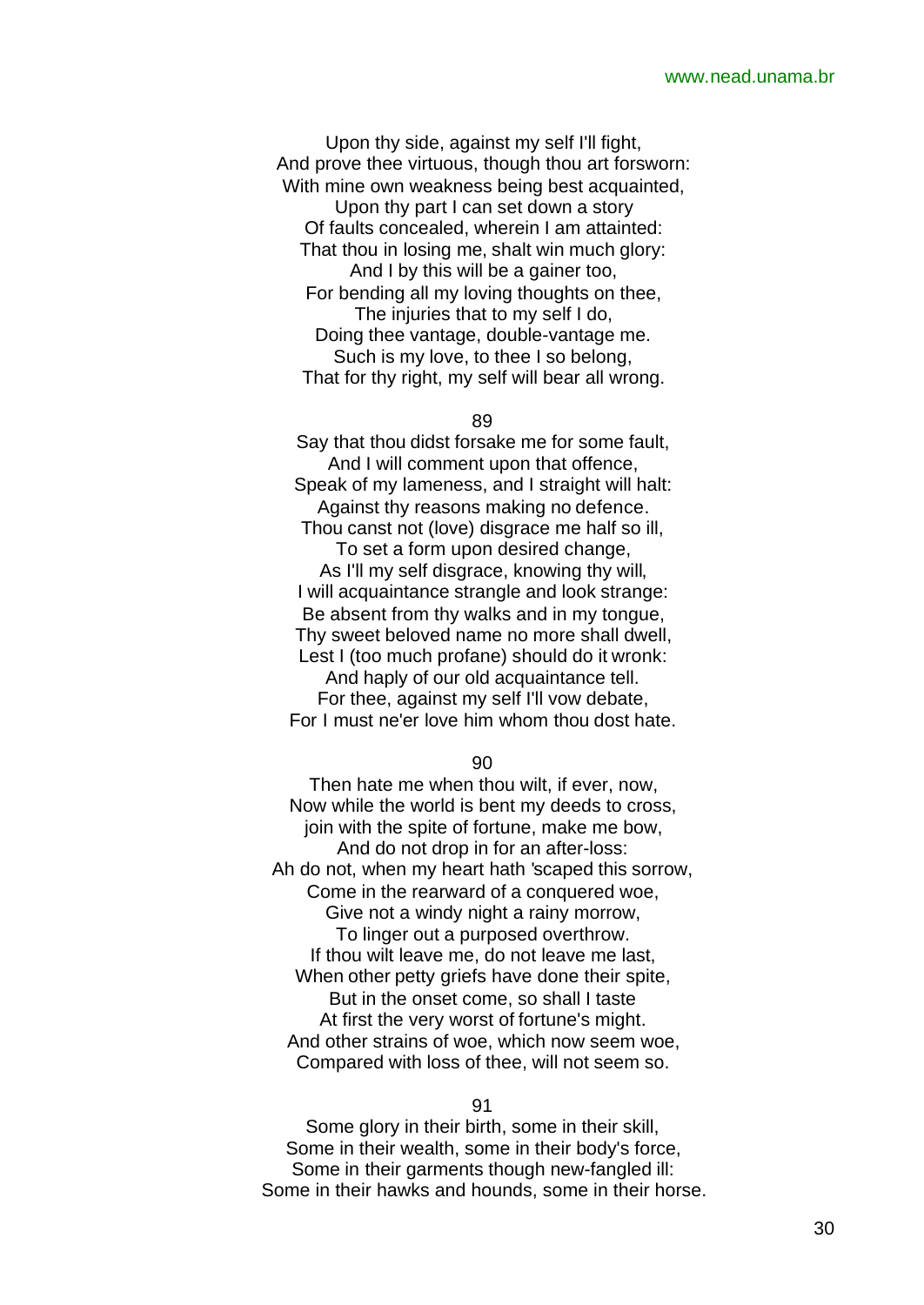And every humour hath his adjunct pleasure, Wherein it finds a joy above the rest, But these particulars are not my measure, All these I better in one general best. Thy love is better than high birth to me, Richer than wealth, prouder than garments' costs, Of more delight than hawks and horses be: And having thee, of all men's pride I boast. Wretched in this alone, that thou mayst take, All this away, and me most wretchcd make.

#### 92

But do thy worst to steal thy self away, For term of life thou art assured mine, And life no longer than thy love will stay, For it depends upon that love of thine. Then need I not to fear the worst of wrongs, When in the least of them my life hath end,

I see, a better state to me belongs Than that, which on thy humour doth depend. Thou canst not vex me with inconstant mind,

Since that my life on thy revolt doth lie, O what a happy title do I find, Happy to have thy love, happy to die! But what's so blessed-fair that fears no blot? Thou mayst be false, and yet I know it not.

93

So shall I live, supposing thou art true, Like a deceived husband, so love's face, May still seem love to me, though altered new: Thy looks with me, thy heart in other place. For there can live no hatred in thine eye, Therefore in that I cannot know thy change, In many's looks, the false heart's history Is writ in moods and frowns and wrinkles strange. But heaven in thy creation did decree, That in thy face sweet love should ever dwell, Whate'er thy thoughts, or thy heart's workings be, Thy looks should nothing thence, but sweetness tell. How like Eve's apple doth thy beauty grow, If thy sweet virtue answer not thy show.

## 94

They that have power to hurt, and will do none, That do not do the thing, they most do show, Who moving others, are themselves as stone, Unmoved, cold, and to temptation slow: They rightly do inherit heaven's graces, And husband nature's riches from expense,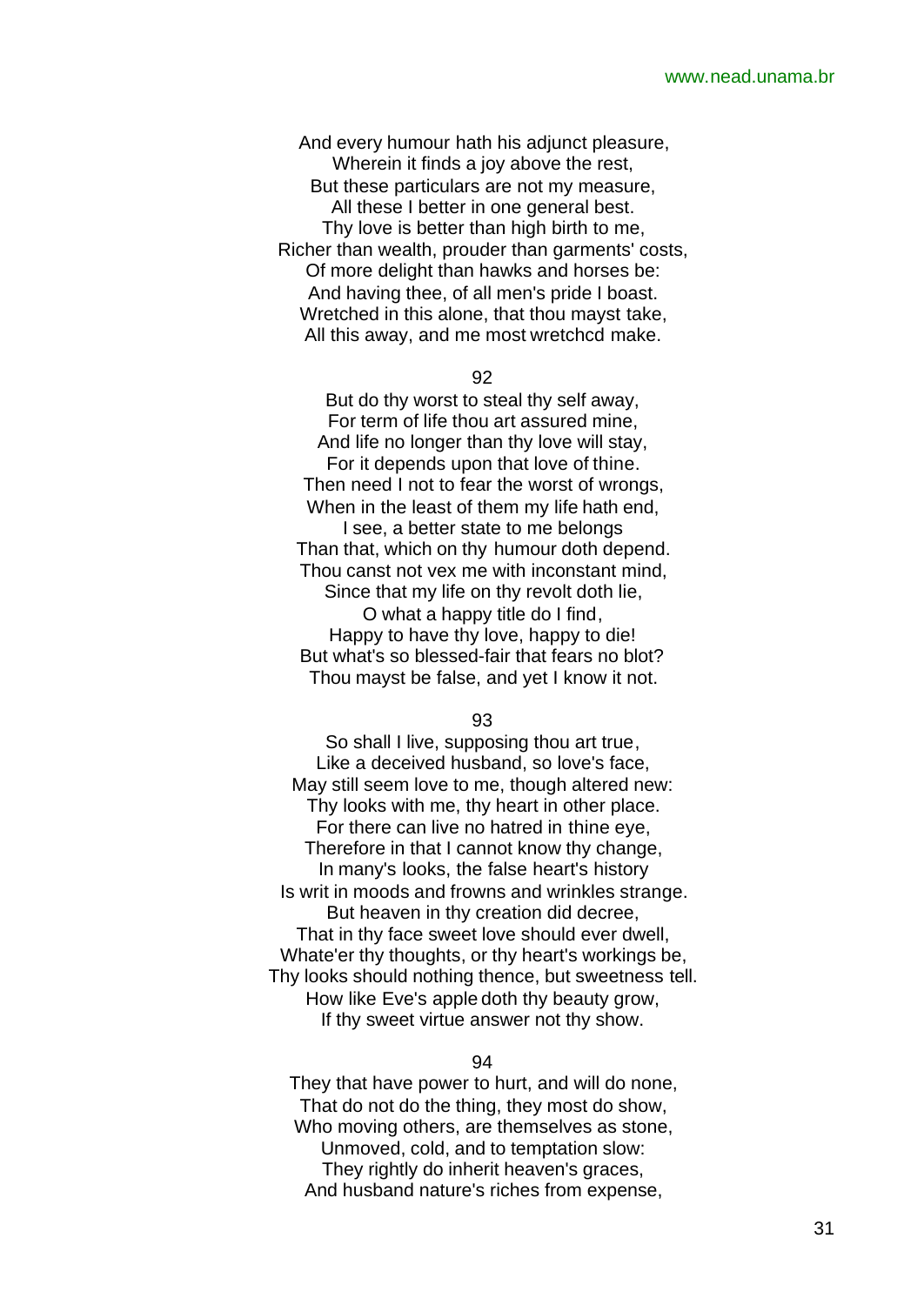Tibey are the lords and owners of their faces, Others, but stewards of their excellence: The summer's flower is to the summer sweet, Though to it self, it only live and die, But if that flower with base infection meet, The basest weed outbraves his dignity: For sweetest things turn sourest by their deeds, Lilies that fester, smell far worse than weeds.

#### 95

How sweet and lovely dost thou make the shame, Which like a canker in the fragrant rose, Doth spot the beauty of thy budding name! O in what sweets dost thou thy sins enclose! That tongue that tells the story of thy days, (Making lascivious comments on thy sport) Cannot dispraise, but in a kind of praise, Naming thy name, blesses an ill report. O what a mansion have those vices got, Which for their habitation chose out thee, Where beauty's veil doth cover every blot, And all things turns to fair, that eyes can see! Take heed (dear heart) of this large privilege, The hardest knife ill-used doth lose his edge.

#### 96

Some say thy fault is youth, some wantonness, Some say thy grace is youth and gentle sport, Both grace and faults are loved of more and less: Thou mak'st faults graces, that to thee resort: As on the finger of a throned queen, The basest jewel will be well esteemed: So are those errors that in thee are seen, To truths translated, and for true things deemed. How many lambs might the stern wolf betray, If like a lamb he could his looks translate! How many gazers mightst thou lead away, if thou wouldst use the strength of all thy state! But do not so, I love thee in such sort, As thou being mine, mine is thy good report.

## 97

How like a winter hath my absence been From thee, the pleasure of the fleeting year! What freezings have I felt, what dark days seen! What old December's bareness everywhere! And yet this time removed was summer's time, The teeming autumn big with rich increase, Bearing the wanton burden of the prime, Like widowed wombs after their lords' decease: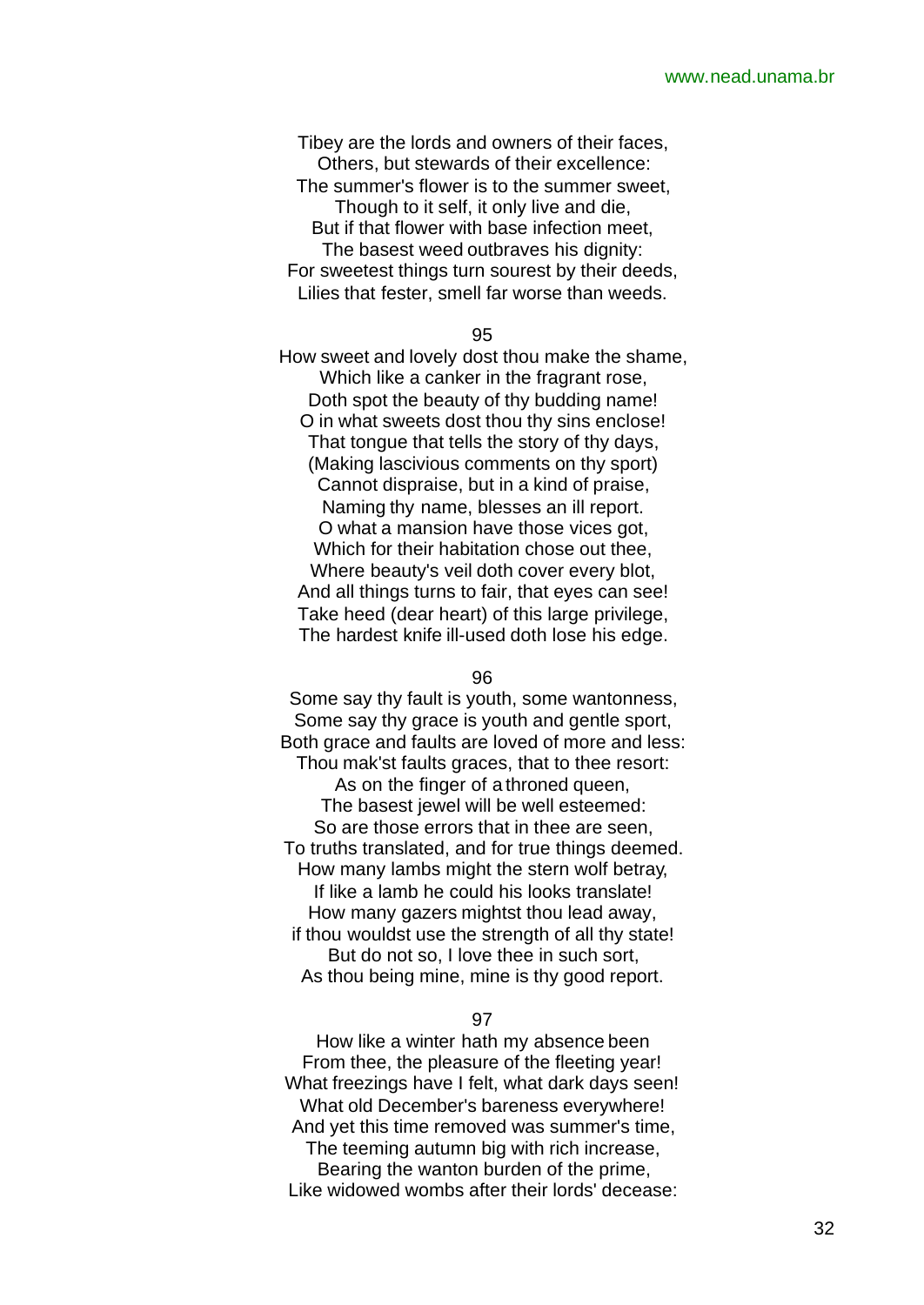Yet this abundant issue seemed to me But hope of orphans, and unfathered fruit, For summer and his pleasures wait on thee, And thou away, the very birds are mute. Or if they sing, 'tis with so dull a cheer, That leaves look pale, dreading the winter's near.

98

From you have I been absent in the spring, When proud-pied April (dressed in all his trim) Hath put a spirit of youth in every thing: That heavy Saturn laughed and leaped with him. Yet nor the lays of birds, nor the sweet smell Of different flowers in odour and in hue, Could make me any summer's story tell: Or from their proud lap pluck them where they grew: Nor did I wonder at the lily's white, Nor praise the deep vermilion in the rose, They were but sweet, but figures of delight: Drawn after you, you pattern of all those. Yet seemed it winter still, and you away, As with your shadow I with these did play.

99

The forward violet thus did I chide, Sweet thief, whence didst thou steal thy sweet that smells, If not from my love's breath? The purple pride Which on thy soft check for complexion dwells, In my love's veins thou hast too grossly dyed. The lily I condemned for thy hand, And buds of marjoram had stol'n thy hair, The roses fearfully on thorns did stand, One blushing shame, another white despair: A third nor red, nor white, had stol'n of both, And to his robbery had annexed thy breath, But for his theft in pride of all his growth

A vengeful canker eat him up to death. More flowers I noted, yet I none could see, But sweet, or colour it had stol'n from thee.

## 100

Where art thou Muse that thou forget'st so long, To speak of that which gives thee all thy might? Spend'st thou thy fury on some worthless song, Darkening thy power to lend base subjects light? Return forgetful Muse, and straight redeem,

In gentle numbers time so idly spent, Sing to the ear that doth thy lays esteem, And gives thy pen both skill and argument. Rise resty Muse, my love's sweet face survey,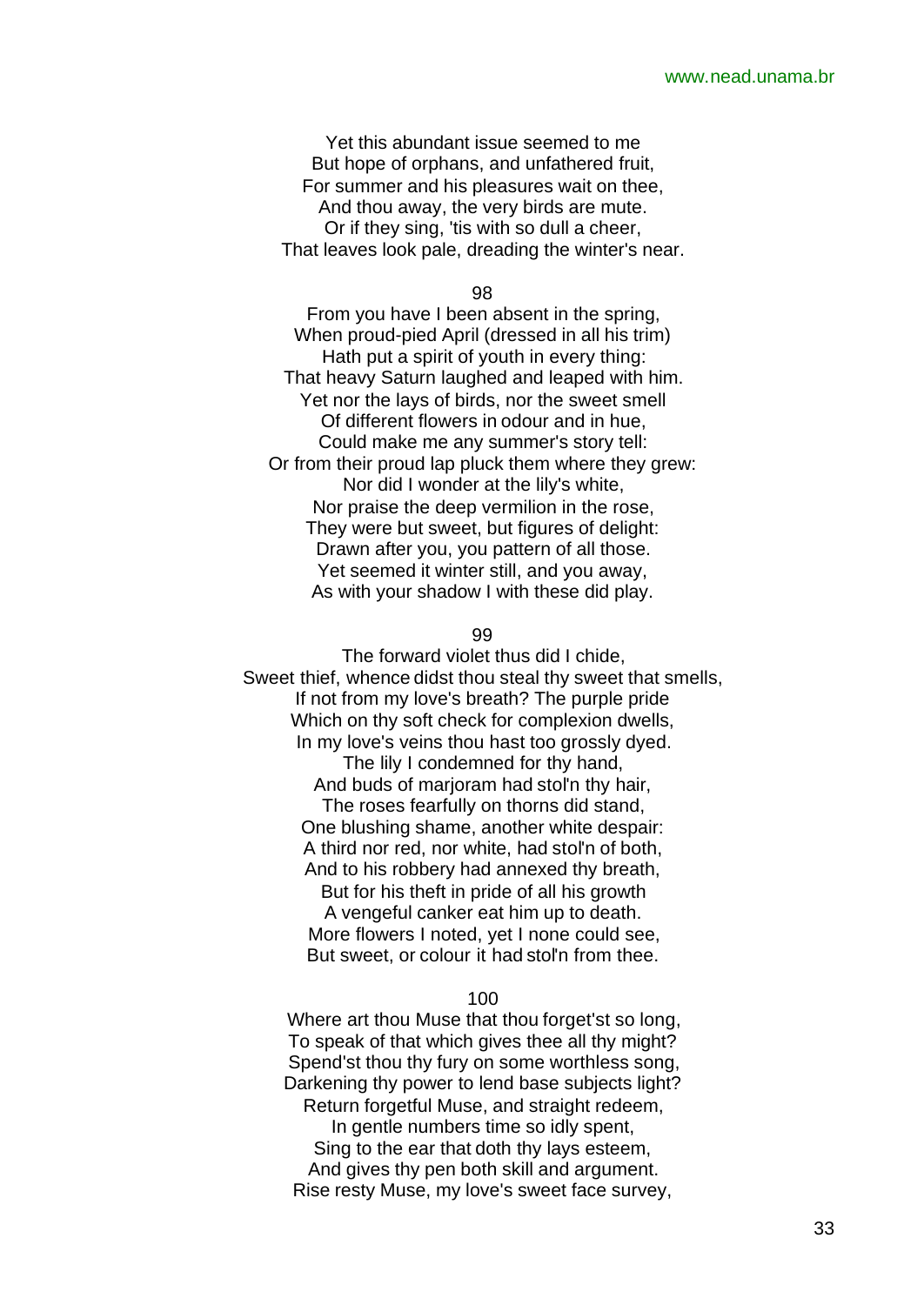If time have any wrinkle graven there, If any, be a satire to decay, And make time's spoils despised everywhere. Give my love fame faster than Time wastes life, So thou prevent'st his scythe, and crooked knife.

101

O truant Muse what shall be thy amends, For thy neglect of truth in beauty dyed? Both truth and beauty on my love depends: So dost thou too, and therein dignified: Make answer Muse, wilt thou not haply say, 'Truth needs no colour with his colour fixed, Beauty no pencil, beauty's truth to lay: But best is best, if never intermixed'? Because he needs no praise, wilt thou be dumb? Excuse not silence so, for't lies in thee, To make him much outlive a gilded tomb: And to be praised of ages yet to be. Then do thy office Muse, I teach thee how, To make him seem long hence, as he shows now.

## 102

My love is strengthened though more weak in seeming, I love not less, though less the show appear, That love is merchandized, whose rich esteeming, The owner's tongue doth publish every where. Our love was new, and then but in the spring, When I was wont to greet it with my lays, As Philomel in summer's front doth sing, And stops her pipe in growth of riper days: Not that the summer is less pleasant now Than when her mournful hymns did hush the night, But that wild music burthens every bough, And sweets grown common lose their dear delight. Therefore like her, I sometime hold my tongue: Because I would not dull you with my song.

#### 103

Alack what poverty my muse brings forth, That having such a scope to show her pride, The argument all bare is of more worth Than when it hath my added praise beside. O blame me not if I no more can write! Look in your glass and there appears a face, That over-goes my blunt invention quite, Dulling my lines, and doing me disgrace. Were it not sinful then striving to mend. To mar the subject that before was well? For to no other pass my verses tend,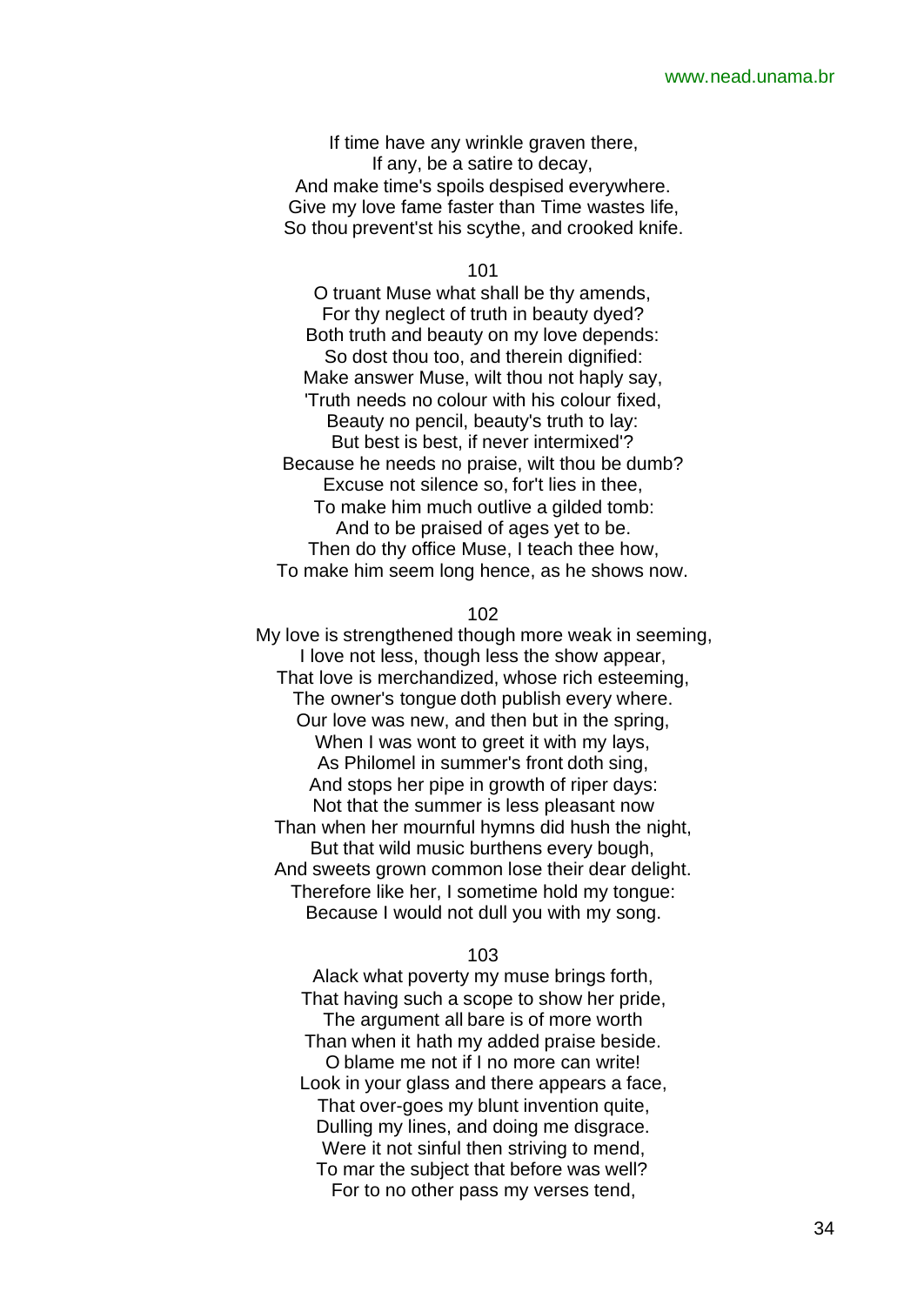Than of your graces and your gifts to tell. And more, much more than in my verse can sit, Your own glass shows you, when you look in it.

## 104

To me fair friend you never can be old, For as you were when first your eye I eyed, Such seems your beauty still: three winters cold, Have from the forests shook three summers' pride, Three beauteous springs to yellow autumn turned,

In process of the seasons have I seen, Three April perfumes in three hot Junes burned, Since first I saw you fresh which yet are green. Ah yet doth beauty like a dial hand, Steal from his figure, and no pace perceived, So your sweet hue, which methinks still doth stand Hath motion, and mine eye may be deceived. For fear of which, hear this thou age unbred, Ere you were born was beauty's summer dead.

## 105

Let not my love be called idolatry, Nor my beloved as an idol show, Since all alike my songs and praises be To one, of one, still such, and ever so. Kind is my love to-day, to-morrow kind, Still constant in a wondrous excellence, Therefore my verse to constancy confined, One thing expressing, leaves out difference. Fair, kind, and true, is all my argument, Fair, kind, and true, varying to other words, And in this change is my invention spent, Three themes in one, which wondrous scope affords. Fair, kind, and true, have often lived alone. Which three till now, never kept seat in one.

## 106

When in the chronicle of wasted time, I see descriptions of the fairest wights, And beauty making beautiful old rhyme, In praise of ladies dead, and lovely knights, Then in the blazon of sweet beauty's best, Of hand, of foot, of lip, of eye, of brow, I see their antique pen would have expressed, Even such a beauty as you master now. So all their praises are but prophecies Of this our time, all you prefiguring, And for they looked but with divining eyes, They had not skill enough your worth to sing: For we which now behold these present days,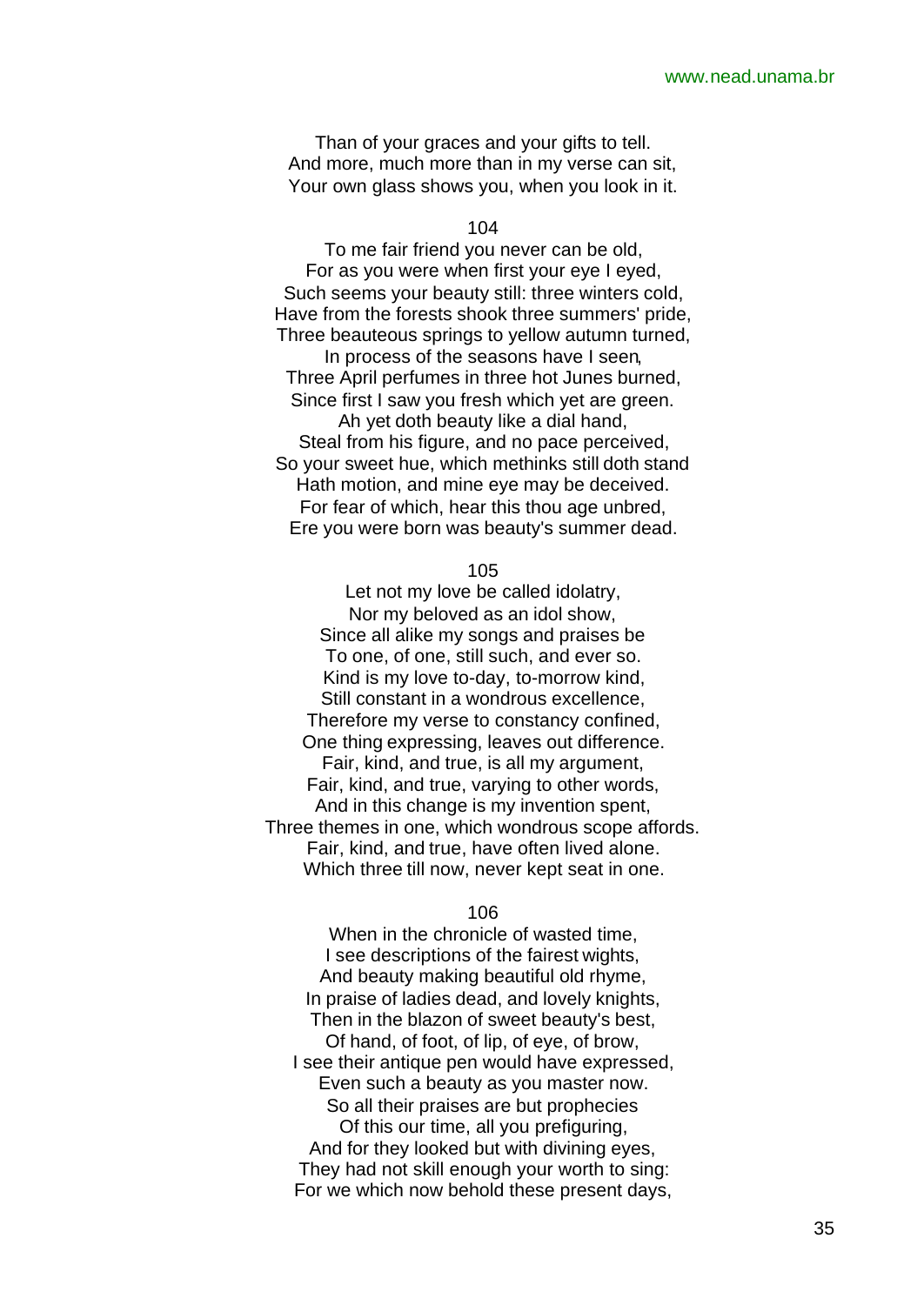Have eyes to wonder, but lack tongues to praise.

107

Not mine own fears, nor the prophetic soul, Of the wide world, dreaming on things to come, Can yet the lease of my true love control, Supposed as forfeit to a confined doom. The mortal moon hath her eclipse endured, And the sad augurs mock their own presage, Incertainties now crown themselves assured, And peace proclaims olives of endless age. Now with the drops of this most balmy time, My love looks fresh, and death to me subscribes, Since spite of him I'll live in this poor rhyme, While he insults o'er dull and speechless tribes. And thou in this shalt find thy monument, When tyrants' crests and tombs of brass are spent.

108

What's in the brain that ink may character, Which hath not figured to thee my true spirit, What's new to speak, what now to register, That may express my love, or thy dear merit? Nothing sweet boy, but yet like prayers divine,

I must each day say o'er the very same, Counting no old thing old, thou mine, I thine, Even as when first I hallowed thy fair name. So that eternal love in love's fresh case, Weighs not the dust and injury of age, Nor gives to necessary wrinkles place, But makes antiquity for aye his page, Finding the first conceit of love there bred, Where time and outward form would show it dead.

109

O never say that I was false of heart, Though absence seemed my flame to qualify, As easy might I from my self depart, As from my soul which in thy breast doth lie: That is my home of love, if I have ranged, Like him that travels I return again, Just to the time, not with the time exchanged, So that my self bring water for my stain, Never believe though in my nature reigned, All frailties that besiege all kinds of blood, That it could so preposterously be stained, To leave for nothing all thy sum of good: For nothing this wide universe I call, Save thou my rose, in it thou art my all.

110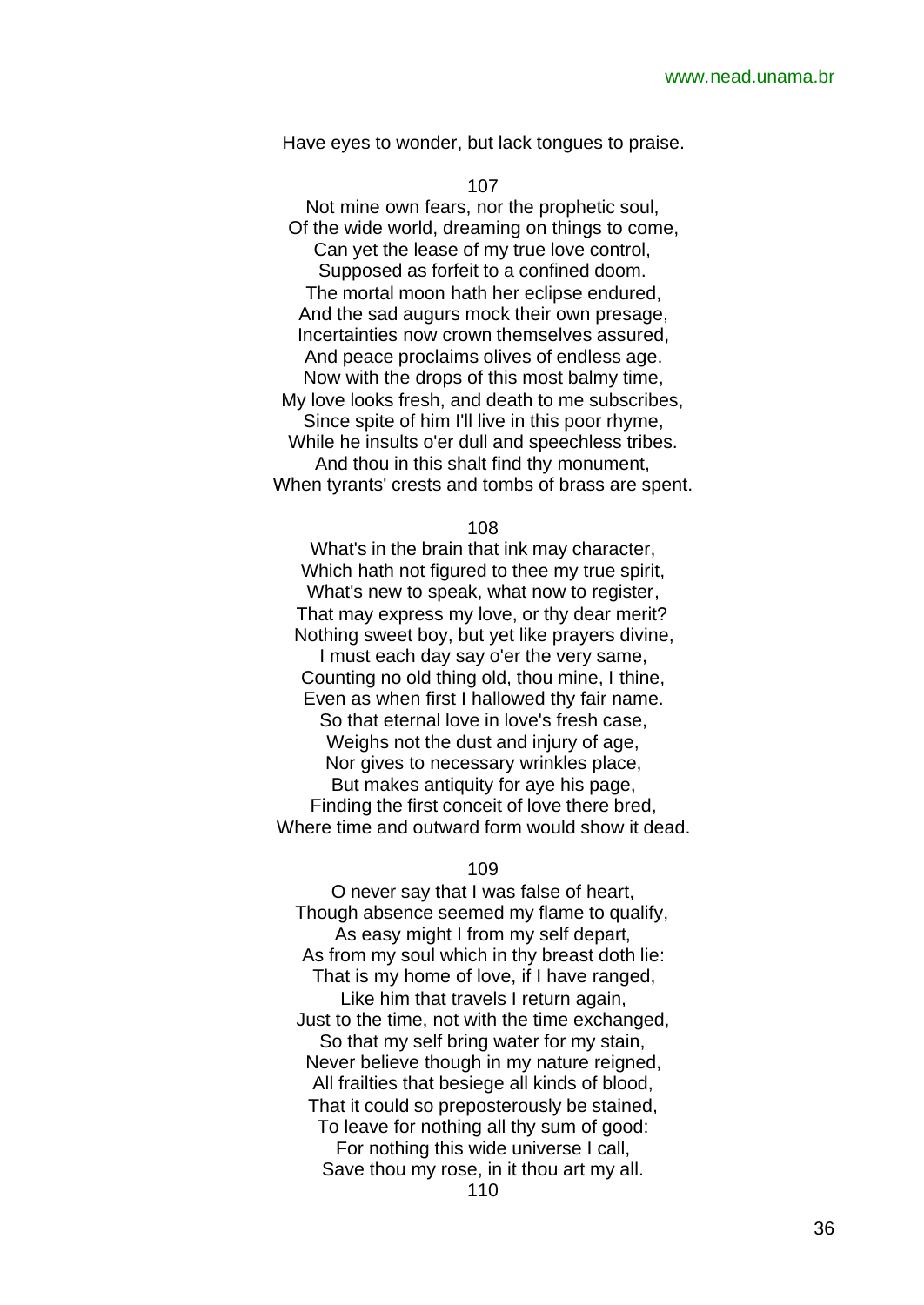Alas 'tis true, I have gone here and there, And made my self a motley to the view, Gored mine own thoughts, sold cheap what is most dear, Made old offences of affections new. Most true it is, that I have looked on truth Askance and strangely: but by all above, These blenches gave my heart another youth, And worse essays proved thee my best of love. Now all is done, have what shall have no end, Mine appetite I never more will grind On newer proof, to try an older friend, A god in love, to whom I am confined. Then give me welcome, next my heaven the best, Even to thy pure and most most loving breast.

## 111

O for my sake do you with Fortune chide, The guilty goddess of my harmful deeds, That did not better for my life provide, Than public means which public manners breeds. Thence comes it that my name receives a brand, And almost thence my nature is subdued To what it works in, like the dyer's hand: Pity me then, and wish I were renewed, Whilst like a willing patient I will drink, Potions of eisel 'gainst my strong infection, No bitterness that I will bitter think, Nor double penance to correct correction. Pity me then dear friend, and I assure ye, Even that your pity is enough to cure me.

## 112

Your love and pity doth th' impression fill, Which vulgar scandal stamped upon my brow, For what care I who calls me well or ill, So you o'er-green my bad, my good allow? You are my all the world, and I must strive, To know my shames and praises from your tongue, None else to me, nor I to none alive, That my steeled sense or changes right or wrong. In so profound abysm I throw all care Of others' voices, that my adder's sense, To critic and to flatterer stopped are: Mark how with my neglect I do dispense. You are so strongly in my purpose bred, That all the world besides methinks are dead.

#### 113

Since I left you, mine eye is in my mind, And that which governs me to go about,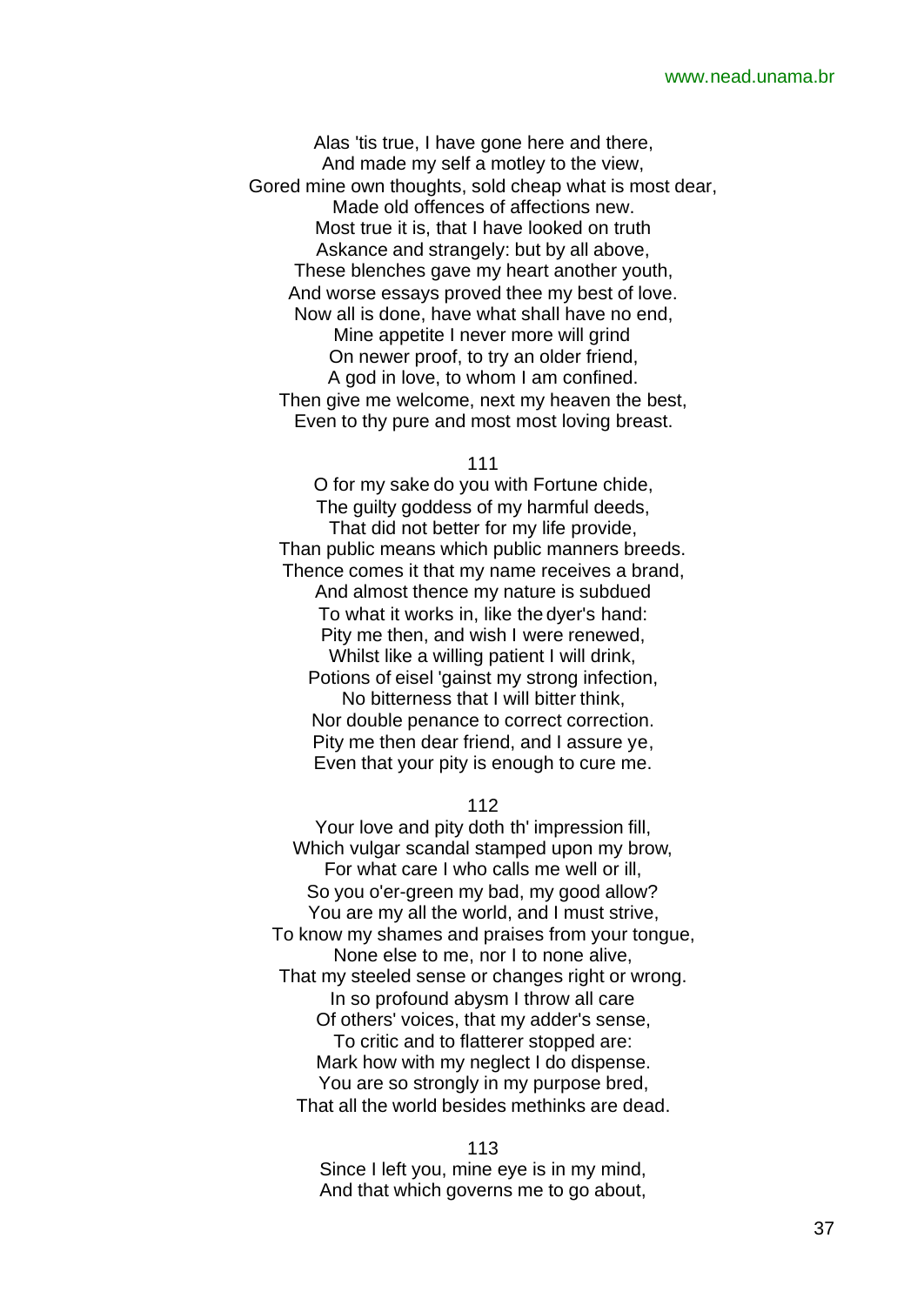Doth part his function, and is partly blind, Seems seeing, but effectually is out: For it no form delivers to the heart Of bird, of flower, or shape which it doth latch, Of his quick objects hath the mind no part, Nor his own vision holds what it doth catch: For if it see the rud'st or gentlest sight, The most sweet favour or deformed'st creature, The mountain, or the sea, the day, or night: The crow, or dove, it shapes them to your feature. Incapable of more, replete with you, My most true mind thus maketh mine untrue.

## 114

Or whether doth my mind being crowned with you Drink up the monarch's plague this flattery? Or whether shall I say mine eye saith true, And that your love taught it this alchemy? To make of monsters, and things indigest, Such cherubins as your sweet self resemble, Creating every bad a perfect best As fast as objects to his beams assemble: O 'tis the first, 'tis flattery in my seeing, And my great mind most kingly drinks it up, Mine eye well knows what with his gust is 'greeing, And to his palate doth prepare the cup. If it be poisoned, 'tis the lesser sin, That mine eye loves it and doth first begin.

## 115

Those lines that I before have writ do lie, Even those that said I could not love you dearer, Yet then my judgment knew no reason why, My most full flame should afterwards burn clearer, But reckoning time, whose millioned accidents Creep in 'twixt vows, and change decrees of kings, Tan sacred beauty, blunt the sharp'st intents, Divert strong minds to the course of alt'ring things: Alas why fearing of time's tyranny, Might I not then say 'Now I love you best,' When I was certain o'er incertainty, Crowning the present, doubting of the rest? Love is a babe, then might I not say so To give full growth to that which still doth grow.

#### 116

Let me not to the marriage of true minds Admit impediments, love is not love Which alters when it alteration finds. Or bends with the remover to remove.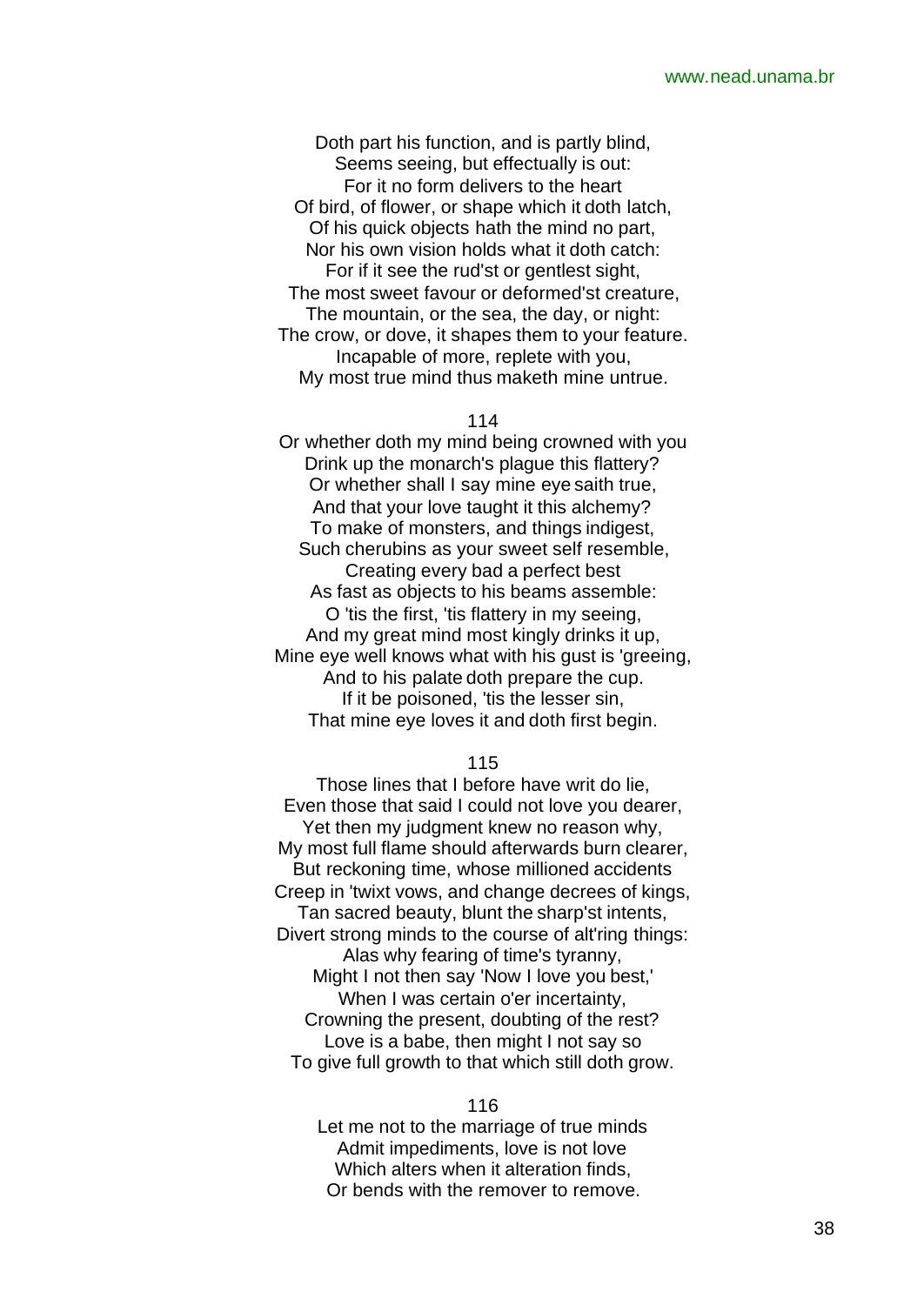O no, it is an ever-fixed mark That looks on tempests and is never shaken; It is the star to every wand'ring bark, Whose worth's unknown, although his height be taken. Love's not Time's fool, though rosy lips and cheeks Within his bending sickle's compass come, Love alters not with his brief hours and weeks, But bears it out even to the edge of doom: If this be error and upon me proved, I never writ, nor no man ever loved.

#### 117

Accuse me thus, that I have scanted all, Wherein I should your great deserts repay, Forgot upon your dearest love to call, Whereto all bonds do tie me day by day, That I have frequent been with unknown minds, And given to time your own dear-purchased right, That I have hoisted sail to all the winds Which should transport me farthest from your sight. Book both my wilfulness and errors down, And on just proof surmise, accumulate, Bring me within the level of your frown, But shoot not at me in your wakened hate: Since my appeal says I did strive to prove The constancy and virtue of your love.

## 118

Like as to make our appetite more keen With eager compounds we our palate urge, As to prevent our maladies unseen, We sicken to shun sickness when we purge. Even so being full of your ne'er-cloying sweetness, To bitter sauces did I frame my feeding; And sick of welfare found a kind of meetness, To be diseased ere that there was true needing. Thus policy in love t' anticipate The ills that were not, grew to faults assured, And brought to medicine a healthful state Which rank of goodness would by ill be cured. But thence I learn and find the lesson true, Drugs poison him that so feil sick of you.

## 119

What potions have I drunk of Siren tears Distilled from limbecks foul as hell within, Applying fears to hopes, and hopes to fears, Still losing when I saw my self to win! What wretched errors hath my heart committed, Whilst it hath thought it self so blessed never!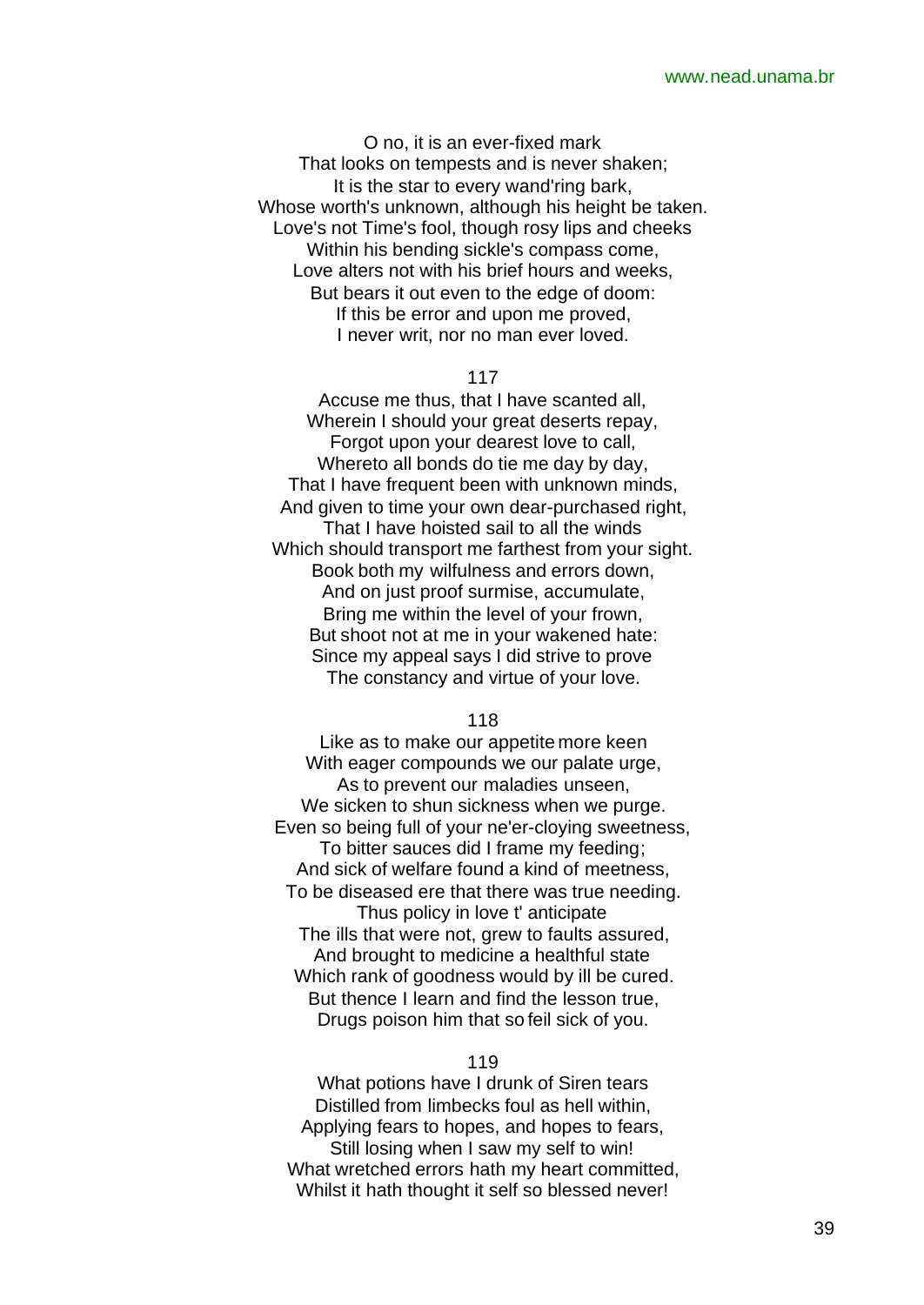How have mine eyes out of their spheres been fitted In the distraction of this madding fever! O benefit of ill, now I find true That better is, by evil still made better. And ruined love when it is built anew Grows fairer than at first, more strong, far greater. So I return rebuked to my content, And gain by ills thrice more than I have spent.

#### 120

That you were once unkind befriends me now, And for that sorrow, which I then did feel, Needs must I under my transgression bow, Unless my nerves were brass or hammered steel. For if you were by my unkindness shaken As I by yours, y'have passed a hell of time, And I a tyrant have no leisure taken To weigh how once I suffered in your crime. O that our night of woe might have remembered My deepest sense, how hard true sorrow hits, And soon to you, as you to me then tendered The humble salve, which wounded bosoms fits! But that your trespass now becomes a fee, Mine ransoms yours, and yours must ransom me.

#### 121

'Tis better to be vile than vile esteemed, When not to be, receives reproach of being, And the just pleasure lost, which is so deemed, Not by our feeling, but by others' seeing. For why should others' false adulterate eyes Give salutation to my sportive blood? Or on my frailties why are frailer spies, Which in their wills count bad what I think good? No, I am that I am, and they that level At my abuses, reckon up their own, I may be straight though they themselves be bevel; By their rank thoughts, my deeds must not be shown Unless this general evil they maintain, All men are bad and in their badness reign.

## 122

Thy gift, thy tables, are within my brain Full charactered with lasting memory, Which shall above that idle rank remain Beyond all date even to eternity. Or at the least, so long as brain and heart Have faculty by nature to subsist, Till each to razed oblivion yield his part Of thee, thy record never can be missed: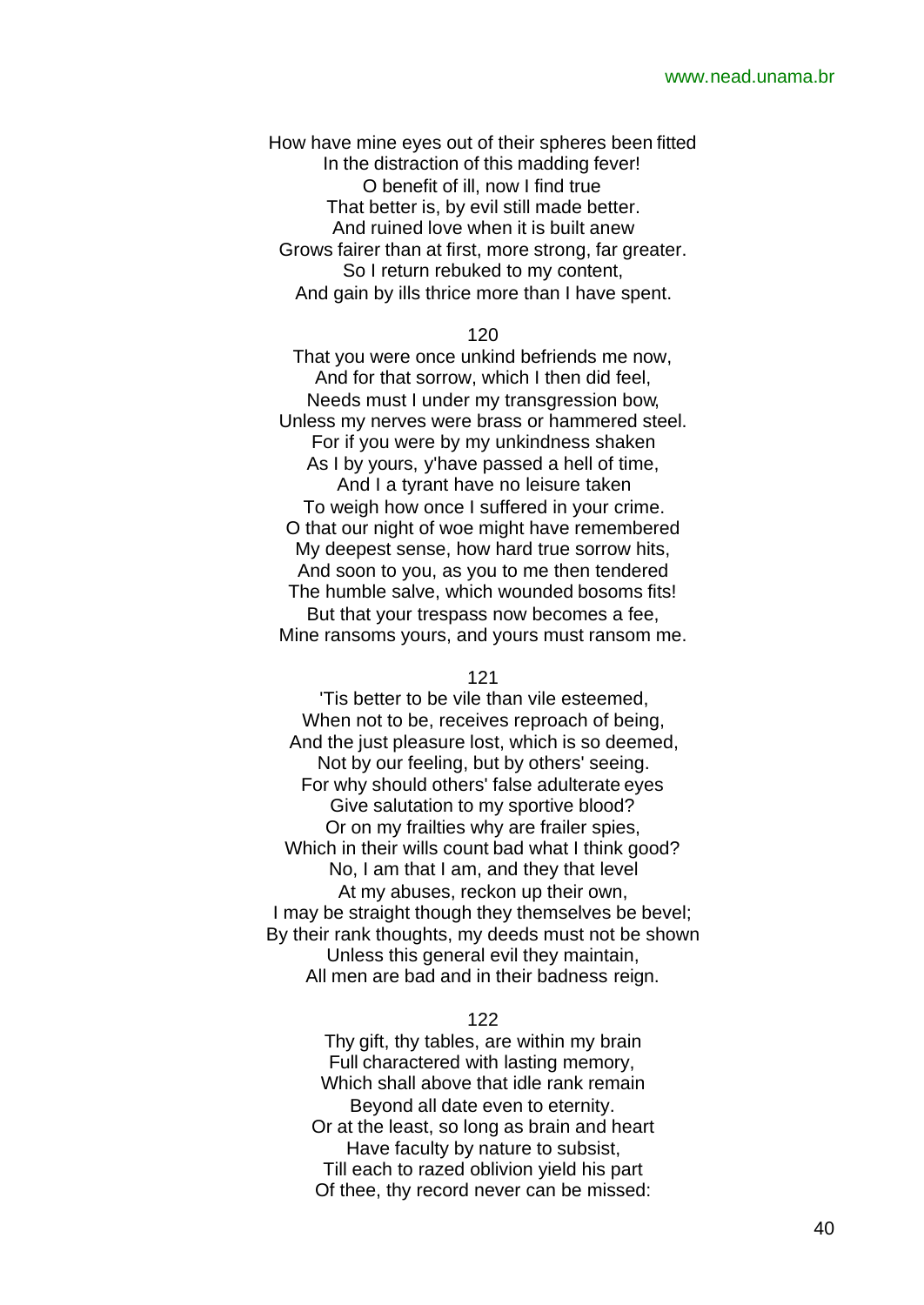That poor retention could not so much hold, Nor need I tallies thy dear love to score, Therefore to give them from me was I bold, To trust those tables that receive thee more:

To keep an adjunct to remember thee Were to import forgetfulness in me.

123

No! Time, thou shalt not boast that I do change, Thy pyramids built up with newer might To me are nothing novel, nothing strange, They are but dressings Of a former sight: Our dates are brief, and therefore we admire, What thou dost foist upon us that is old, And rather make them born to our desire, Than think that we before have heard them told: Thy registers and thee I both defy, Not wond'ring at the present, nor the past, For thy records, and what we see doth lie, Made more or less by thy continual haste: This I do vow and this shall ever be, I will be true despite thy scythe and thee.

## 124

If my dear love were but the child of state, It might for Fortune's bastard be unfathered, As subject to time's love or to time's hate, Weeds among weeds, or flowers with flowers gathered. No it was builded far from accident, It suffers not in smiling pomp, nor falls Under the blow of thralled discontent, Whereto th' inviting time our fashion calls: It fears not policy that heretic, Which works on leases of short-numbered hours, But all alone stands hugely politic, That it nor grows with heat, nor drowns with showers. To this I witness call the fools of time, Which die for goodness, who have lived for crime.

125

Were't aught to me I bore the canopy, With my extern the outward honouring, Or laid great bases for eternity, Which proves more short than waste or ruining? Have I not seen dwellers on form and favour Lose all, and more by paying too much rent For compound sweet; forgoing simple savour, Pitiful thrivers in their gazing spent? No, let me be obsequious in thy heart, And take thou my oblation, poor but free,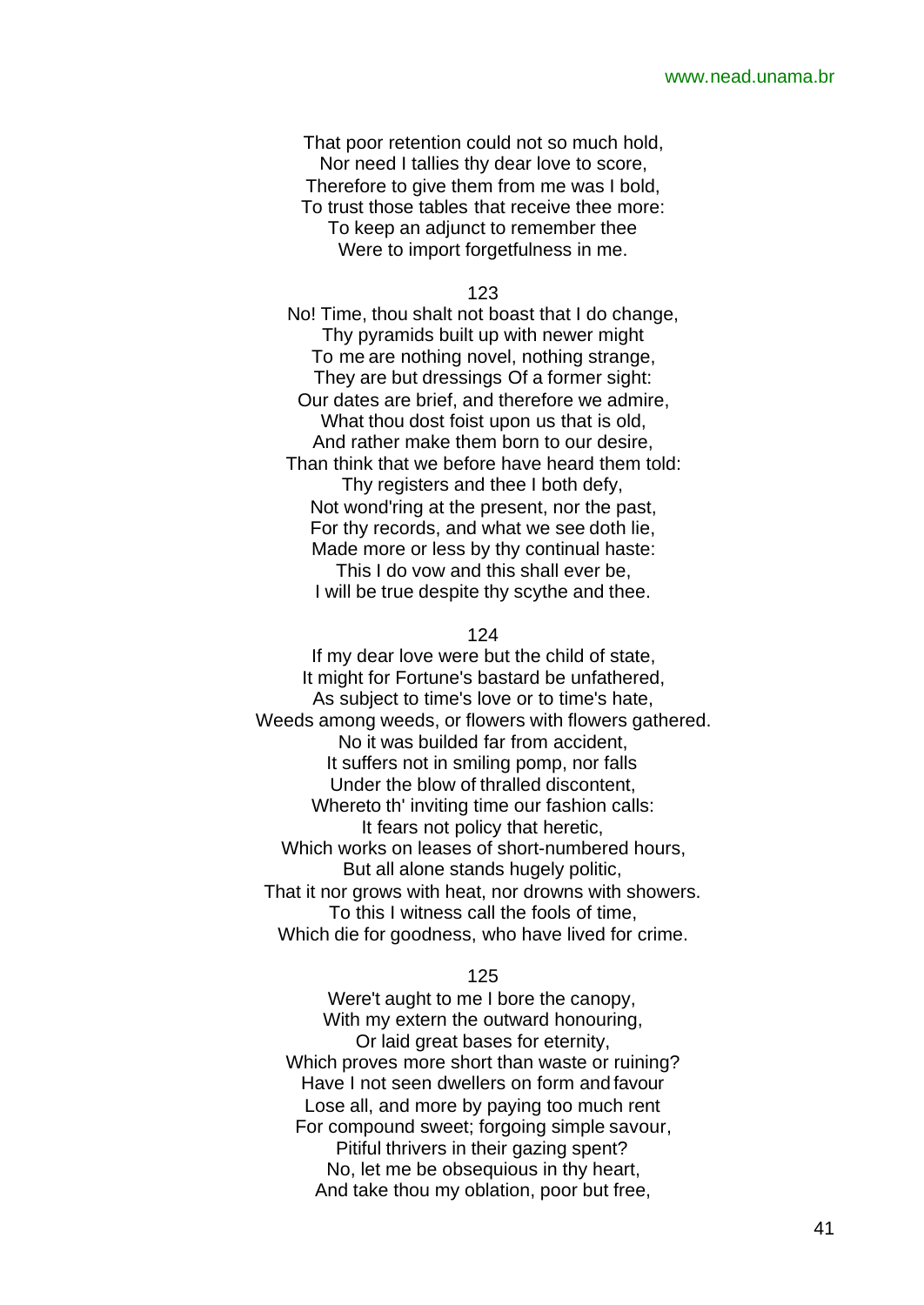Which is not mixed with seconds, knows no art, But mutual render, only me for thee. Hence, thou suborned informer, a true soul When most impeached, stands least in thy control.

## 126

O thou my lovely boy who in thy power, Dost hold Time's fickle glass his fickle hour: Who hast by waning grown, and therein show'st, Thy lovers withering, as thy sweet self grow'st. If Nature (sovereign mistress over wrack) As thou goest onwards still will pluck thee back, She keeps thee to this purpose, that her skill May time disgrace, and wretched minutes kill. Yet fear her O thou minion of her pleasure, She may detain, but not still keep her treasure! Her audit (though delayed) answered must be, And her quietus is to render thee.

## 127

In the old age black was not counted fair, Or if it were it bore not beauty's name: But now is black beauty's successive heir, And beauty slandered with a bastard shame, For since each hand hath put on nature's power, Fairing the foul with art's false borrowed face, Sweet beauty hath no name no holy bower, But is profaned, if not lives in disgrace. Therefore my mistress' eyes are raven black, Her eyes so suited, and they mourners seem, At such who not born fair no beauty lack, Slandering creation with a false esteem, Yet so they mourn becoming of their woe, That every tongue says beauty should look so.

## 128

How oft when thou, my music, music play'st, Upon that blessed wood whose motion sounds With thy sweet fingers when thou gently sway'st The wiry concord that mine ear confounds, Do I envy those jacks that nimble leap, To kiss the tender inward of thy hand, Whilst my poor lips which should that harvest reap, At the wood's boldness by thee blushing stand. To be so tickled they would change their state And situation with those dancing chips, O'er whom thy fingers walk with gentle gait, Making dead wood more blest than living lips, Since saucy jacks so happy are in this, Give them thy fingers, me thy lips to kiss.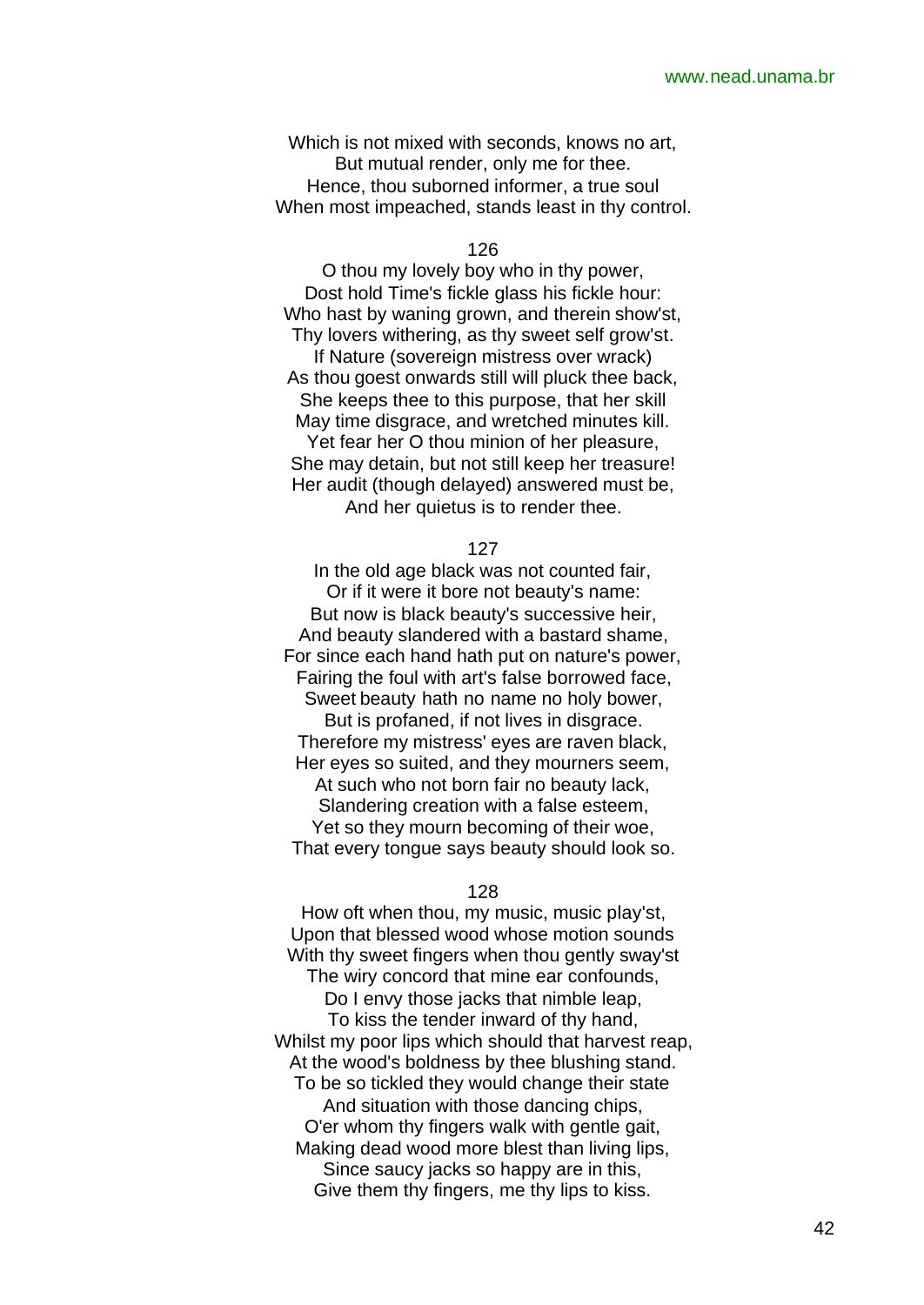129

Th' expense of spirit in a waste of shame Is lust in action, and till action, lust Is perjured, murd'rous, bloody full of blame, Savage, extreme, rude, cruel, not to trust, Enjoyed no sooner but despised straight, Past reason hunted, and no sooner had Past reason hated as a swallowed bait, On purpose laid to make the taker mad. Mad in pursuit and in possession so, Had, having, and in quest, to have extreme, A bliss in proof and proved, a very woe, Before a joy proposed behind a dream. All this the world well knows yet none knows well, To shun the heaven that leads men to this hell.

130

My mistress' eyes are nothing like the sun, Coral is far more red, than her lips red, If snow be white, why then her breasts are dun: If hairs be wires, black wires grow on her head: I have seen roses damasked, red and white,

But no such roses see I in her cheeks, And in some perfumes is there more delight, Than in the breath that from my mistress reeks. I love to hear her speak, yet well I know, That music hath a far more pleasing sound: I grant I never saw a goddess go, My mistress when she walks treads on the ground. And yet by heaven I think my love as rare, As any she belied with false compare.

## 131

Thou art as tyrannous, so as thou art, As those whose beauties proudly make them cruel; For well thou know'st to my dear doting heart Thou art the fairest and most precious jewel. Yet in good faith some say that thee behold, Thy face hath not the power to make love groan; To say they err, I dare not be so bold, Although I swear it to my self alone. And to be sure that is not false I swear, A thousand groans but thinking on thy face, One on another's neck do witness bear Thy black is fairest in my judgment's place. In nothing art thou black save in thy deeds,

And thence this slander as I think proceeds.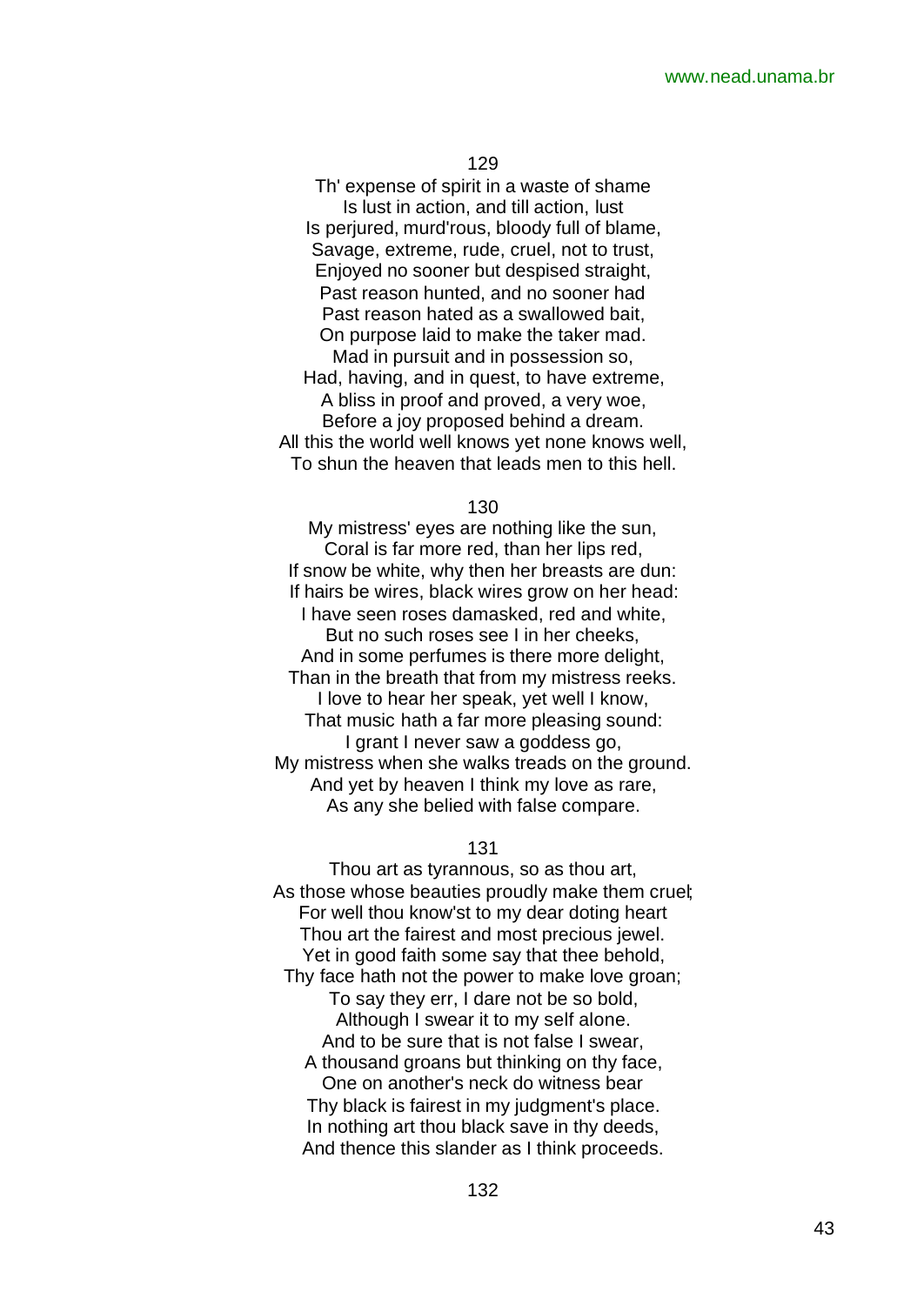Thine eyes I love, and they as pitying me, Knowing thy heart torment me with disdain, Have put on black, and loving mourners be, Looking with pretty ruth upon my pain. And truly not the morning sun of heaven Better becomes the grey cheeks of the east, Nor that full star that ushers in the even Doth half that glory to the sober west As those two mourning eyes become thy face: O let it then as well beseem thy heart To mourn for me since mourning doth thee grace, And suit thy pity like in every part. Then will I swear beauty herself is black, And all they foul that thy complexion lack.

133

Beshrew that heart that makes my heart to groan For that deep wound it gives my friend and me; Is't not enough to torture me alone, But slave to slavery my sweet'st friend must be? Me from my self thy cruel eye hath taken, And my next self thou harder hast engrossed, Of him, my self, and thee I am forsaken, A torment thrice three-fold thus to be crossed: Prison my heart in thy steel bosom's ward, But then my friend's heart let my poor heart bail, Whoe'er keeps me, let my heart be his guard, Thou canst not then use rigour in my gaol. And yet thou wilt, for I being pent in thee, Perforce am thine and all that is in me.

## 134

So now I have confessed that he is thine, And I my self am mortgaged to thy will, My self I'll forfeit, so that other mine, Thou wilt restore to be my comfort still: But thou wilt not, nor he will not be free,

For thou art covetous, and he is kind, He learned but surety-like to write for me, Under that bond that him as fist doth bind. The statute of thy beauty thou wilt take,

Thou usurer that put'st forth all to use, And sue a friend, came debtor for my sake, So him I lose through my unkind abuse. Him have I lost, thou hast both him and me, He pays the whole, and yet am I not free.

## 135

Whoever hath her wish, thou hast thy will, And 'Will' to boot, and 'Will' in over-plus,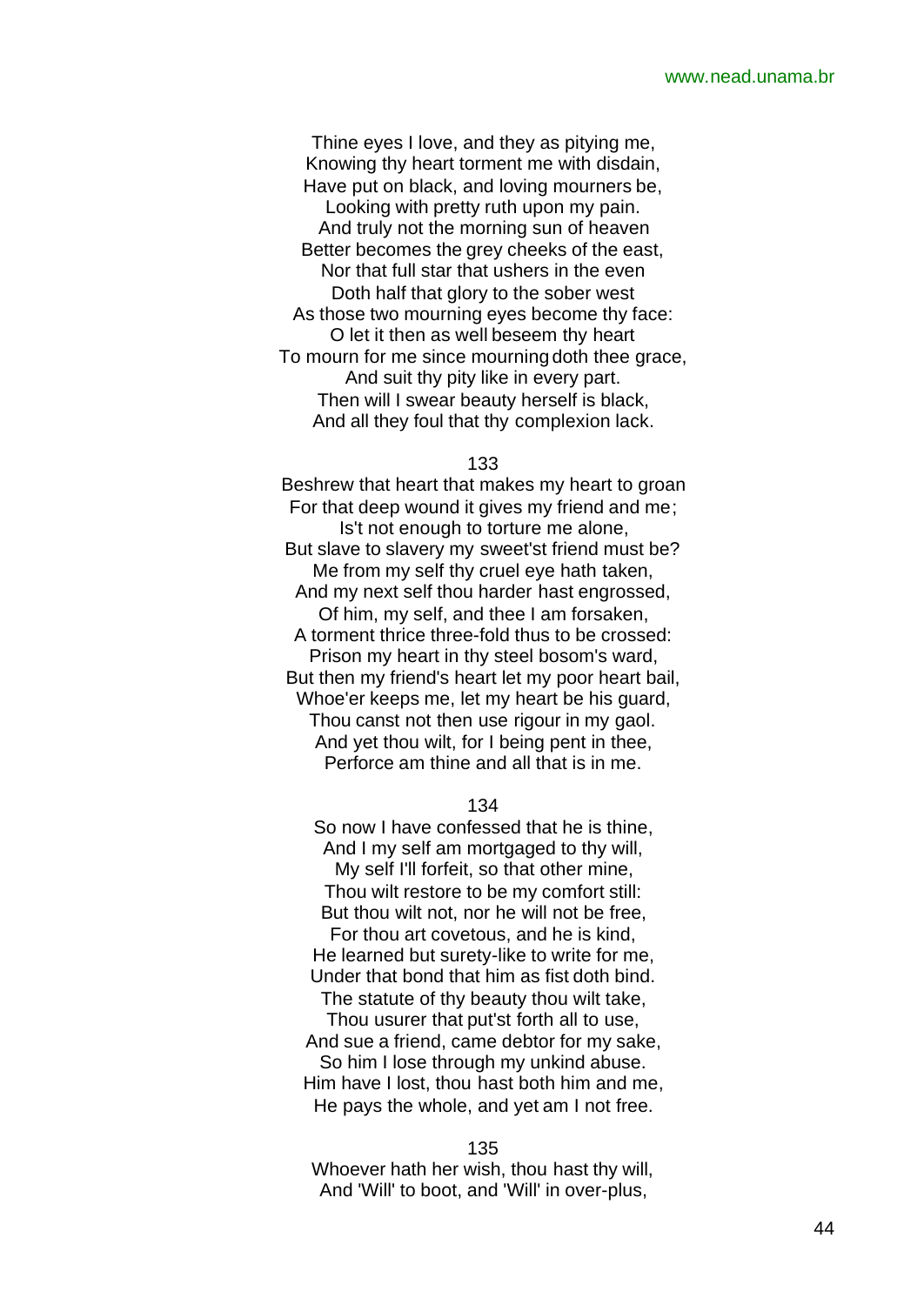More than enough am I that vex thee still, To thy sweet will making addition thus. Wilt thou whose will is large and spacious. Not once vouchsafe to hide my will in thine? Shall will in others seem right gracious,

And in my will no fair acceptance shine? The sea all water, yet receives rain still, And in abundance addeth to his store, So thou being rich in will add to thy will One will of mine to make thy large will more.

Let no unkind, no fair beseechers kill, Think all but one, and me in that one 'Will.'

## 136

If thy soul check thee that I come so near, Swear to thy blind soul that I was thy 'Will', And will thy soul knows is admitted there, Thus far for love, my love-suit sweet fulfil.

'Will', will fulfil the treasure of thy love, Ay, fill it full with wills, and my will one, In things of great receipt with case we prove,

Among a number one is reckoned none. Then in the number let me pass untold, Though in thy store's account I one must be, For nothing hold me, so it please thee hold, That nothing me, a something sweet to thee. Make but my name thy love, and love that still, And then thou lov'st me for my name is Will.

#### 137

Thou blind fool Love, what dost thou to mine eyes, That they behold and see not what they see? They know what beauty is, see where it lies, Yet what the best is, take the worst to be. If eyes corrupt by over-partial looks, Be anchored in the bay where all men ride, Why of eyes' falsehood hast thou forged hooks, Whereto the judgment of my heart is tied? Why should my heart think that a several plot, Which my heart knows the wide world's common place? Or mine eyes seeing this, say this is not To put fair truth upon so foul a face? In things right true my heart and eyes have erred,

And to this false plague are they now transferred.

## 138

When my love swears that she is made of truth, I do believe her though I know she lies, That she might think me some untutored youth, Unlearned in the world's false subtleties.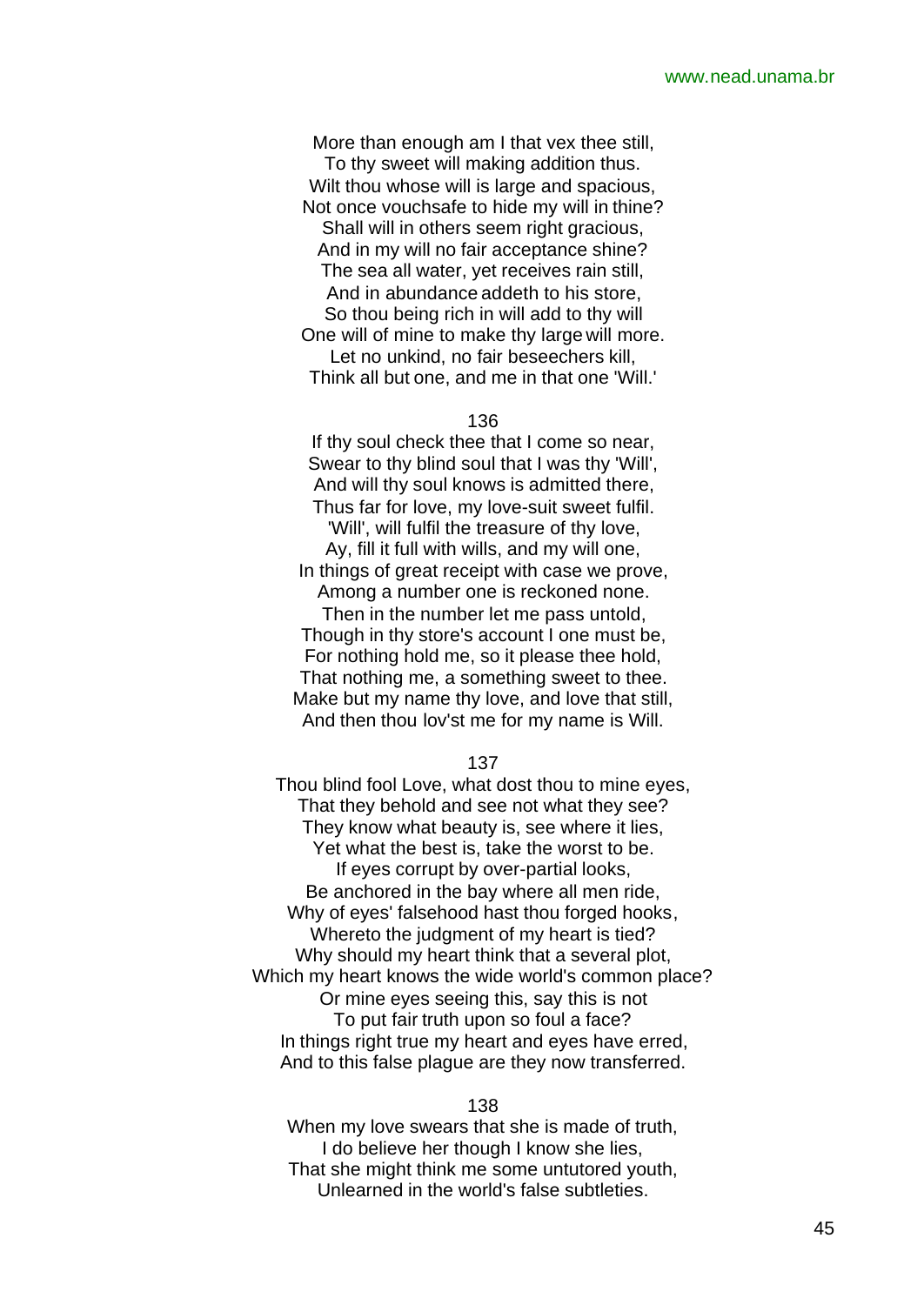Thus vainly thinking that she thinks me young, Although she knows my days are past the best, Simply I credit her false-speaking tongue, On both sides thus is simple truth suppressed: But wherefore says she not she is unjust? And wherefore say not I that I am old? O love's best habit is in seeming trust, And age in love, loves not to have years told. Therefore I lie with her, and she with me, And in our faults by lies we flattered be.

#### 139

O call not me to justify the wrong, That thy unkindness lays upon my heart, Wound me not with thine eye but with thy tongue, Use power with power, and slay me not by art, Tell me thou lov'st elsewhere; but in my sight, Dear heart forbear to glance thine eye aside, What need'st thou wound with cunning when thy might Is more than my o'erpressed defence can bide? Let me excuse thee, ah my love well knows, Her pretty looks have been mine enemies, And therefore from my face she turns my foes, That they elsewhere might dart their injuries: Yet do not so, but since I am near slain, Kill me outright with looks, and rid my pain.

## 140

Be wise as thou art cruel, do not press My tongue-tied patience with too much disdain: Lest sorrow lend me words and words express, The manner of my pity-wanting pain.

If I might teach thee wit better it were, Though not to love, yet love to tell me so, As testy sick men when their deaths be near, No news but health from their physicians know. For if I should despair I should grow mad, And in my madness might speak ill of thee, Now this ill-wresting world is grown so bad, Mad slanderers by mad ears believed be. That I may not be so, nor thou belied,

Bear thine eyes straight, though thy proud heart go wide.

## 141

In faith I do not love thee with mine eyes, For they in thee a thousand errors note, But 'tis my heart that loves what they despise, Who in despite of view is pleased to dote. Nor are mine cars with thy tongue's tune delighted, Nor tender feeling to base touches prone,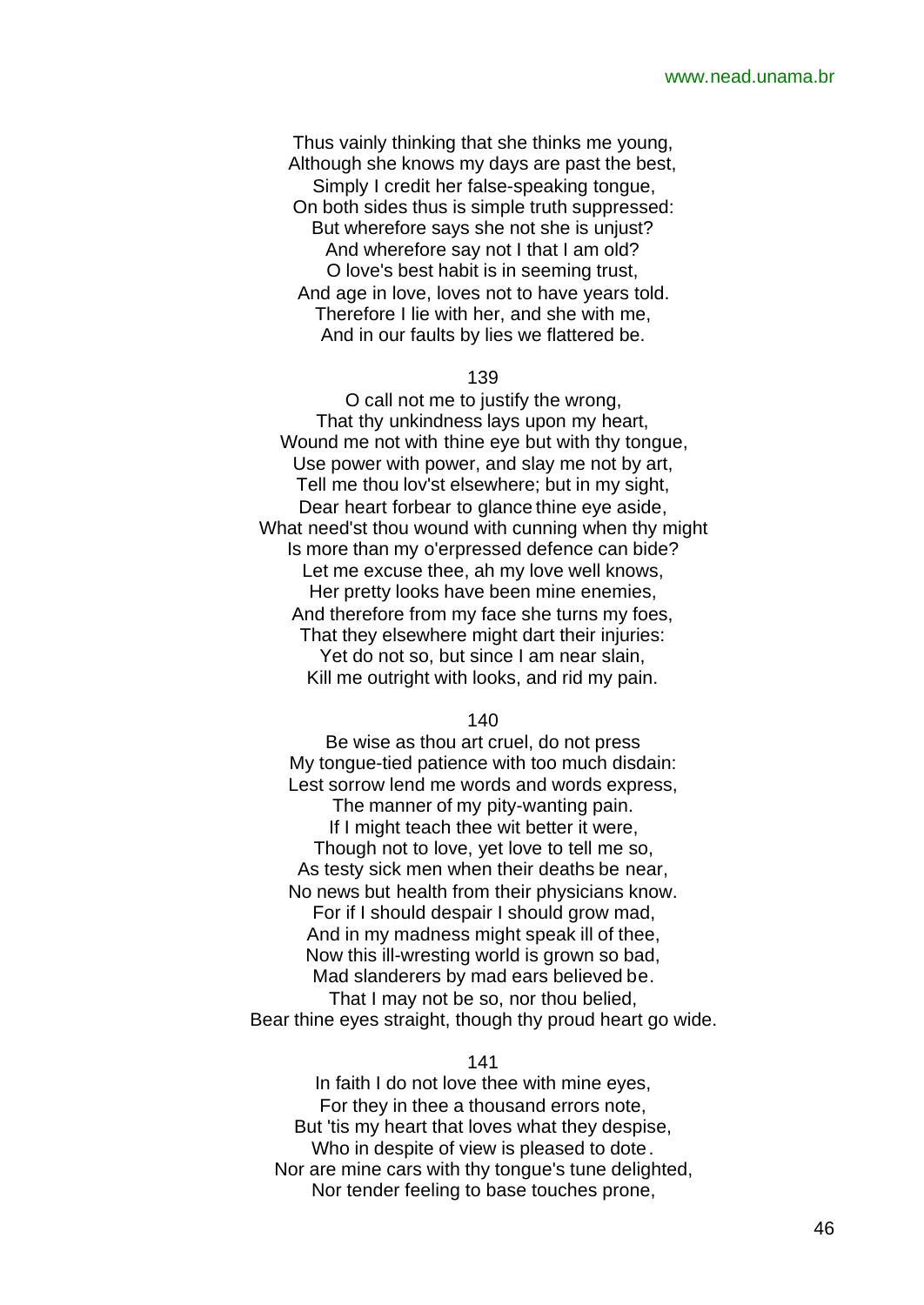Nor taste, nor smell, desire to be invited To any sensual feast with thee alone: But my five wits, nor my five senses can Dissuade one foolish heart from serving thee, Who leaves unswayed the likeness of a man, Thy proud heart's slave and vassal wretch to be: Only my plague thus far I count my gain, That she that makes me sin, awards me pain.

#### 142

Love is my sin, and thy dear virtue hate, Hate of my sin, grounded on sinful loving, O but with mine, compare thou thine own state, And thou shalt find it merits not reproving, Or if it do, not from those lips of thine, That have profaned their scarlet ornaments, And sealed false bonds of love as oft as mine, Robbed others' beds' revenues of their rents. Be it lawful I love thee as thou lov'st those, Whom thine eyes woo as mine importune thee, Root pity in thy heart that when it grows, Thy pity may deserve to pitied be. If thou dost seek to have what thou dost hide, By self-example mayst thou be denied.

## 143

Lo as a careful huswife runs to catch, One of her feathered creatures broke away, Sets down her babe and makes all swift dispatch In pursuit of the thing she would have stay: Whilst her neglected child holds her in chase, Cries to catch her whose busy care is bent, To follow that which flies before her face: Not prizing her poor infant's discontent; So run'st thou after that which flies from thee, Whilst I thy babe chase thee afar behind. But if thou catch thy hope turn back to me: And play the mother's part, kiss me, be kind. So will I pray that thou mayst have thy Will, If thou turn back and my loud crying still.

## 144

Two loves I have of comfort and despair, Which like two spirits do suggest me still,

The better angel is a man right fair: The worser spirit a woman coloured ill. To win me soon to hell my female evil, Tempteth my better angel from my side, And would corrupt my saint to be a devil: Wooing his purity with her foul pride.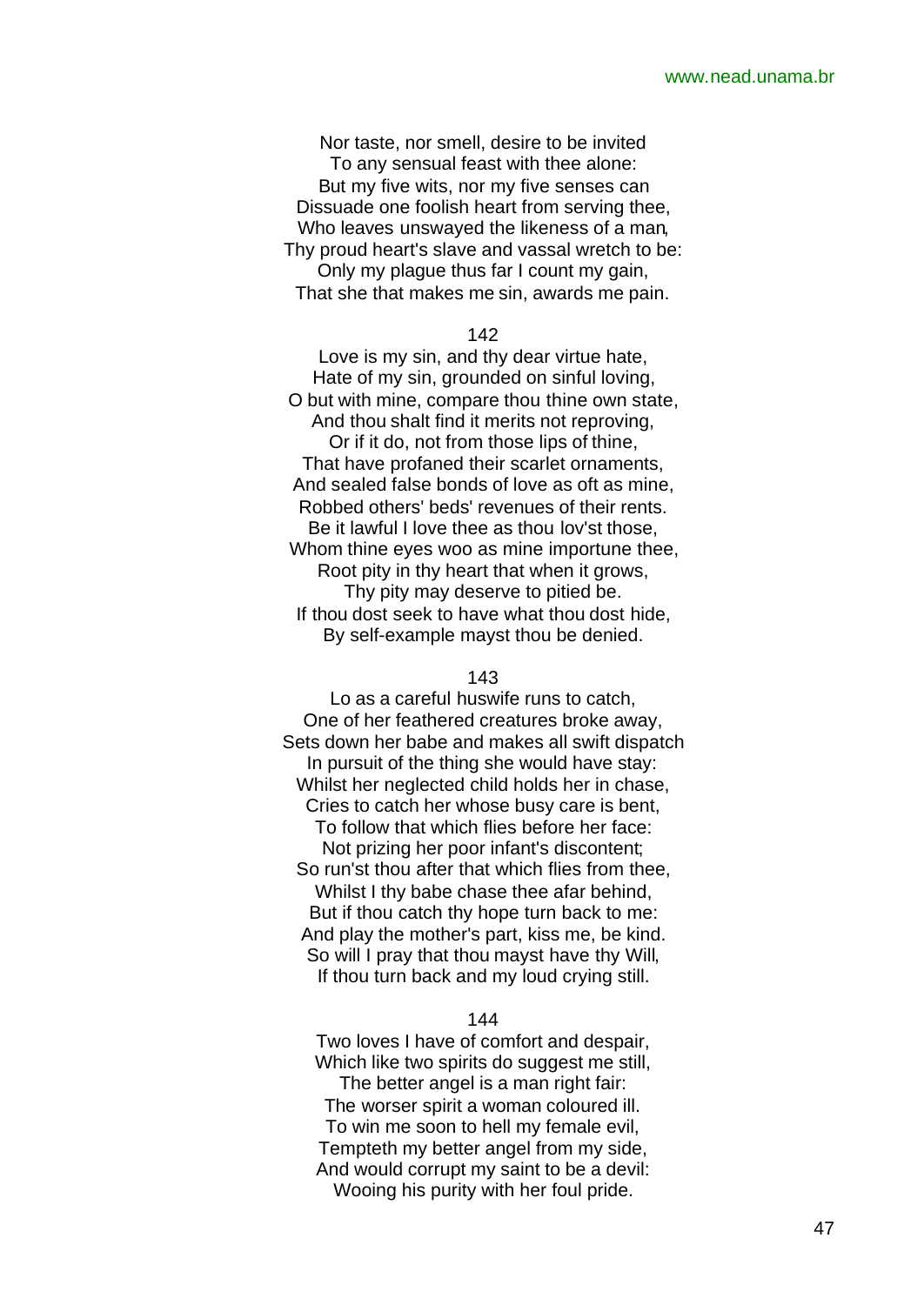And whether that my angel be turned fiend, Suspect I may, yet not directly tell, But being both from me both to each friend, I guess one angel in another's hell. Yet this shall I ne'er know but live in doubt, Till my bad angel fire my good one out.

145

Those lips that Love's own hand did make, Breathed forth the sound that said 'I hate', To me that languished for her sake:

But when she saw my woeful state, Straight in her heart did mercy come. Chiding that tongue that ever sweet, Was used in giving gentle doom: And taught it thus anew to greet: 'I hate' she altered with an end,

That followed it as gentle day, Doth follow night who like a fiend From heaven to hell is flown away. 'I hate', from hate away she threw, And saved my life saying 'not you'.

## 146

Poor soul the centre of my sinful earth, My sinful earth these rebel powers array, Why dost thou pine within and suffer dearth Painting thy outward walls so costly gay? Why so large cost having so short a lease, Dost thou upon thy fading mansion spend?

Shall worms inheritors of this excess Eat up thy charge? is this thy body's end? Then soul live thou upon thy servant's loss, And let that pine to aggravate thy store;

Buy terms divine in selling hours of dross; Within be fed, without be rich no more. So shall thou feed on death, that feeds on men,

And death once dead, there's no more dying then.

## 147

My love is as a fever longing still, For that which longer nurseth the disease, Feeding on that which doth preserve the ill, Th' uncertain sickly appetite to please: My reason the physician to my love, Angry that his prescriptions are not kept Hath left me, and I desperate now approve, Desire is death, which physic did except. Past cure I am, now reason is past care, And frantic-mad with evermore unrest,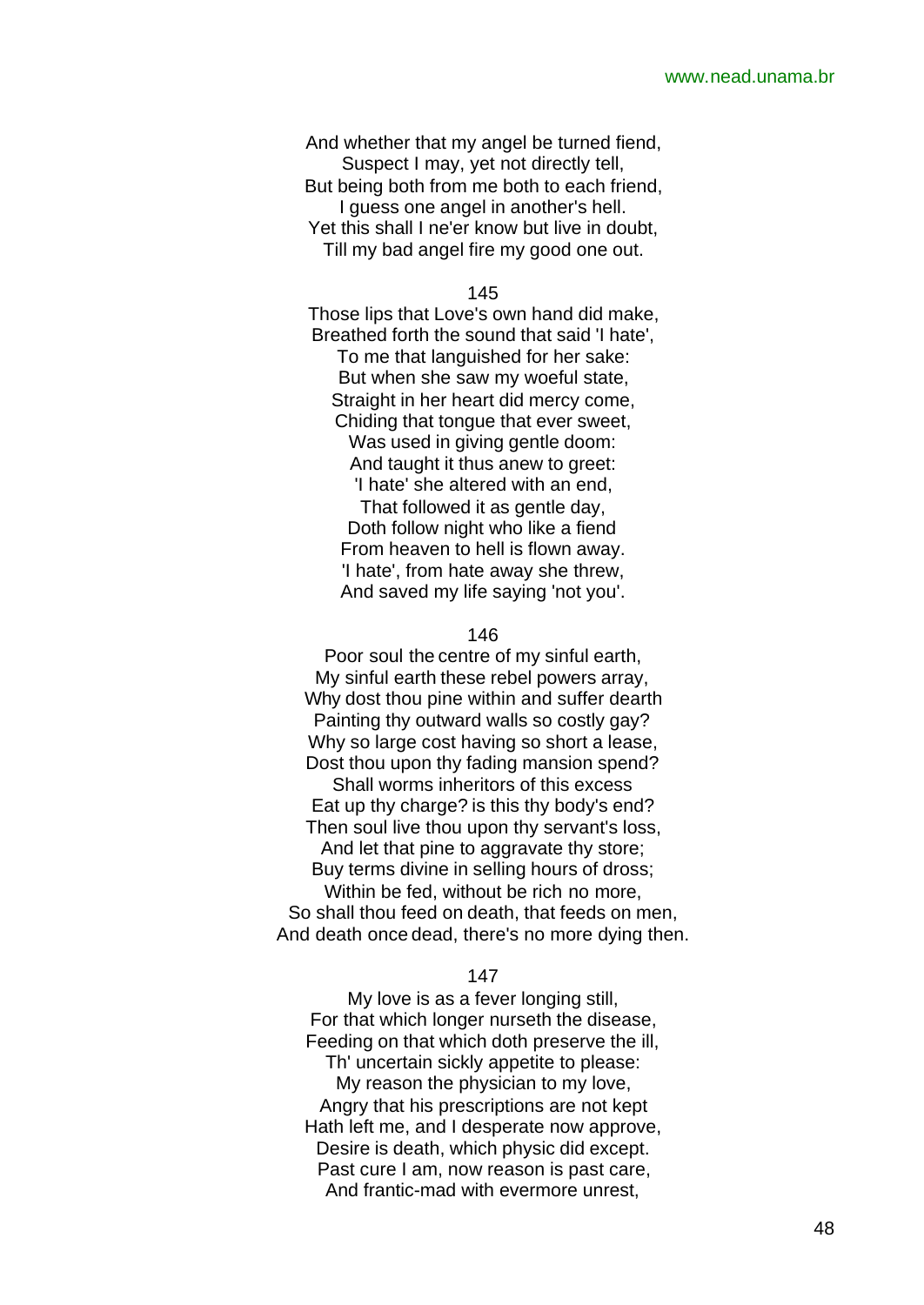My thoughts and my discourse as mad men's are, At random from the truth vainly expressed.

For I have sworn thee fair, and thought thee bright, Who art as black as hell, as dark as night.

148

O me! what eyes hath love put in my head, Which have no correspondence with true sight, Or if they have, where is my judgment fled, That censures falsely what they see aright? If that be fair whereon my false eyes dote, What means the world to say it is not so? If it be not, then love doth well denote, Love's eye is not so true as all men's: no, How can it? O how can love's eye be true, That is so vexed with watching and with tears? No marvel then though I mistake my view, The sun it self sees not, till heaven clears. O cunning love, with tears thou keep'st me blind, Lest eyes well-seeing thy foul faults should find.

## 149

Canst thou O cruel, say I love thee not, When I against my self with thee partake? Do I not think on thee when I forgot Am of my self, all-tyrant, for thy sake? Who hateth thee that I do call my friend, On whom frown'st thou that I do fawn upon, Nay if thou lour'st on me do I not spend Revenge upon my self with present moan? What merit do I in my self respect, That is so proud thy service to despise, When all my best doth worship thy defect, Commanded by the motion of thine eyes? But love hate on for now I know thy mind, Those that can see thou lov'st, and I am blind.

#### 150

O from what power hast thou this powerful might, With insufficiency my heart to sway, To make me give the lie to my true sight, And swear that brightness doth not grace the day? Whence hast thou this becoming of things ill, That in the very refuse of thy deeds, There is such strength and warrantise of skill, That in my mind thy worst all best exceeds? Who taught thee how to make me love thee more, The more I hear and see just cause of hate? O though I love what others do abhor, With others thou shouldst not abhor my state.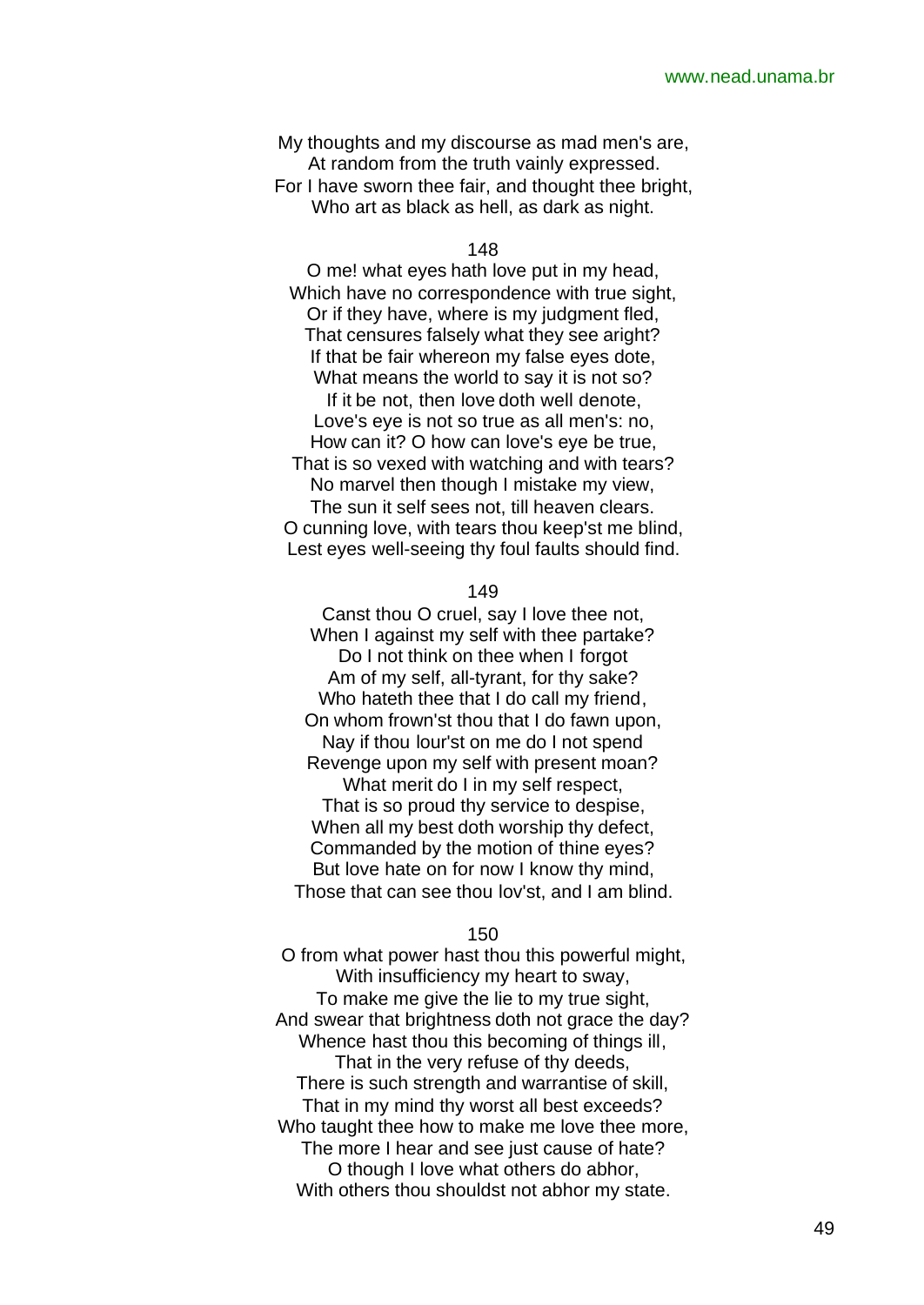If thy unworthiness raised love in me, More worthy I to be beloved of thee.

151

Love is too young to know what conscience is, Yet who knows not conscience is born of love? Then gentle cheater urge not my amiss, Lest guilty of my faults thy sweet self prove. For thou betraying me, I do betray My nobler part to my gross body's treason, My soul doth tell my body that he may, Triumph in love, flesh stays no farther reason, But rising at thy name doth point out thee, As his triumphant prize, proud of this pride, He is contented thy poor drudge to be, To stand in thy affairs, fall by thy side. No want of conscience hold it that I call, Her love, for whose dear love I rise and fall.

#### 152

In loving thee thou know'st I am forsworn, But thou art twice forsworn to me love swearing, In act thy bed-vow broke and new faith torn, In vowing new hate after new love bearing: But why of two oaths' breach do I accuse thee, When I break twenty? I am perjured most, For all my vows are oaths but to misuse thee: And all my honest faith in thee is lost. For I have sworn deep oaths of thy deep kindness: Oaths of thy love, thy truth, thy constancy, And to enlighten thee gave eyes to blindness, Or made them swear against the thing they see. For I have sworn thee fair: more perjured I, To swear against the truth so foul a be.

## 153

Cupid laid by his brand and fell asleep, A maid of Dian's this advantage found, And his love-kindling fire did quickly steep In a cold valley-fountain of that ground: Which borrowed from this holy fire of Love, A dateless lively heat still to endure, And grew a seeting bath which yet men prove, Against strange maladies a sovereign cure: But at my mistress' eye Love's brand new-fired, The boy for trial needs would touch my breast, I sick withal the help of bath desired,

And thither hied a sad distempered guest. But found no cure, the bath for my help lies, Where Cupid got new fire; my mistress' eyes.